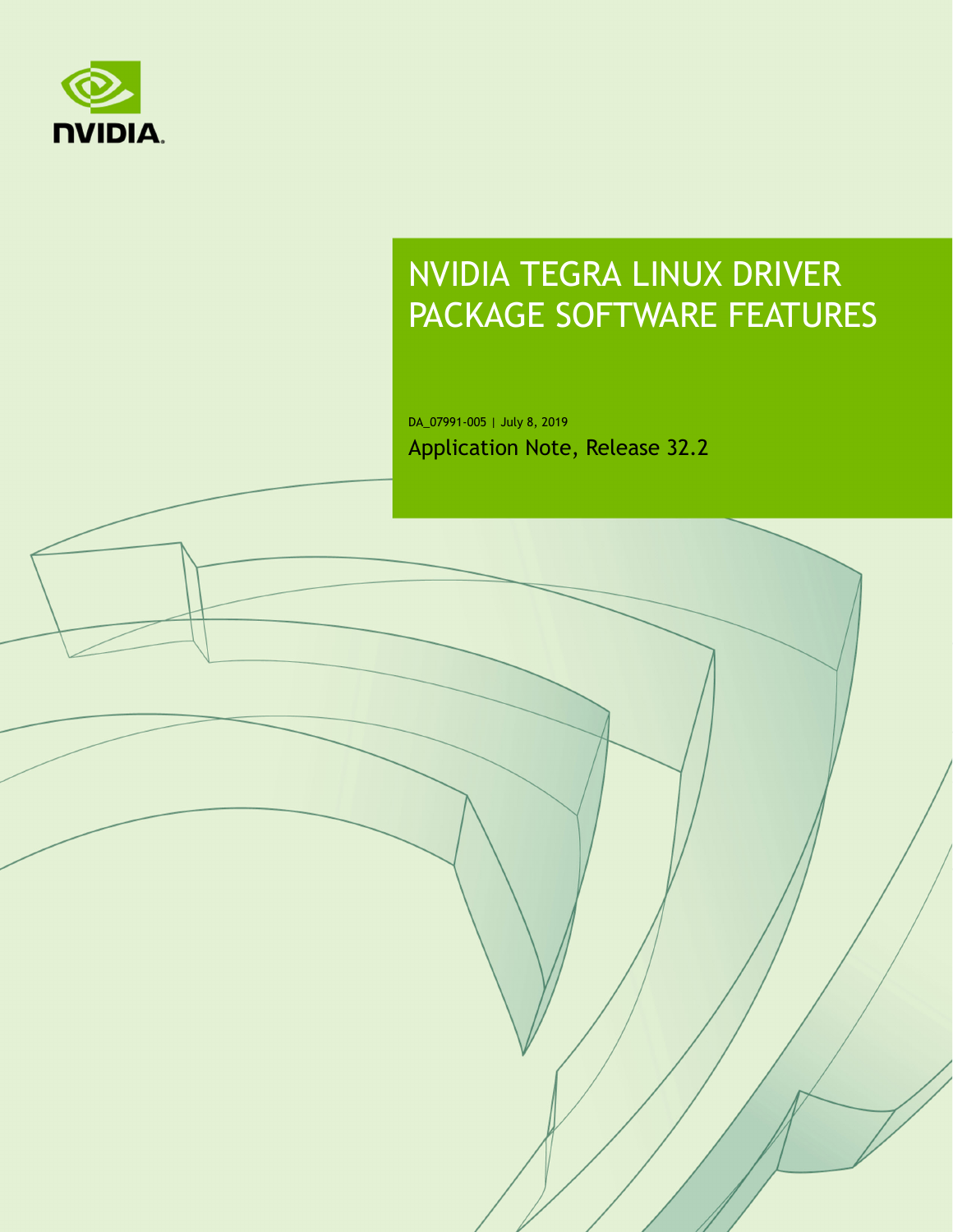# **TABLE OF CONTENTS**

|  |  | 4 |
|--|--|---|
|  |  |   |
|  |  |   |
|  |  |   |
|  |  |   |
|  |  |   |
|  |  |   |
|  |  |   |
|  |  |   |
|  |  |   |
|  |  |   |
|  |  |   |
|  |  |   |
|  |  |   |
|  |  |   |
|  |  |   |
|  |  |   |
|  |  |   |
|  |  |   |
|  |  |   |
|  |  |   |
|  |  |   |
|  |  |   |
|  |  |   |
|  |  |   |
|  |  |   |
|  |  |   |
|  |  |   |
|  |  |   |
|  |  |   |
|  |  |   |
|  |  |   |
|  |  |   |
|  |  |   |
|  |  |   |
|  |  |   |
|  |  |   |
|  |  |   |
|  |  |   |
|  |  |   |
|  |  |   |
|  |  |   |
|  |  |   |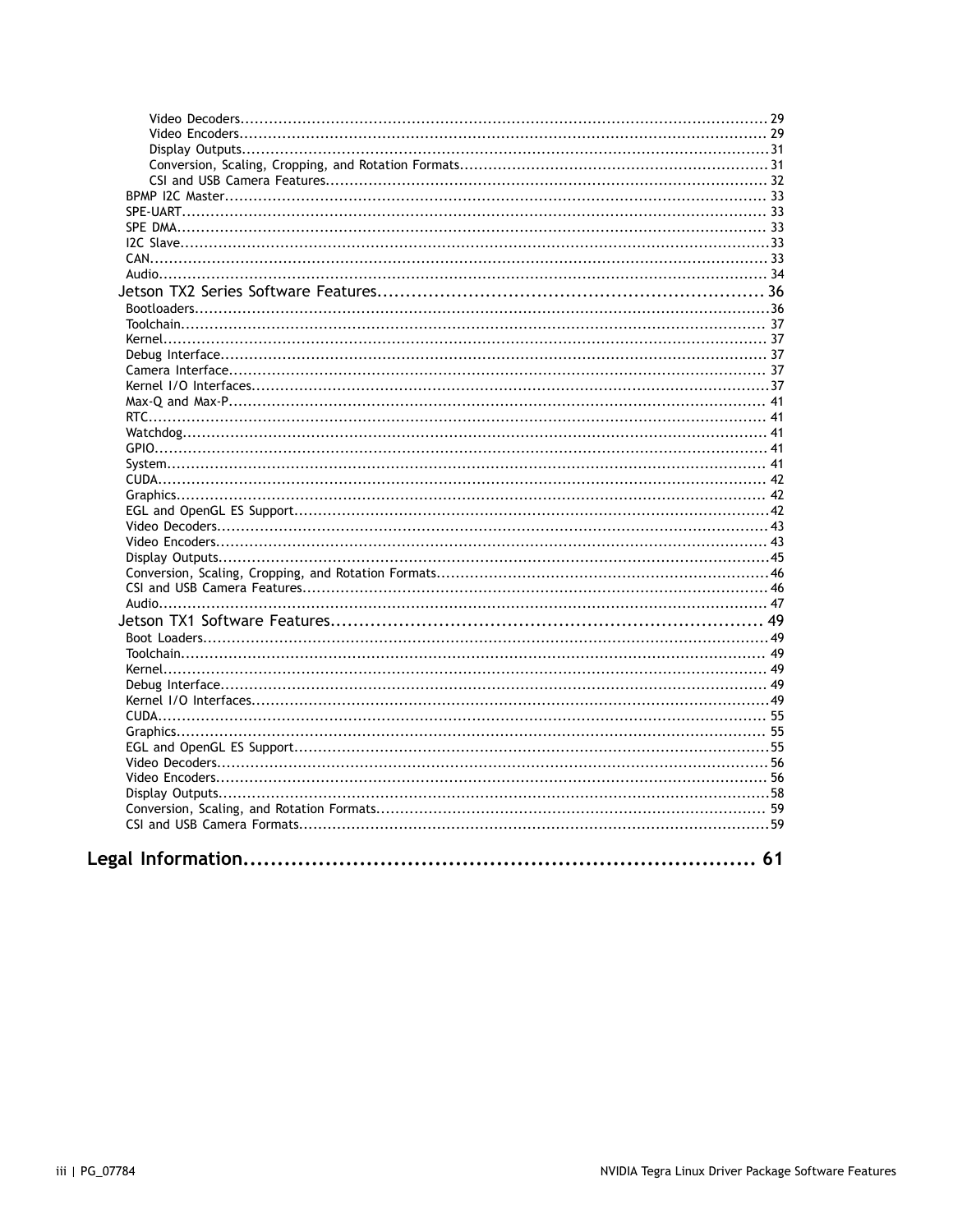# <span id="page-3-0"></span>Software Features

This topic describes the software features for  $\text{NVIDIA}^{\textcircled{B}}$  Jetson products supported in this release.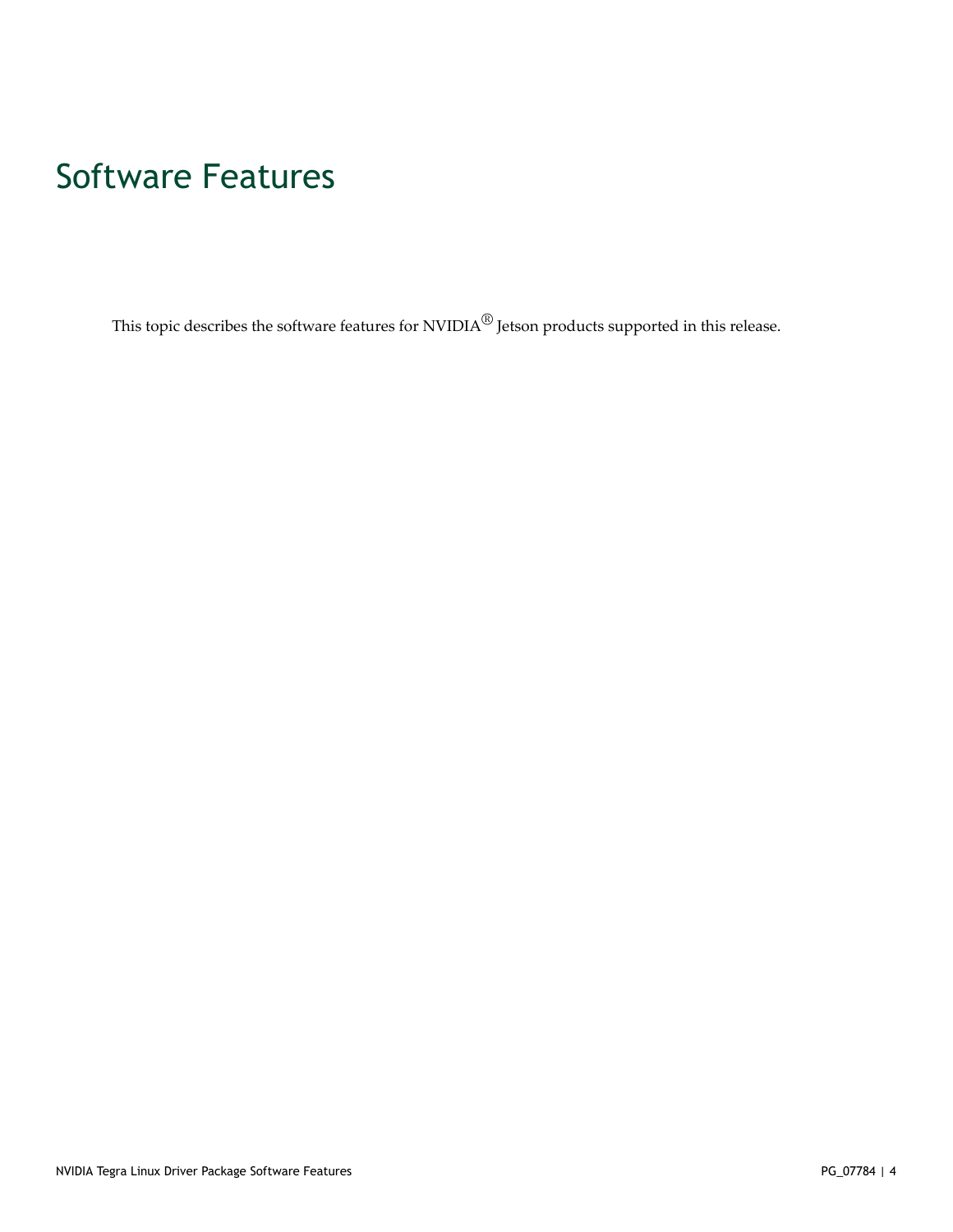# <span id="page-4-0"></span>Jetson Nano Software Features

NVIDIA $^\circledR$  Tegra $^\circledR$  Linux Driver Package supports the following software features, which provide users a complete package to bring up Linux on targeted NVIDIA $^{\circledR}$  Jetson Nano™ devices.

| Note: | Always check the Release Notes for constraints related to these |
|-------|-----------------------------------------------------------------|
|       | features.                                                       |

#### <span id="page-4-1"></span>Bootloaders

| <b>Bootloader</b> | <b>Feature</b>                | <b>Notes</b>                                                           |
|-------------------|-------------------------------|------------------------------------------------------------------------|
| nyboot            | <b>Boot Device</b>            | <b>SKU 0000: SD Card</b>                                               |
|                   | 2nd Stage Load Device         | <b>SKU 0020: eMMC</b>                                                  |
| <b>CBoot</b>      | Storage devices               | <b>SKU 0000: SD Card</b>                                               |
|                   |                               | <b>SKU 0020: eMMC</b>                                                  |
|                   | Display: Splash/Menu          | <b>HDMI</b>                                                            |
| U-Boot            | <b>Storage Device Support</b> | SKU 0000: SD Card, NFS                                                 |
|                   |                               | SKU 0020: eMMC, SD Card                                                |
|                   | Display: Console              | <b>UART</b>                                                            |
|                   | I/O Bus Support               | SKU 0000: I2C, SD Card, USB<br>(device)<br>SKU 0020: I2C, USB (device) |

## <span id="page-4-2"></span>Toolchain

| Feature | <b>Tool Chains</b>    | <b>Notes</b>                                |
|---------|-----------------------|---------------------------------------------|
| Aarch64 | $gcc-7.3$ -glibc-2.25 | For 64-bit Kernel, Userspace,<br>and U-Boot |

# <span id="page-4-3"></span>System

| <b>Feature</b>   |
|------------------|
| Reboot support   |
| Shutdown support |
| SC7              |
| Cpuidle          |
| Wake from Idle   |
| Wake from Sleep  |
| CPU hotplug      |
| <b>DVFS</b>      |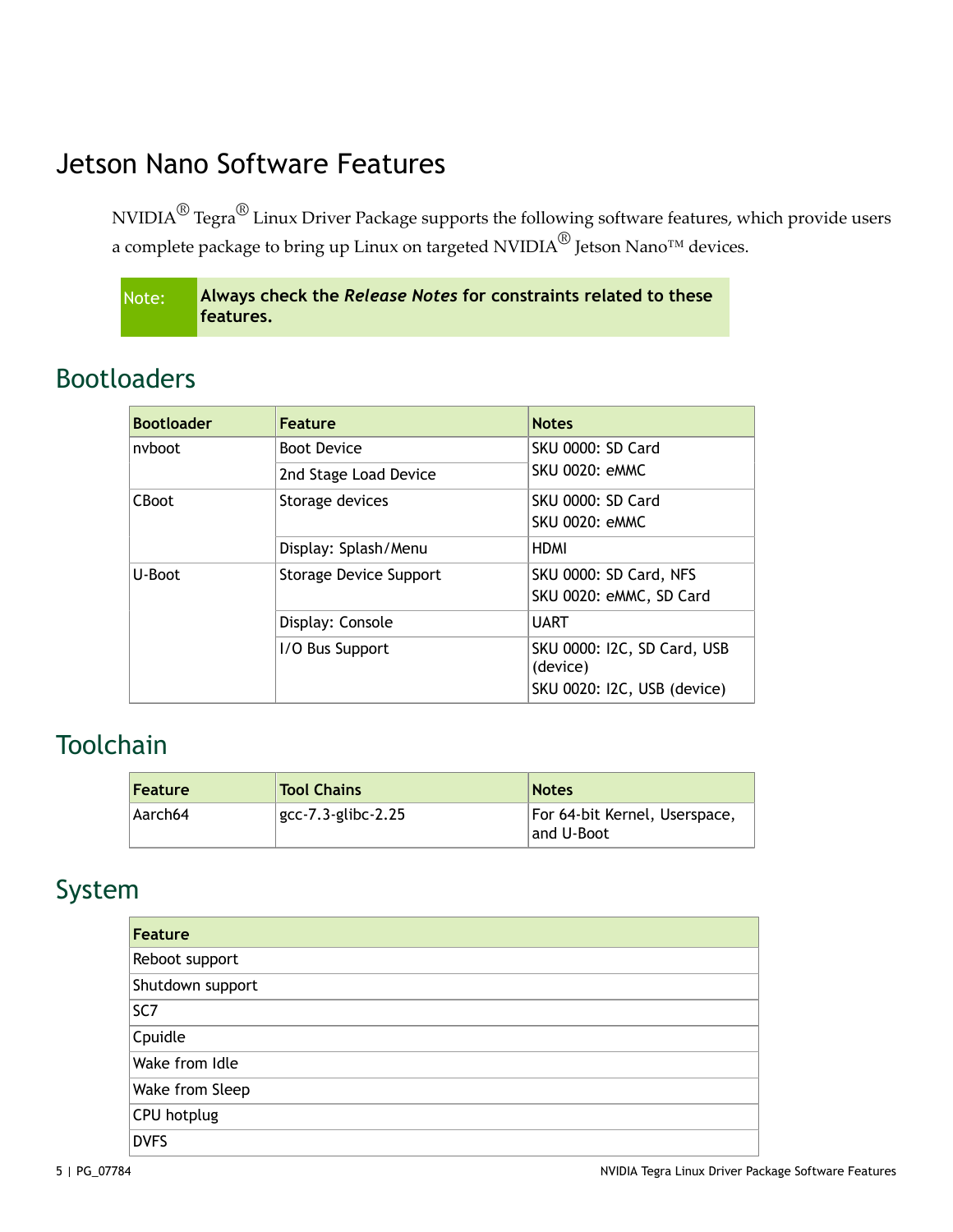| CPU/GPU frequency governor             |  |
|----------------------------------------|--|
| <b>EMC Bandwidth Manager</b>           |  |
| <b>Power Monitor</b>                   |  |
| Clock & thermal management             |  |
| initrd support                         |  |
| System boot with ATF as secure monitor |  |
| Precision Time Protocol (PTP)          |  |

# <span id="page-5-0"></span>Kernel

| Interface     | <b>Feature</b>  |
|---------------|-----------------|
| ∣Linux-kernel | Version 4.9.140 |

# <span id="page-5-1"></span>I/O

| <b>Interface</b>  | <b>Feature</b>                                       | <b>Notes</b>                             |
|-------------------|------------------------------------------------------|------------------------------------------|
| <b>DSI</b>        | <b>DSI Display Support</b>                           |                                          |
|                   | <b>DSI Ganged Mode</b>                               | ÷,                                       |
|                   | <b>PWM Backlight</b>                                 |                                          |
|                   | <b>DC Continuous Mode</b>                            | $\overline{\phantom{0}}$                 |
|                   | Dual Display                                         |                                          |
|                   | Run Time Power Management                            | ä,                                       |
| HDMI™             | <b>EDID Support</b>                                  | ٠                                        |
|                   | Hot-Plug Detection Mechanism                         |                                          |
|                   | <b>HDMI 1.4</b>                                      | 480p, 720p, 1080p, RGB 444 4K<br>@ 30 Hz |
|                   | Driver Suspend/Resume for Low<br>Power               |                                          |
|                   | HDMI as Primary Display                              | ٠                                        |
|                   | Dual Display (HDMI+DP)                               | $\blacksquare$                           |
|                   | HDMI: 1.4b compliance                                | Certified                                |
|                   | HDMI: 2.0 compliance                                 | Certified                                |
|                   | Audio Support                                        |                                          |
| Display Port (DP) | DP 1.2 support                                       |                                          |
|                   | Supported link rates 1.62, 2.7, and<br>5.4 Gb/second | HBR3 (8.1 Gb/second) not<br>supported    |
|                   | <b>Full Link Training</b>                            |                                          |
|                   | Hotplug detection                                    |                                          |
|                   | Driver Suspend/Resume for Low<br>Power               |                                          |
|                   | Plug/Unplug Wake from LP0                            |                                          |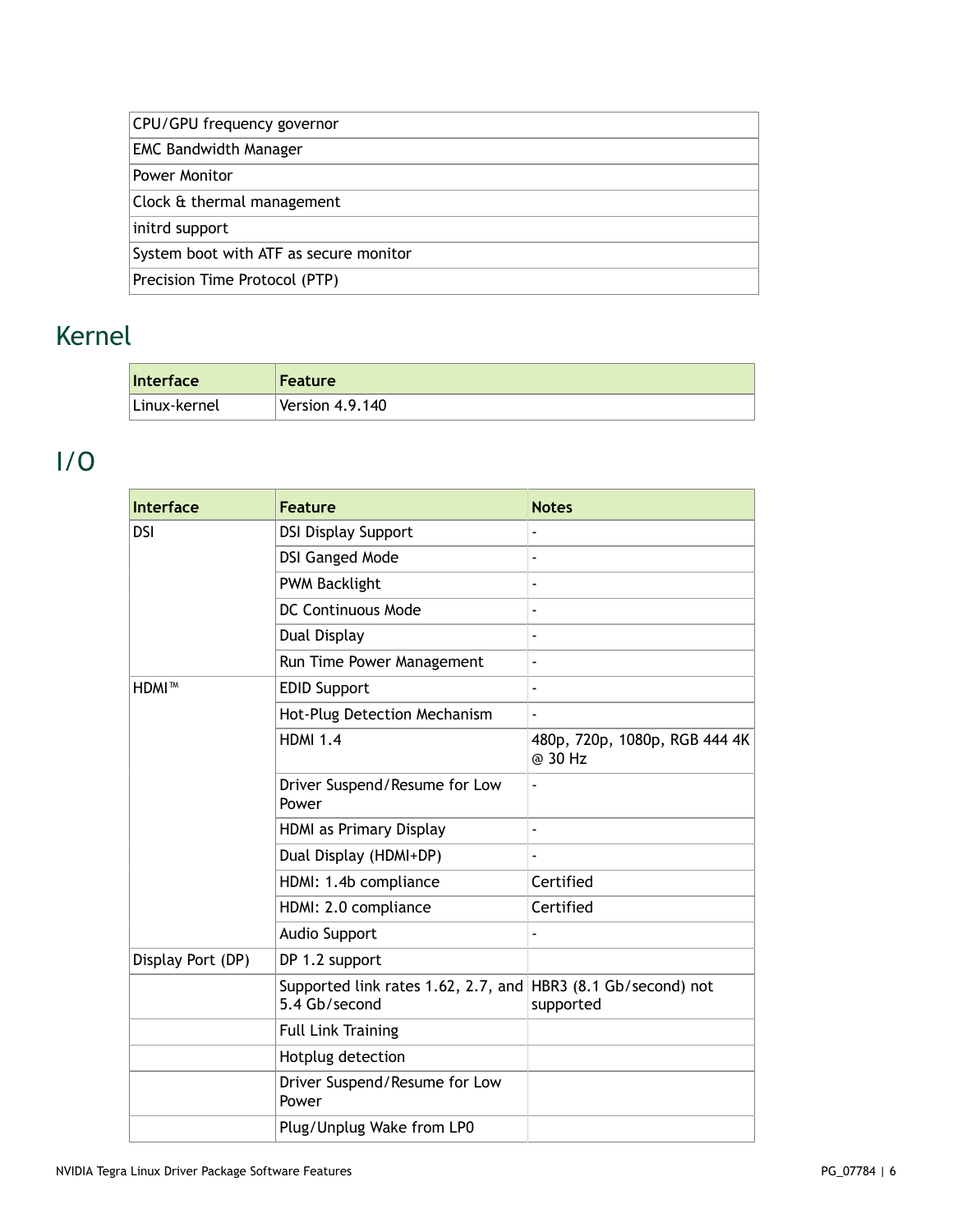|                     | DP as primary display                                       |                                            |
|---------------------|-------------------------------------------------------------|--------------------------------------------|
|                     | Dual display (HDMI+DP)                                      |                                            |
|                     | Audio not supported                                         |                                            |
|                     | Deep color not supported                                    |                                            |
|                     | DP Alt-Mode not supported                                   |                                            |
| Ethernet            | 10/100/1000 BASE                                            |                                            |
|                     | <b>MAC Filtering</b>                                        |                                            |
| <b>PWM</b>          | Speed Control from sysfs                                    |                                            |
|                     | Control from Temperature<br>Variation                       |                                            |
| 12C                 | Master Mode                                                 | $\overline{a}$                             |
| Camera support      | V4L2 Media-Controller                                       | CSI0, CSI1, CSI2, CSI3, CSI4,              |
| (CSI input support) | (V4L2 API bypasses ISP)                                     | CS <sub>I5</sub>                           |
| Peripheral devices  | <b>INA support</b>                                          | Current monitoring for: CPU/<br>GPU/VDD_IN |
| SPI                 | Max Bus Speed                                               | <b>SPI1: 65 MHz</b>                        |
|                     |                                                             | SPI2: 65 MHz                               |
|                     | Chip Select                                                 | SPI1: 0/1                                  |
|                     |                                                             | SPI2: 0/1                                  |
|                     | Packed/Unpacked                                             | SPI1, SPI2                                 |
|                     | Full Duplex Mode                                            | SPI1, SPI2                                 |
|                     | <b>Both Enable Bit</b>                                      | SPI1, SPI2                                 |
|                     | <b>Both Enable Byte</b>                                     | SPI1, SPI2                                 |
|                     | <b>Bi-directional</b>                                       | SPI1, SPI2                                 |
|                     | Least Significant Bit                                       | SPI1, SPI2                                 |
|                     | Least Significant Byte First                                | SPI1, SPI2                                 |
|                     | Software or Hardware Chip Select<br><b>Polarity Section</b> | SPI1, SPI2                                 |
|                     | Supported Modes 1/2/3/4                                     | SPI1, SPI2                                 |
|                     | Purpose/Client                                              | SPI1: Audio                                |
|                     |                                                             | SPI2: Cam/Display                          |
| <b>QSPI-NOR</b>     | Master                                                      | Not available on SKU 0020                  |
|                     | Clock Polarity and Phase (Mode 0)                           |                                            |
|                     | DDR or SDR mode                                             |                                            |
|                     | Dual or Quad mode                                           |                                            |
| <b>SDMMC</b>        | I/O Speeds (Clock speed)                                    | <b>SDMMC1: 204 MHz</b><br>(SKU 0000 only)  |
|                     |                                                             | <b>SDMMC3: 204 MHz</b>                     |
|                     |                                                             | SDMMC4: 200 MHz (SKU 0020<br>only)         |
|                     | Hot Plug Support                                            | SDMMC1                                     |
|                     |                                                             |                                            |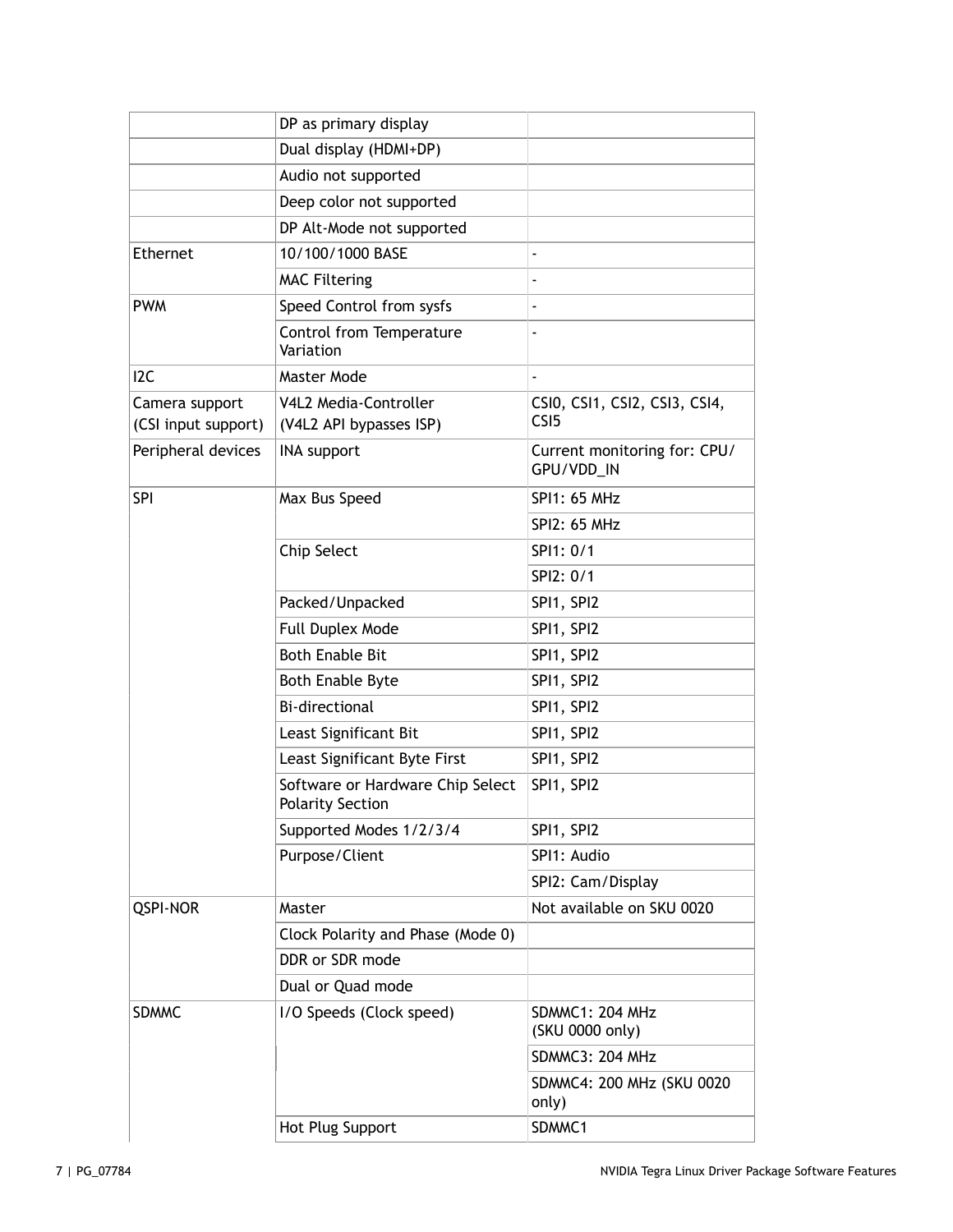|  | SD High Speed Mode            | SDMMC1, SDMMC3                                                                                                                 |
|--|-------------------------------|--------------------------------------------------------------------------------------------------------------------------------|
|  | <b>SDR50</b>                  | SDMMC1, SDMMC3, SDMMC4                                                                                                         |
|  | <b>SDR104</b>                 | SDMMC1, SDMMC3                                                                                                                 |
|  | <b>HS533</b>                  | SDMMC4                                                                                                                         |
|  | <b>HS400</b>                  | SDMMC4                                                                                                                         |
|  | <b>HS200</b>                  | SDMMC4                                                                                                                         |
|  | DDR Mode                      | SDMMC1, SDMMC3, SDMMC4                                                                                                         |
|  | <b>Voltage Switching</b>      | SDMMC1, SDMMC3                                                                                                                 |
|  | <b>Frequency Tuning</b>       | SDMMC1, SDMMC3, SDMMC4                                                                                                         |
|  | <b>Packed Commands</b>        | SDMMC3, SDMMC4                                                                                                                 |
|  | Cache Control                 | SDMMC4                                                                                                                         |
|  | <b>Discard</b>                | SDMMC4                                                                                                                         |
|  | Sanitize                      | SDMMC4                                                                                                                         |
|  | <b>RPMB</b>                   | SDMMC4                                                                                                                         |
|  | HPI                           | SDMMC4                                                                                                                         |
|  | <b>BKOPS</b>                  | SDMMC4                                                                                                                         |
|  | <b>Power Off Notification</b> | SDMMC4                                                                                                                         |
|  | Sleep                         | SDMMC4                                                                                                                         |
|  | Field Firmware Upgrade        | SDMMC4                                                                                                                         |
|  | <b>CMD Queuing</b>            |                                                                                                                                |
|  | Device Life Estimation Type A | SDMMC4                                                                                                                         |
|  | Device Life Estimation Type B | SDMMC4                                                                                                                         |
|  | <b>PRE EOL Information</b>    | SDMMC4                                                                                                                         |
|  | Power Management              | SDMMC1, SDMMC3, SDMMC4                                                                                                         |
|  | Master                        | I2C GEN1, I2C GEN2, I2C GEN3,<br>I2C DDC, I2C PWR, I2C6                                                                        |
|  |                               | Standard mode (SM - 100Kbps)<br>Fast mode (FM - 400Kbps)<br>Fast mode plus (FM+ - 1Mbps)<br>High speed mode. (HS -<br>3.4Mbps) |
|  |                               | 7-bit or 10-bit slave addressing                                                                                               |
|  |                               | Lost arbitration detect                                                                                                        |
|  |                               | Only Packet mode                                                                                                               |
|  |                               | Dynamic clock gating                                                                                                           |
|  |                               | Multi-master support                                                                                                           |
|  |                               | PIO mode: For I2C message<br>length $\leq$ 20 bytes<br>DMA mode: For I2C message<br>length > 20 bytes                          |
|  |                               | Clock always ON feature for                                                                                                    |

 $\overline{12C}$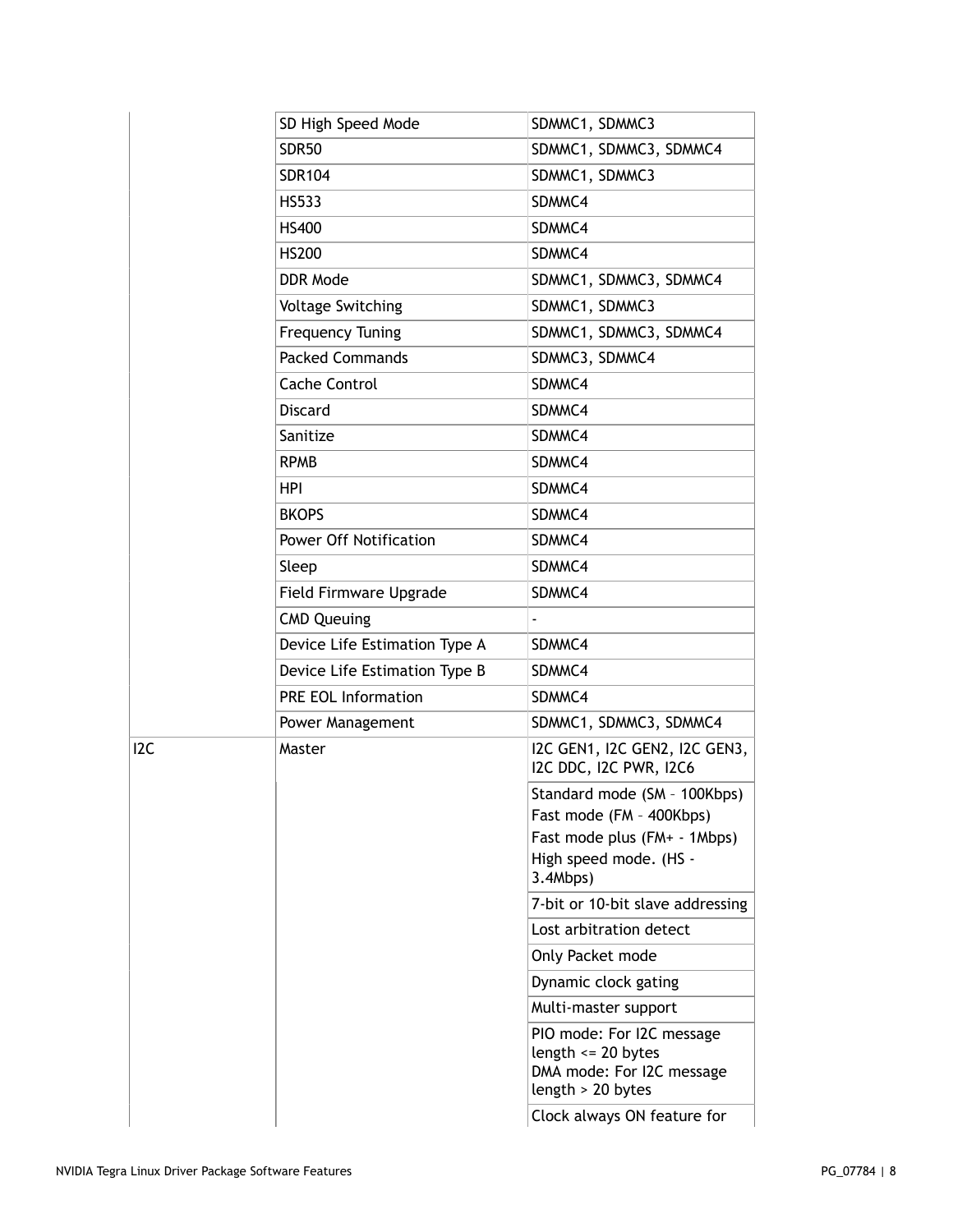|                 |                                              | device which need faster<br>responses                             |
|-----------------|----------------------------------------------|-------------------------------------------------------------------|
|                 |                                              | Message split if message size is<br>greater than 4K bytes         |
|                 |                                              | Runtime I2C bus clock<br>frequency changes through<br>sysfs       |
|                 |                                              | Bit banging through GPIOs                                         |
|                 |                                              | Clubbing 2 transactions<br>and program their packets<br>together. |
|                 |                                              | Bus clear support                                                 |
| <b>USB 2.0</b>  | Device Mode                                  | USB <sub>0</sub>                                                  |
|                 | OTG Mode                                     | USB <sub>0</sub>                                                  |
|                 | Host Mode                                    | USB0, USB1                                                        |
|                 | Host - Low Speed Devices                     | USB <sub>0</sub>                                                  |
|                 | Host - Full Speed Devices                    | USB <sub>0</sub>                                                  |
|                 | Host - High Speed Devices                    | USBO, USB1                                                        |
|                 | Host - Auto Suspend Support                  | USB <sub>0</sub>                                                  |
| <b>USB 3.0</b>  | <b>Speeds</b>                                | USB0: HS/480 Mbps                                                 |
|                 |                                              | USB1: SS/5 Gbps                                                   |
|                 | Lanes                                        | USB1: pex5                                                        |
|                 | USB 3.0 Support                              | USB1                                                              |
|                 | Connector                                    | USB0: Micro AB                                                    |
|                 |                                              | USB1: TYPE A                                                      |
|                 | USB 2.0 Support                              | USBO, USB1                                                        |
|                 | Remote Wakeup Support                        | <b>USB0: USB 2.0</b>                                              |
|                 |                                              | USB1: USB 2.0/3.0                                                 |
|                 | Host - Auto Suspend Support                  | USB0, USB1                                                        |
|                 | <b>OTG Support</b>                           | USB <sub>0</sub>                                                  |
|                 | <b>Class Support</b>                         | Mass storage (USB0, USB1)                                         |
|                 |                                              | USB video class (USB0, USB1)                                      |
|                 |                                              | HID (USBO, USB1)                                                  |
|                 |                                              | USB audio class (USB0, USB1)                                      |
|                 |                                              | MTP (USB0, USB1)                                                  |
|                 |                                              | CDC - NCM/ECM (USB0, USB1)                                        |
| <b>GPIO LED</b> | Pinmux Configuration                         | ÷,                                                                |
| supportGPIO     | <b>GPIO</b> configuration And<br>programming |                                                                   |
|                 | <b>GPIO LED support</b>                      | PWR LED can be controlled                                         |
|                 | GPIO interrupt support                       | $\blacksquare$                                                    |
| <b>UART</b>     | Speed                                        | UART0: 115200                                                     |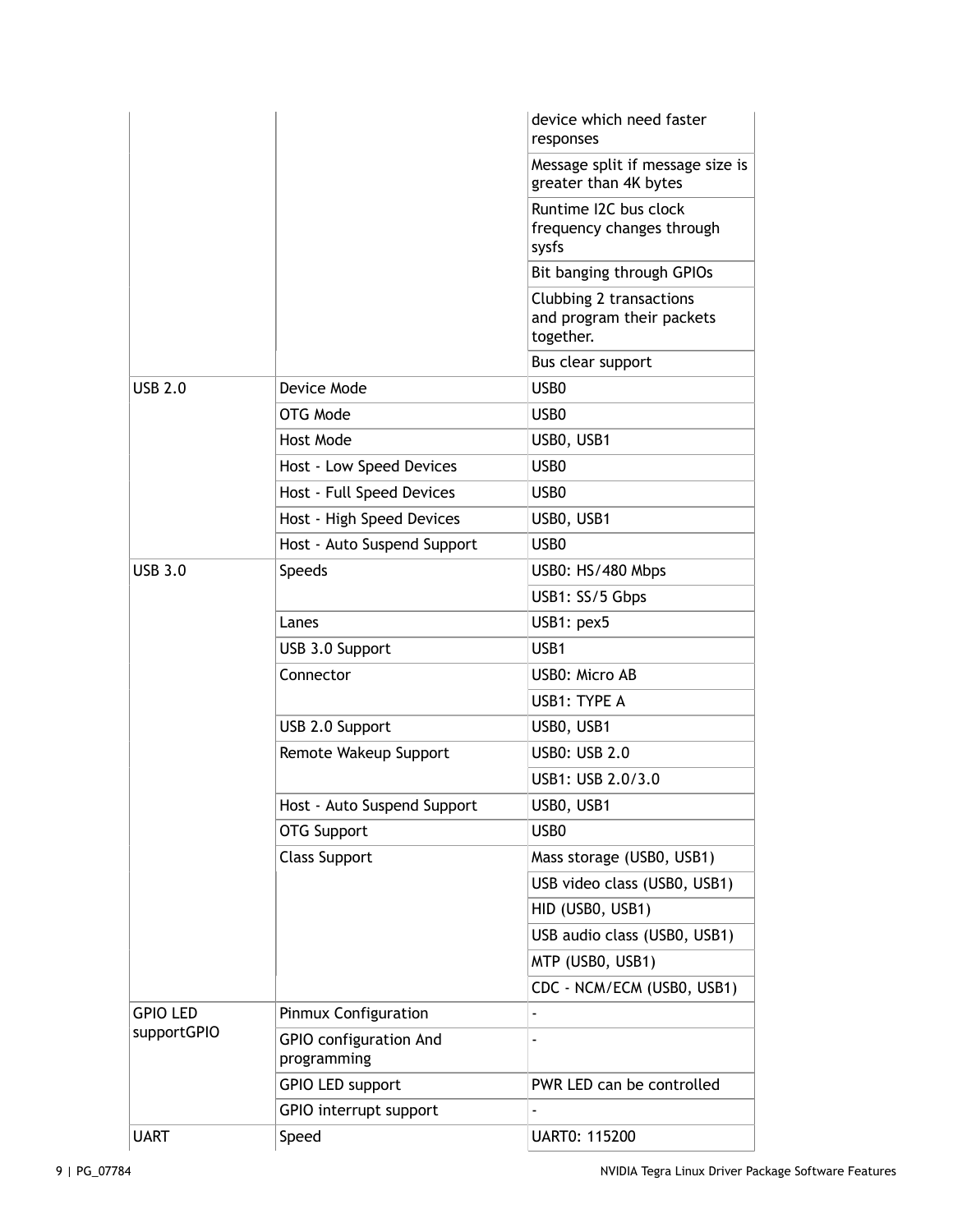|      |                                 | UART2: 921600                                           |
|------|---------------------------------|---------------------------------------------------------|
|      |                                 | UART3: 3000000                                          |
|      | <b>Hardware Flow Control</b>    | UART2, UART3                                            |
|      | PIO Mode                        | UARTO, UART2, UART3                                     |
|      | DMA Mode                        | UARTO, UART2, UART3                                     |
|      | FIFO Mode                       | UARTO, UART2, UART3                                     |
| PCIe | Speed                           | PCIe 0: Gen1/Gen2                                       |
|      |                                 | PCIe 1: Gen1/Gen2                                       |
|      | Lane Width                      | PCle 0: x1, x2, x4                                      |
|      |                                 | <b>PCle 1: x1</b>                                       |
|      | <b>Host Controller Features</b> | Lanes Xbar config (X4_X1,<br>$X2_X1$                    |
|      |                                 | <b>Extended Config Space</b>                            |
|      |                                 | <b>Hardware Clock Gating</b>                            |
|      |                                 | Deep Power Down (DPD)                                   |
|      | <b>PCIe Features</b>            | Message Signaled Interrupts                             |
|      |                                 | Vendor Specific Messages                                |
|      |                                 | MSI-X                                                   |
|      | PCIe Device Capabilities        | Max Payload size 128 bytes                              |
|      |                                 | <b>Extended Tag Field Support</b>                       |
|      |                                 | Role-Based Error Reporting                              |
|      |                                 | Maximum Link Speed; Supports<br>Up to Gen2 Speeds       |
|      |                                 | Maximum Link Width; Supports<br>Up to X4 Link Width     |
|      |                                 | ASPM Support (L0s and L1)                               |
|      |                                 | L1 Clock Power Management                               |
|      |                                 | Data Link Layer Link Active<br><b>Reporting Capable</b> |
|      |                                 | Link Bandwidth Notification<br>Capability               |
|      | Link Control                    | <b>Read Completion Boundary</b>                         |
|      | Root Control                    | System Error on Correctable<br>Error                    |
|      |                                 | System Error on Non-Fatal Error                         |
|      |                                 | System Error on Fatal Error                             |
|      |                                 | PME Interrupt Enable                                    |
|      | <b>Extended Capabilities</b>    | <b>Advanced Error Reporting (AER)</b>                   |
|      |                                 | Latency Tolerance Reporting<br>(LTR)                    |
|      | L1 PM Substates                 | L1.1                                                    |
|      |                                 | L1.2                                                    |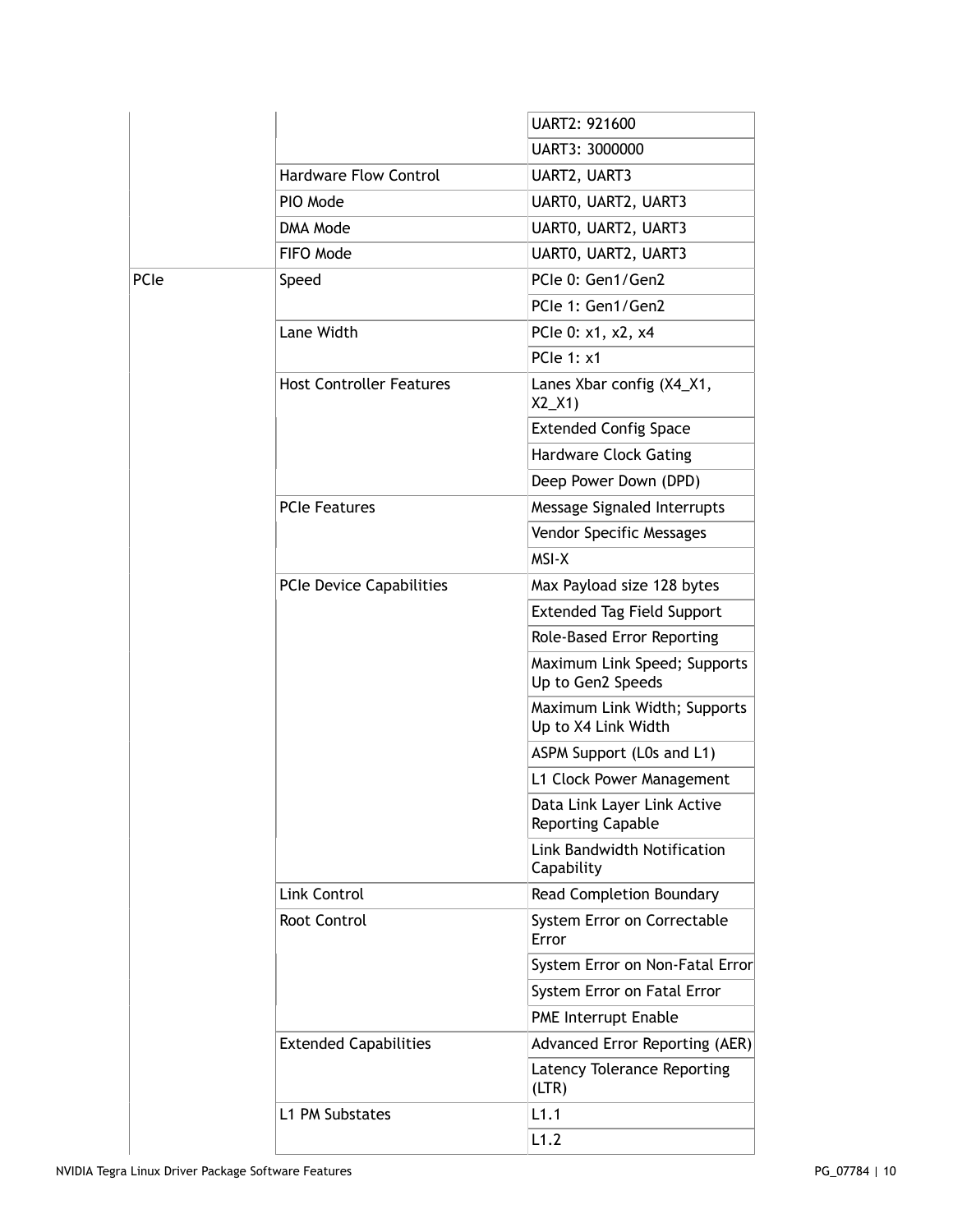|                      | Misc Features             | Dynamic Voltage Frequency<br>(DVPS) |  |
|----------------------|---------------------------|-------------------------------------|--|
|                      |                           | Tegra Low Power Mode (LP0)          |  |
|                      |                           | <b>Runtime PM</b>                   |  |
| <b>JTAG</b>          | JTAG Attach               | Need HW rework on test point-       |  |
|                      | JTAG Halt/Step/Go         | ٠                                   |  |
| Tegra Watchdog       | Watchdog reboot from hang |                                     |  |
|                      | Watchdog kick             |                                     |  |
| <b>PMIC Watchdog</b> | Watchdog reboot from hang |                                     |  |
|                      | Watchdog kick             |                                     |  |
| <b>RTC</b>           | Alarm                     |                                     |  |
|                      | Wakeup from SC7           |                                     |  |
| eMMC                 |                           |                                     |  |

| Note: | <b>PCIe: Jetson Nano does not have any path from AHB-DMA or APB-</b><br>DMA engines to PCIe IP as PCIe is connected directly to MSELECT and |
|-------|---------------------------------------------------------------------------------------------------------------------------------------------|
|       | AHB-DMA and APB DMA engines only interact with IPs connected to                                                                             |
|       | respective AHB and APB buses. So it is not possible to use either AHB or<br><b>APB</b> engines for PCIe.                                    |
|       |                                                                                                                                             |

#### <span id="page-10-0"></span>**CUDA**

| Feature     | Version            |
|-------------|--------------------|
| <b>CUDA</b> | Version $10.0.166$ |

# <span id="page-10-1"></span>Graphics

| <b>Graphics APIs</b>                     | <b>Notes</b>                        |
|------------------------------------------|-------------------------------------|
| OpenGL                                   | 4.5                                 |
| OpenGL-ES                                | 3.2                                 |
| Vulkan                                   | 1.0.2                               |
| EGL                                      | 1.5                                 |
| <b>GLX</b>                               |                                     |
| <b>GLVnd Version of EGL</b>              | Vendor neutral functionality        |
| NVDC - Direct Rendering<br>Manager (DRM) | Compatibility with DRM 2.0          |
| <b>EGL Stream</b>                        |                                     |
| X11 ABI-20                               | Legacy from 24.2 using Ubuntu 16.04 |
| <b>API Support</b>                       | <b>Notes</b>                        |
| $GL + EGL$                               |                                     |
| <b>EGL without X11</b>                   | Content display without X11 usage   |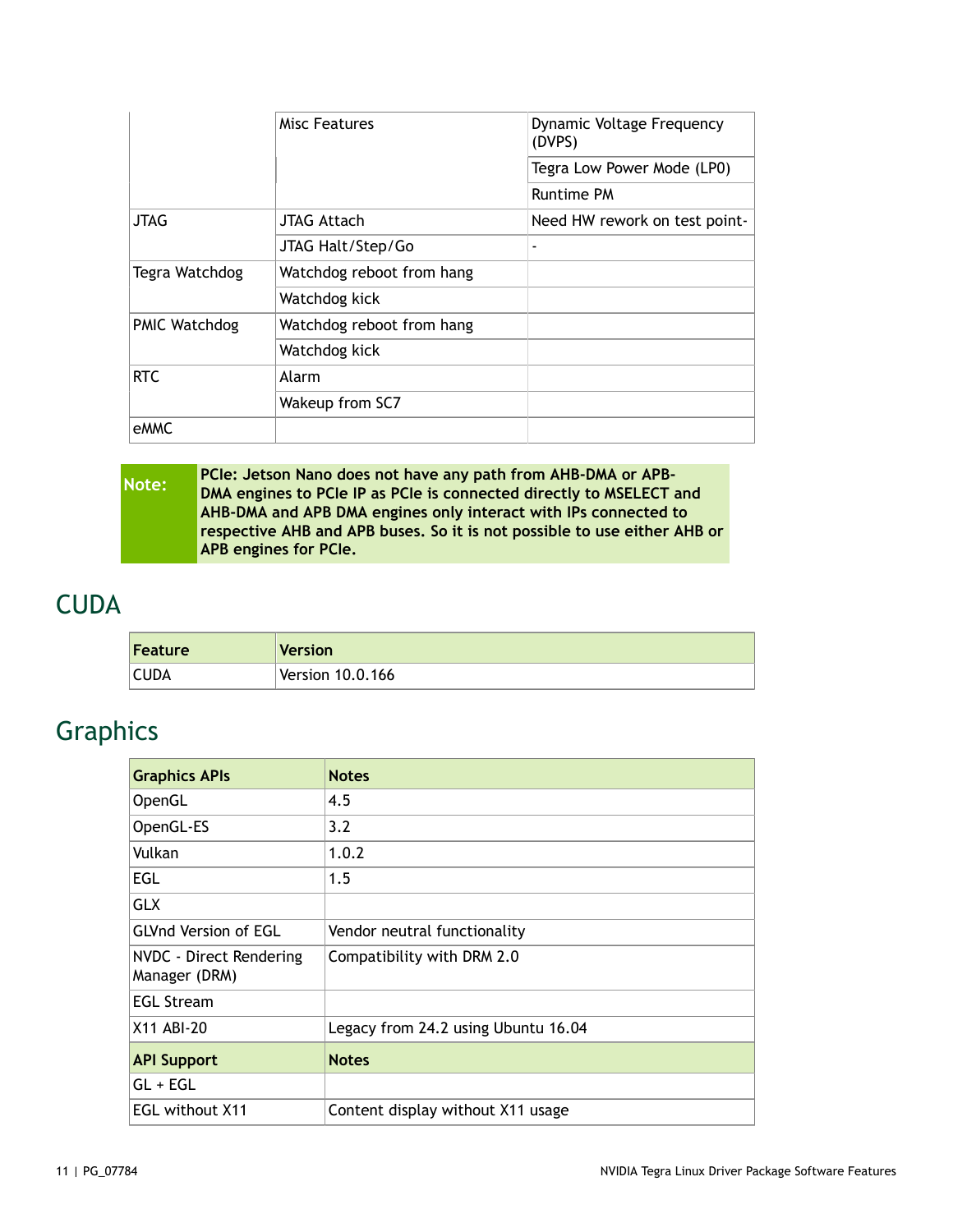Vulkan loader version release 1.0.66is verified to be working properly on this release. Consult **<https://developer.nvidia.com/embedded/vulkan>** for details.

#### <span id="page-11-0"></span>EGL and OpenGL ES Support

EGL is an interface between Khronos rendering APIs, such as OpenGL ES, and the underlying native platform window system. It handles graphics context management, surface/buffer binding, and rendering synchronization. EGL enables high-performance, accelerated, mixed-mode 2D and 3D rendering using other Khronos APIs.

L4T supports the EGL 1.5 specification, **Khronos Native Platform Graphics Interface (EGL 1.5 [Specification\)](https://www.khronos.org/registry/EGL/specs/eglspec.1.5.withchanges.pdf)**.

The OpenGL ES driver in this release supports the following OpenGL ES specifications:

- **[OpenGL ES Common Profile Specification 2.0](http://www.khronos.org/registry/gles/specs/2.0/es_full_spec_2.0.25.pdf)**
- OpenGL 4.5

For more information on OpenGL ES, see the **[Khronos OpenGL ES API Registry](http://www.khronos.org/registry/gles/)**.

#### <span id="page-11-1"></span>Video Decoders

| <b>Video Decode</b> | <b>Output</b><br><b>Formats</b> | <b>Sampling Frequency</b><br>and Bit rate/Frame rate | <b>Notes</b>             |
|---------------------|---------------------------------|------------------------------------------------------|--------------------------|
| H.264               | NV12,                           | 3840 x 2160 at                                       | Full-frame, Disable-DPB, |
|                     | NVMM:NV12                       | 60 fps                                               | Skip-Frames, enable-     |
|                     |                                 | Up to 120 Mbps                                       | error-check, enable-     |
|                     |                                 |                                                      | frame-type-reporting     |
| H.265               | NV12,                           | 3840 x 2160 at                                       | Decode Support in        |
|                     | NVMM:NV12                       | 60 fps                                               | Gstreamer 1.4.5 and      |
|                     |                                 | Up to 160 Mbps                                       | later                    |
|                     |                                 |                                                      | Full-frame, Disable-DPB, |
|                     |                                 |                                                      | Skip-Frames, enable-     |
|                     |                                 |                                                      | error-check, enable-     |
|                     |                                 |                                                      | frame-type-reporting     |
| <b>JPEG</b>         | 1420,<br>NVMM: 1420             | 600 MP/sec                                           |                          |
| VP8                 | NV12,                           | 3840 x 2160 at                                       | Full-frame, Disable-DPB, |
|                     | NVMM:NV12                       | 60 fps                                               | Skip-Frames, enable-     |
|                     |                                 | Up to 140 Mbps                                       | error-check, enable-     |
|                     |                                 |                                                      | frame-type-reporting     |
| VP <sub>9</sub>     | NV12,                           | 3840 x 2160 at                                       | Full-frame, Disable-DPB, |
|                     | NVMM:NV12                       | 60 fps                                               | Skip-Frames, enable-     |
|                     |                                 | Up to 120 Mbps                                       | error-check, enable-     |
|                     |                                 |                                                      | frame-type-reporting     |
| Mpeg4               | NV12,                           | 1920×1080 at 240 fps                                 | Full-frame, Disable-DPB, |
|                     | NVMM:NV12                       | Up to 120 Mbps                                       | Skip-Frames, enable-     |
|                     |                                 |                                                      | error-check, enable-     |
|                     |                                 |                                                      | frame-type-reporting     |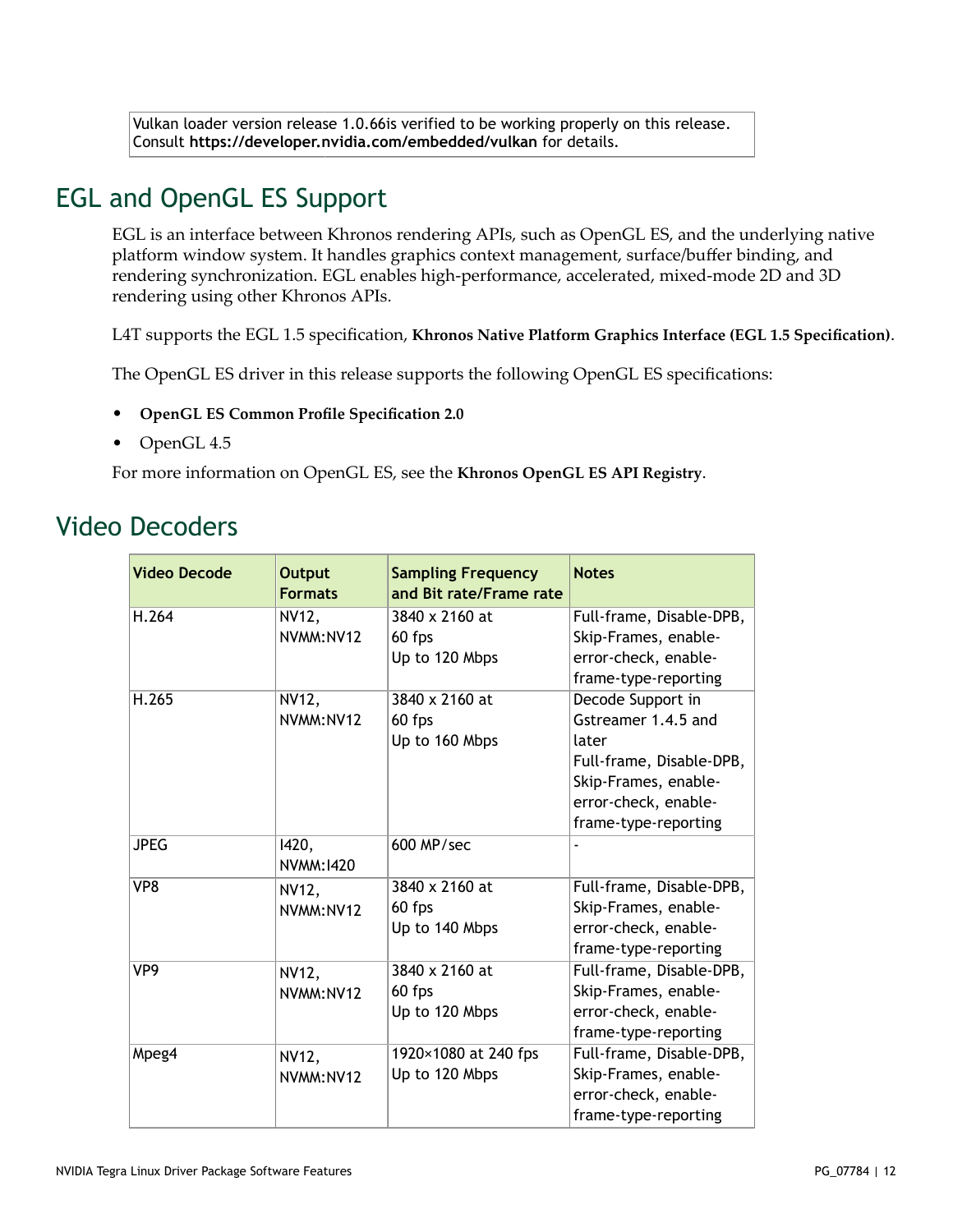# <span id="page-12-0"></span>Video Encoders

| <b>Video</b><br><b>Encode</b> | <b>Input Formats</b>                    | <b>Sampling</b><br><b>Frequency and</b><br><b>Bit rate/Frame</b><br>rate | <b>Notes</b>                                                                                                                                                                                                                                                                                                                                                                                                                                                                                                                                                                                          |
|-------------------------------|-----------------------------------------|--------------------------------------------------------------------------|-------------------------------------------------------------------------------------------------------------------------------------------------------------------------------------------------------------------------------------------------------------------------------------------------------------------------------------------------------------------------------------------------------------------------------------------------------------------------------------------------------------------------------------------------------------------------------------------------------|
| H.264                         | 1420, NV12,<br>NVMM: 1420,<br>NVMM:NV12 | 3840×2160 at<br>30 fps<br>Up to 120 Mbps                                 | Supported features include:<br>control-rate<br>П<br><b>Bitrate</b><br>$\mathbf{L}$<br>Peak-bitrate<br>$\mathbf{L}$<br>Iframeinterval<br>П<br>SliceIntrarefreshEnable<br>Ш<br>Sliceintrarefreshinterval<br>$\Box$<br><b>Bit-Packetization</b><br>П<br>VBV-Size<br>П<br>Temporal-tradeoff<br>Ш<br>EnableMVBufferMeta<br>П<br>qp-range<br>П<br>MeasureEncoderLatency<br>Ш<br>EnableTwopassCBR<br>O.<br>Preset-level<br>П<br>EnableStrimgentBitrate<br>Ш<br>Insert-SPS-PPS<br>П<br>Num-B-Frames<br>П<br>Slice-Header-Spacing<br>Ш<br>Profile<br>П<br>insert-aud<br>Ш<br>insert-vui<br>П<br>Force-IDR<br>П |
| <b>JPEG</b>                   | 1420,<br>NVMM: 1420                     | 600 MP/sec                                                               |                                                                                                                                                                                                                                                                                                                                                                                                                                                                                                                                                                                                       |
| H.265                         | 1420,<br>NVMM: 1420,<br>NVMM:NV12       | 3840×2160 at<br>30 fps<br>Up to 100 Mbps                                 | Supported features include:<br>control-rate<br>O.<br>$\Box$<br><b>Bitrate</b><br>Peak-bitrate<br>П.<br>Iframeinterval<br>П.<br>SliceIntrarefreshEnable<br>П<br>Sliceintrarefreshinterval<br>П<br><b>Bit-Packetization</b><br>u<br>VBV-Size<br>$\mathbf{L}$<br>Temporal-tradeoff<br>O.<br>EnableMVBufferMeta<br>O.<br>qp-range<br>Ш<br>MeasureEncoderLatency<br>u<br>EnableTwopassCBR<br>O.<br>Preset-level<br>$\Box$                                                                                                                                                                                  |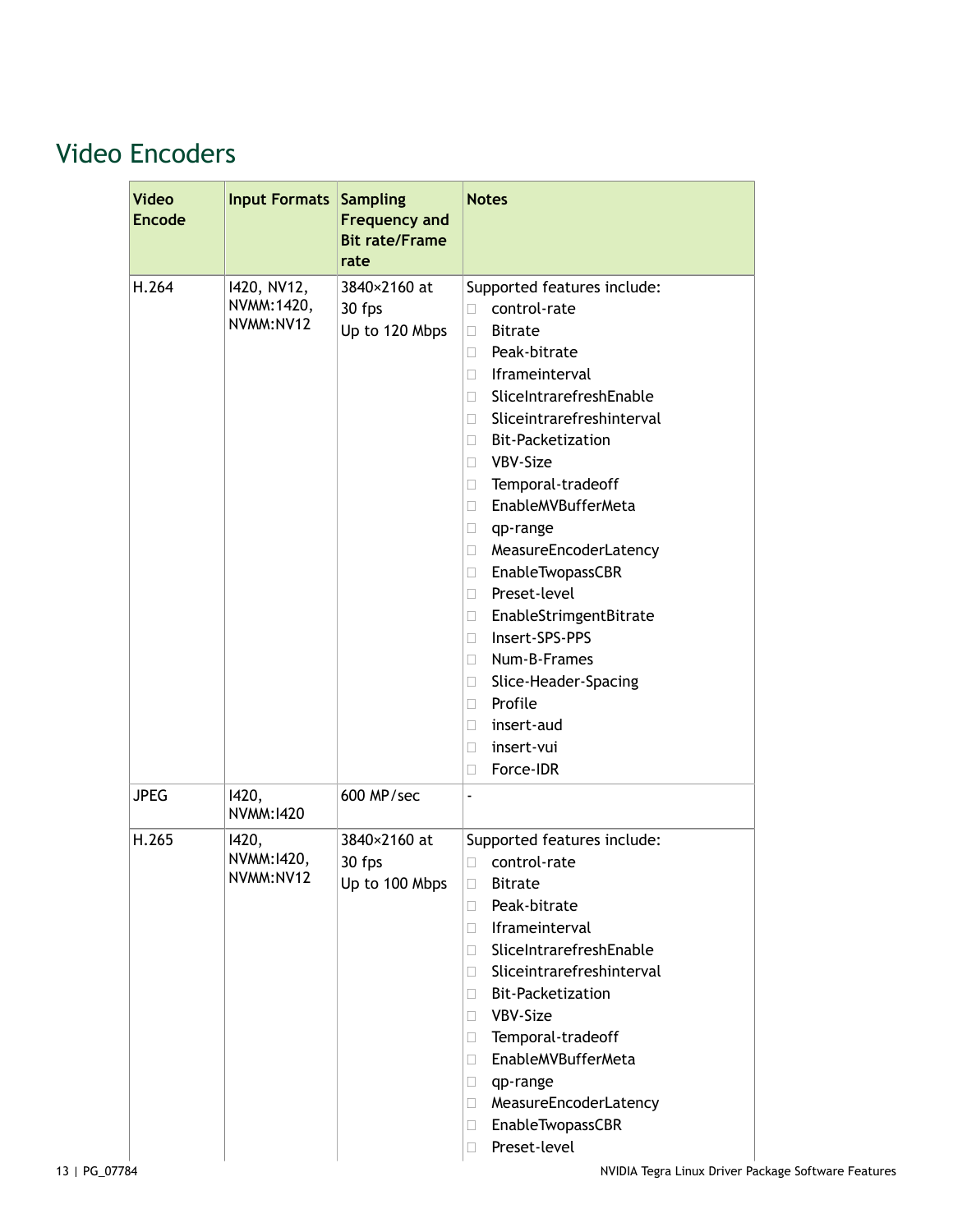|                 |                                         |                                          | EnableStrimgentBitrate<br>$\Box$<br>Insert-SPS-PPS<br>П<br>Num-B-Frames<br>П<br>Slice-Header-Spacing<br>$\Box$<br>Profile<br>П<br>insert-aud<br>П<br>insert-vui<br>П                                                                                                                                                                                                                                                                                                                                                                                                                                  |
|-----------------|-----------------------------------------|------------------------------------------|-------------------------------------------------------------------------------------------------------------------------------------------------------------------------------------------------------------------------------------------------------------------------------------------------------------------------------------------------------------------------------------------------------------------------------------------------------------------------------------------------------------------------------------------------------------------------------------------------------|
|                 |                                         |                                          | Force-IDR<br>П                                                                                                                                                                                                                                                                                                                                                                                                                                                                                                                                                                                        |
| VP <sub>8</sub> | 1420, NV12,<br>NVMM: 1420,<br>NVMM:NV12 | 3840×2160 at<br>30 fps<br>Up to 120 Mbps | Supported features include:<br>control-rate<br>П<br><b>Bitrate</b><br>$\Box$<br>Peak-bitrate<br>П<br>Iframeinterval<br>П<br>SliceIntrarefreshEnable<br>П.<br>Sliceintrarefreshinterval<br>П<br><b>Bit-Packetization</b><br>П<br>VBV-Size<br>$\Box$<br>Temporal-tradeoff<br>$\Box$<br>EnableMVBufferMeta<br>$\Box$<br>qp-range<br>П<br>MeasureEncoderLatency<br>$\Box$<br>EnableTwopassCBR<br>$\Box$<br>Preset-level<br>П<br>EnableStrimgentBitrate<br>$\Box$<br>Insert-SPS-PPS<br>П<br>Num-B-Frames<br>П<br>Slice-Header-Spacing<br>$\Box$<br>Profile<br>П<br>insert-aud<br>П<br>insert-vui<br>$\Box$ |
|                 |                                         |                                          | Force-IDR<br>Ш                                                                                                                                                                                                                                                                                                                                                                                                                                                                                                                                                                                        |

| Note: | Use the gst-inspect-1.0 utility to understand feature details. |
|-------|----------------------------------------------------------------|
|       | For example, the gst-inspect-1.0omxh264enc command or          |
|       | the gst-inspect-1.0 nvv412h264enc command provides             |
|       | feature details of the H.264 encoder.                          |

# <span id="page-13-0"></span>Display Outputs

| nveglglessink | nvoverlaysink |  |
|---------------|---------------|--|
| X11 Window    | Panel Overlay |  |
|               | Overlay       |  |
|               | Overlay-Depth |  |
|               | Overlay-X     |  |
|               | Overlay-Y     |  |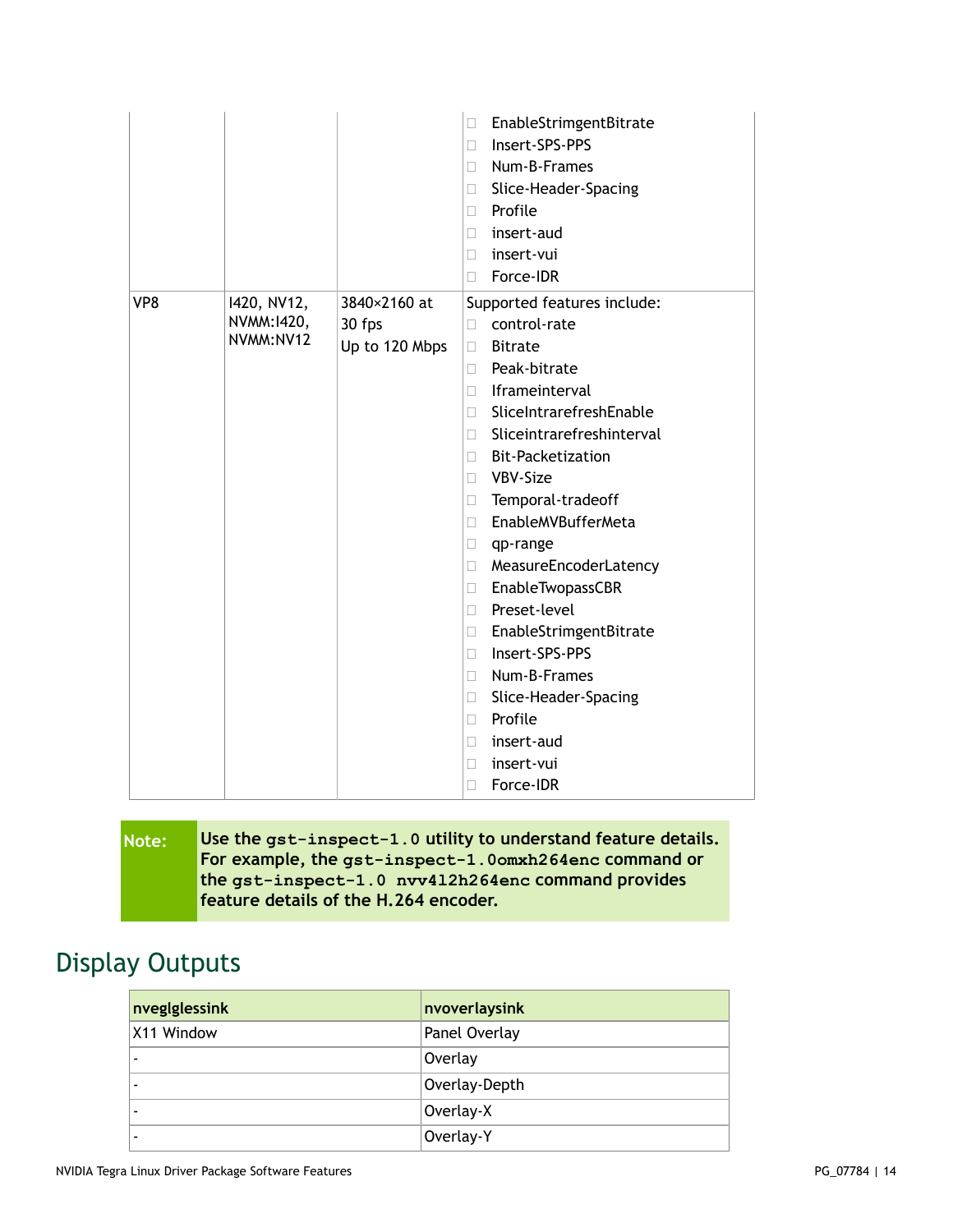| Overlay-W |
|-----------|
| Overlay-H |

#### <span id="page-14-0"></span>Conversion, Scaling, Cropping, and Rotation Formats

| <b>Input Formats</b> | <b>Output Formats</b> | <b>Notes</b>                       |
|----------------------|-----------------------|------------------------------------|
| 1420                 | 1420                  | Flip-Method, interpolation-method, |
| <b>UYVY</b>          | <b>UYVY</b>           | crop, Format conversion.           |
| YUY2                 | YUY2                  |                                    |
| YVYU                 | <b>YVYU</b>           |                                    |
| <b>NV12</b>          | <b>NV12</b>           |                                    |
| GRAY8                | GRAY8                 |                                    |
| <b>BGRx</b>          | <b>BGRx</b>           |                                    |
| <b>RGBA</b>          | <b>RGBA</b>           |                                    |
| NVMM: 1420           | NVMM: 1420            |                                    |
| NVMM:1420_10LE       | NVMM:1420_10LE        |                                    |
| NVMM:NV12            | NVMM:NV12             |                                    |

For additional information about supported features, see the following sections of **[Accelerated](https://developer.nvidia.com/search/site/%2522accelerated%2520gstreamer%2520user%2520guide%2522) [GStreamer User Guide](https://developer.nvidia.com/search/site/%2522accelerated%2520gstreamer%2520user%2520guide%2522)**:

- Video Format Conversion with Gstreamer-1.0
- Video Scaling with Gstreamer-1.0
- Video Cropping with Gstreamer-1.0
- Video Rotation with Gstreamer-1.0

#### <span id="page-14-1"></span>CSI and USB Camera Features

| <b>Feature</b>     | <b>Notes</b>                                                                                                                                                                                                                                                                                |  |
|--------------------|---------------------------------------------------------------------------------------------------------------------------------------------------------------------------------------------------------------------------------------------------------------------------------------------|--|
|                    | Basic Camera Functionality Supported sensors: IMX219. Can be demonstrated by the<br>Argus Camera app and the Nygstcapture app. For more<br>details on Argus, refer to Applications Using libargus Low-<br>level APIs in the topic Camera Development. Capture<br>validated up to 3280x2464. |  |
| <b>TNR Support</b> | Option to switch between two types of noise reduction:<br>VICs-based temporal noise reduction: compromises<br>on image quality due to low power consumption).<br>To select this option, enable $\text{tnr.v1}$ in<br>camera overrides.isp.                                                  |  |
|                    | GPU-based temporal noise reduction: improves<br>image quality at the cost of high power consumption.<br>Especially effective in low light scenes. To select this<br>option, enable tnr.v2 in camera_overrides.isp.                                                                          |  |
| USB Camera (UVC)   | Supports UVC compliant USB2.0 and USB3.0 cameras.                                                                                                                                                                                                                                           |  |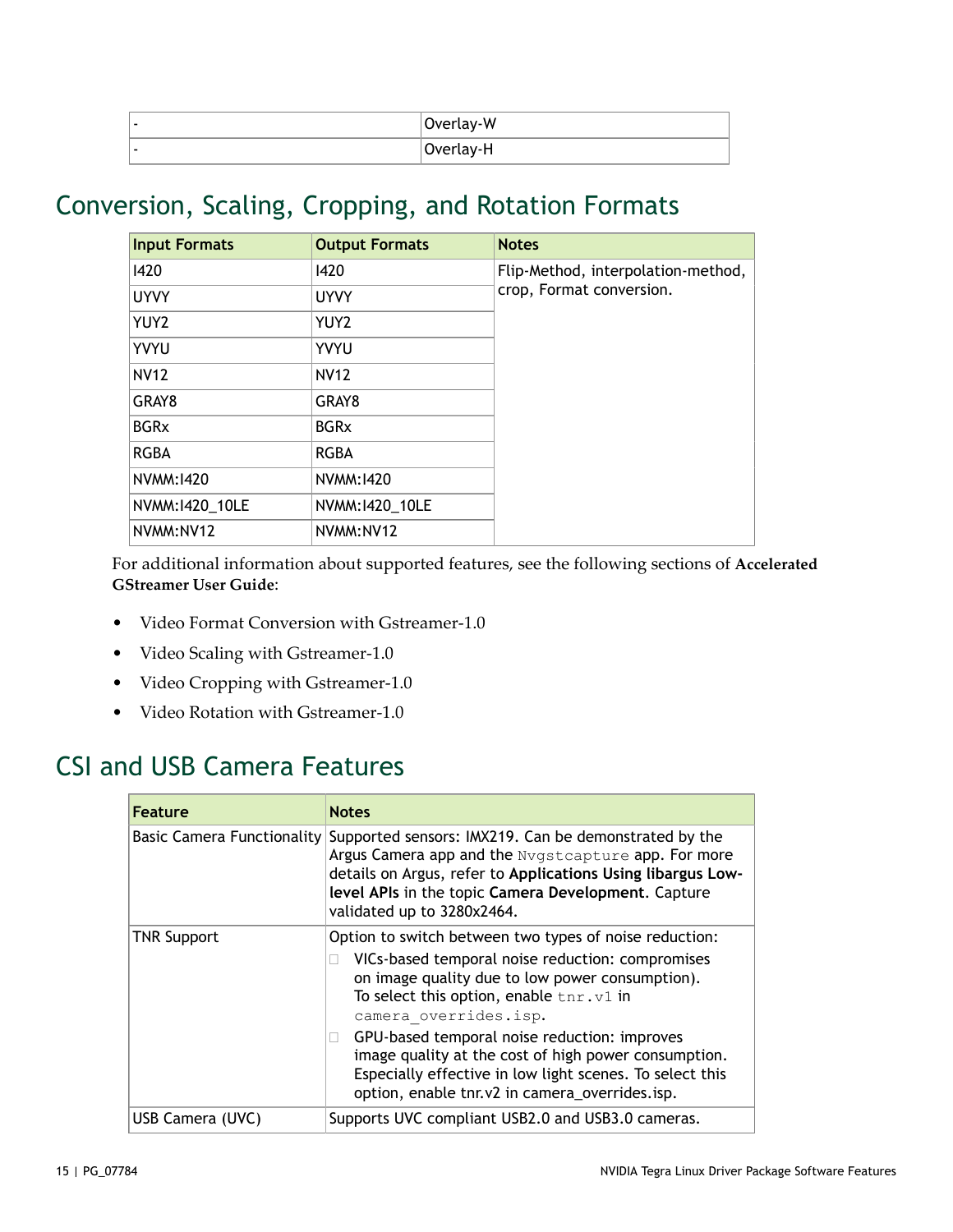For additional information about CSI and USB Camera supported features, see the "Nvgstcapture-1.0 Option Reference" section of **[Accelerated Gstreamer User Guide](https://developer.nvidia.com/search/site/%2522accelerated%2520gstreamer%2520user%2520guide%2522)**.

#### <span id="page-15-0"></span>Audio

| <b>Feature</b>      | <b>Notes</b>                                                                                                                                         |
|---------------------|------------------------------------------------------------------------------------------------------------------------------------------------------|
| HDA for HDMI/DP     | Playback for stereo, 5.1, and 7.1 channel configurations<br>with sampling sizes of 16, 20, and 24 bits.                                              |
|                     | Sample rates of 32, 44.1, 48, 88.2, and 96 kHz for<br>DisplayPort interfaces, and 32, 44.1, 48, 88.2, 96, 176.4,<br>and 192 kHz for HDMI interfaces. |
|                     | Supports one output stream.                                                                                                                          |
| <b>DMIC Support</b> | Stereo capture with sample sizes of 16 and 24 bits, and<br>sampling rates 8, 16, 44.1, and 48 kHz, and OSR 64, 128 and<br>256.                       |
|                     | Supports interfaces DMIC1 and DMIC2.                                                                                                                 |
| <b>I2S Support</b>  | Audio playback, capture, and loopback with sample sizes of<br>16 and 32 bits and sample rates of 8, 16, 44.1, 48, 96, and<br>192 kHz.                |
|                     | Supports normal stereo I2S as well as TDM modes (DSP A and<br>DSP B) with up to 16 channels.                                                         |
|                     | Supports interfaces I2S3 and I2S4.                                                                                                                   |
|                     | No support for u-Law and A-Law compression/<br>decompression.                                                                                        |

## <span id="page-15-1"></span>Low Memory Warning Feature

| <b>Feature</b>                                              | <b>Notes</b>                                                                                                                                                                                                                                      |
|-------------------------------------------------------------|---------------------------------------------------------------------------------------------------------------------------------------------------------------------------------------------------------------------------------------------------|
| Notify user when current<br>available memory is very<br>low | Ubuntu Desktop issues a warning when available memory<br>falls below a threshold limit. This helps make the user<br>aware of any new process may lead to oom-killer or cause<br>system sluggishness.<br>The threshold limit is user-configurable. |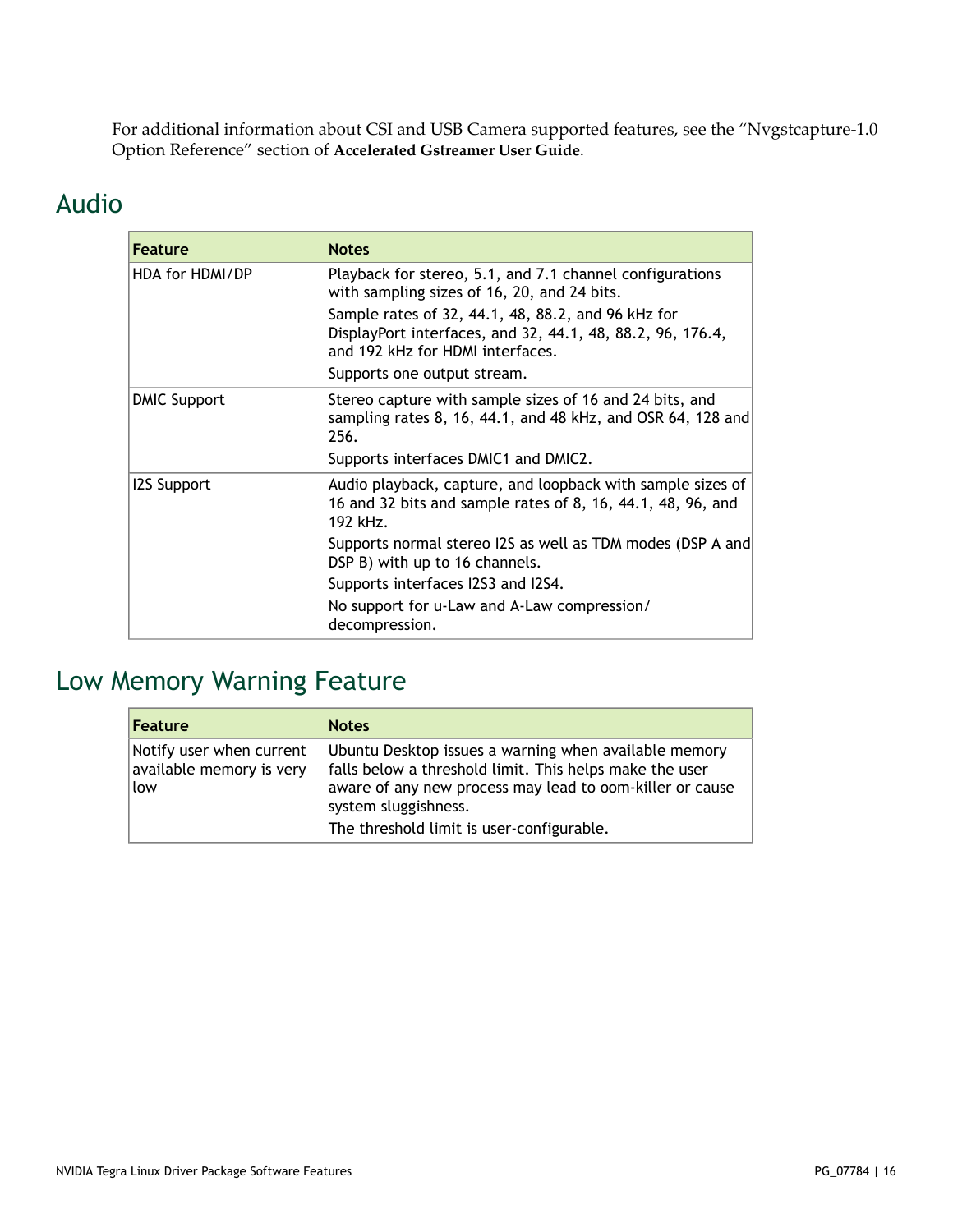# <span id="page-16-0"></span>Jetson AGX Xavier Software Features

NVIDIA $^\circledR$  Tegra $^\circledR$  Linux Driver Package supports these software features, which provide users a complete package to bring up Linux on targeted NVIDIA<sup>®</sup> Jetson AGX Xavier<sup>™</sup> devices.

**Note: Check the** *Release Notes* **for constraints related to these features.**

#### <span id="page-16-1"></span>Bootloader

| <b>Bootloader Binary</b>                                       | <b>Feature</b>                  | <b>Notes</b>                                   |
|----------------------------------------------------------------|---------------------------------|------------------------------------------------|
| <b>BPMP</b> processor<br>boot binaries (MB1<br>& nvtboot-bpmp) | Storage location                | Cold boot: eMMC                                |
|                                                                |                                 | RCM boot: Downloaded over USB<br>recovery port |
|                                                                | Next stage storage location     | Cold boot: eMMC                                |
|                                                                |                                 | RCM boot: Downloaded over USB<br>recovery port |
|                                                                | Next stage                      | CBoot                                          |
|                                                                | Storage device support          | eMMC                                           |
|                                                                | Partition table support         | GPT (with protective MBR)                      |
|                                                                | Filesystem support              | None                                           |
|                                                                | I/O bus support                 | I <sub>2C</sub>                                |
|                                                                | <b>Console UART</b>             |                                                |
| CBoot                                                          | <b>Execution CPU</b>            | <b>CCPLEX</b>                                  |
|                                                                | Storage location                | Cold boot: eMMC                                |
|                                                                |                                 | RCM boot: Downloaded over USB<br>recovery port |
|                                                                | Next stage storage location     | Cold boot: eMMC                                |
|                                                                |                                 | RCM boot: Downloaded over USB<br>recovery port |
|                                                                | Next stage                      | Kernel                                         |
|                                                                | Storage device support          | eMMC, SD card, & USB drive (no<br>hub support) |
|                                                                | Partition table support         | GPT (with protective MBR)                      |
|                                                                | Filesystem support              | None                                           |
|                                                                | I/O bus support                 | I <sub>2</sub> C                               |
|                                                                | Console                         | UART                                           |
|                                                                | Kernel boot                     |                                                |
|                                                                | QSPI-NOR as primary boot device |                                                |
|                                                                | UFS as primary boot device      | Using CBoot as CPU-BL                          |
|                                                                | <b>RCM</b> boot                 | Using nvboot-cpu as CPU-BL                     |

17 | PG\_07784 NVIDIA Tegra Linux Driver Package Software Features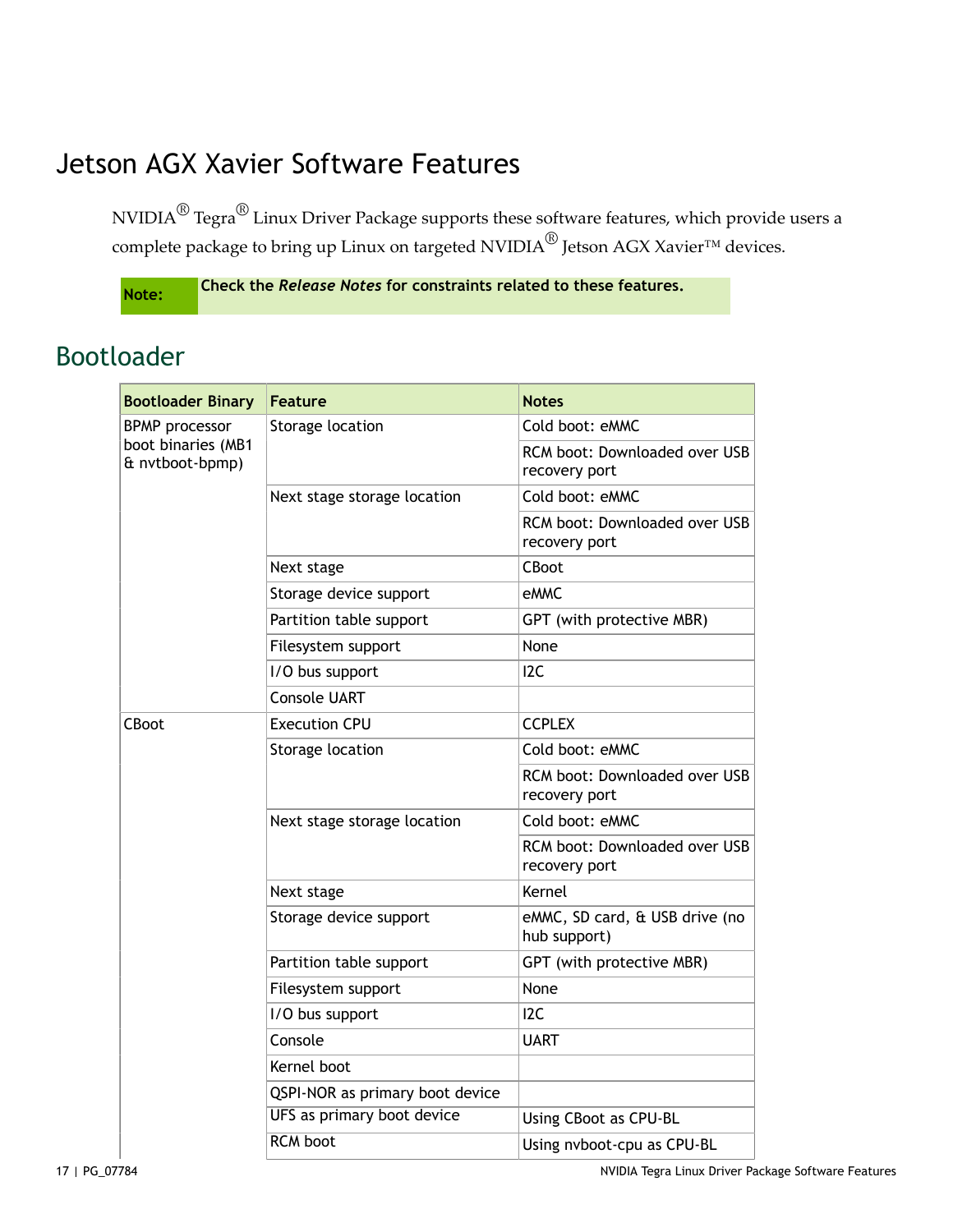|  | XUSB boot support (2.0, bulk only)                             | Reading files from GPT partition.<br>Note: There is no hub driver<br>support. The pen drive must be<br>connected directly to the root<br>port. |
|--|----------------------------------------------------------------|------------------------------------------------------------------------------------------------------------------------------------------------|
|  | SD Card boot support                                           | Reading files from GPT partition                                                                                                               |
|  | Ethernet boot support using EQOS<br>controller and Marvell phy | TFTP, DHCP & NFS                                                                                                                               |
|  | Removable boot device selection<br>based on priority           | Hard-coded priority: SD<br>card, USB, eMMC, network;<br>configurable via CBO                                                                   |
|  | Display (text and splash images)                               | HDMI <sup>™</sup> over HDMI connector;<br>seamless on HDMI                                                                                     |
|  | Plug-in manager support                                        | Kernel DTB; BL DTB                                                                                                                             |
|  | T19x CBoot source                                              | Buildable outside of the BSP<br>using an ARM64 toolchain                                                                                       |
|  | SDMMC HS400 mode support for all<br>boot binaries              |                                                                                                                                                |

# <span id="page-17-0"></span>Toolchain

| <b>Feature</b> | <b>Tool Chains</b>    | <b>Notes</b>                       |
|----------------|-----------------------|------------------------------------|
| Aarch64        | $gcc-7.3$ -glibc-2.25 | For 64-bit Kernel and<br>Userspace |

# <span id="page-17-1"></span>Kernel

| Interface    | <b>Feature</b>         |
|--------------|------------------------|
| Linux-kernel | $\sf{Version}$ 4.9.140 |

# <span id="page-17-2"></span>Debug Interface

| <b>Interface</b> | <b>Feature</b>    |
|------------------|-------------------|
| JTAG.            | JTAG Attach       |
|                  | JTAG Halt/Step/Go |

# <span id="page-17-3"></span>Camera Interface

| <b>Interface</b> | <b>Feature</b>                                      | <b>Notes</b>                      |
|------------------|-----------------------------------------------------|-----------------------------------|
| Camera support   | V4L2 Media-Controller                               | $ CS$ IO, CSI1, CSI2, CSI3, CSI4, |
|                  | $ $ (CSI input support) $ $ (V4L2 API bypasses ISP) | CSI5                              |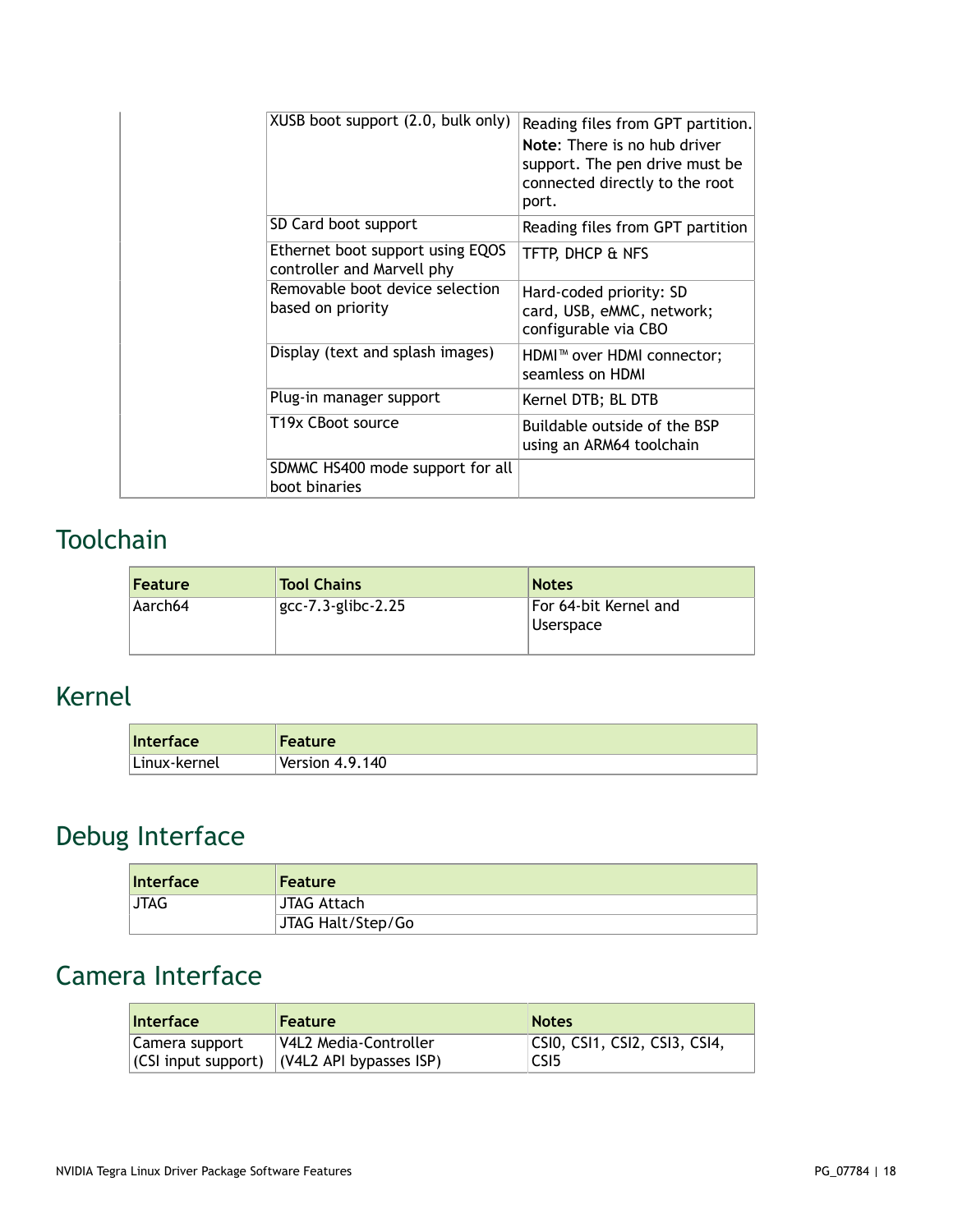# <span id="page-18-0"></span>LSIO

| <b>Feature</b>    | <b>Feature</b>                   | <b>Notes</b>                                                |
|-------------------|----------------------------------|-------------------------------------------------------------|
| <b>UART</b>       | PIO mode                         | FIFO access using CPU                                       |
|                   | DMA mode                         | FIFO access using DMA                                       |
|                   | Hardware/software based flow     | Flow control line toggling from                             |
|                   | control                          | hardware/software                                           |
|                   | Buffer throttling                | Flow control based on data in                               |
|                   |                                  | receive buffer                                              |
|                   | Rx and Tx DMA mode selection     | DMA mode transfer on Rx and                                 |
|                   |                                  | Tx or on only one path                                      |
|                   | Interrupt mode                   | Data transfer complete                                      |
|                   |                                  | handling through interrupt                                  |
|                   | Polling mode                     | Data transfer complete                                      |
|                   |                                  | handling through polling                                    |
|                   | <b>MCR</b> control               | Modem control access                                        |
|                   | Baud rate/port configuration     | Changing port configuration                                 |
|                   | Baud rate adjustment             | Adjusting baud rate to fall                                 |
|                   |                                  | within tolerance range                                      |
| 12C<br>Master     | Speed mode (Standard, FM, FM+)   | Speed mode (Standard, FM, FM<br>$+)$                        |
|                   | Repeat start                     | Repeat start on transfer of data                            |
|                   | No Start                         | No address cycle after repeat                               |
|                   |                                  | start                                                       |
|                   | Packet mode                      | Packet mode                                                 |
|                   | 7-bit/10-bit addressing mode     | 7-bit/10-bit addressing mode                                |
|                   | <b>DMA</b> mode                  | APB/GPC DMA for FIFO access                                 |
|                   | Clock gating and clock always ON | Clock control after each                                    |
|                   |                                  | transfer for power saving                                   |
|                   | <b>Runtime PM</b>                | Runtime power management                                    |
|                   | Dynamic clock speed change       | Change speed of the bus                                     |
|                   | Interrupt based                  | Transfer complete handling<br>using interrupt               |
|                   | Bit banging for data transfer    | Use GPIO APIs for data transfer                             |
|                   | Multiple transfer request        | Multiple transfer request                                   |
|                   | <b>Bus clear support</b>         | Bus clear handling when bus is<br>held by device            |
|                   | >64k on software based split     | >64K on software based split                                |
|                   | Non-interruptible transfer       | Non-interruptible transfer                                  |
| <b>SPI Master</b> | Packed/unpacked                  | Data can be put on FIFO in                                  |
|                   |                                  | packed or unpacked format.                                  |
|                   |                                  | Packed format reduces the                                   |
|                   |                                  | number of I/O accesses on<br>FIFO.                          |
|                   | Full Duplex Mode                 | Device can read and write data                              |
|                   |                                  | simultaneously                                              |
|                   | Least Significant Bit            | Option to send least significant                            |
|                   |                                  | bit first from packets                                      |
|                   | <b>Dual SPI</b>                  | SPI MISO/MOSI can act as Rx<br>and Tx                       |
|                   | Least Significant Byte First     | Option to send least significant<br>byte first from packets |
|                   |                                  |                                                             |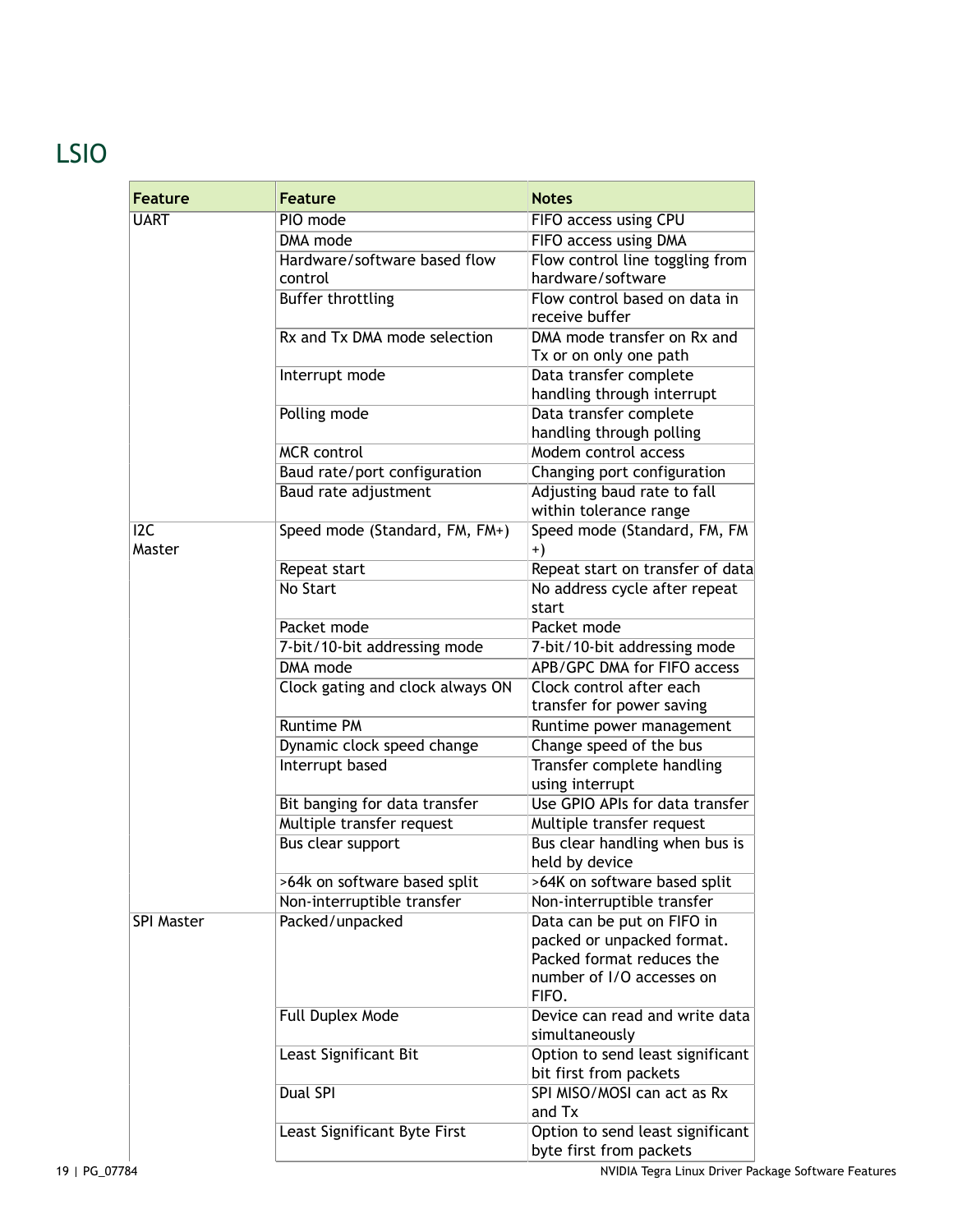|             | Hardware based CS control and CS    | Hardware control the CS and     |
|-------------|-------------------------------------|---------------------------------|
|             | setup/hold time                     | maintain CS setup and hold      |
|             |                                     | time                            |
|             | Software or hardware Chip Select    | Chip select can be active high  |
|             | <b>Polarity Section</b>             | or active low based on the      |
|             |                                     | external device property        |
|             |                                     |                                 |
|             | Supported Modes 0/1/2/3             | SPI communication support       |
|             |                                     | Mode 0, 1, 2, or 3              |
|             | <b>DMA</b> mode                     | Data written/read to/from       |
|             |                                     | FIFO using DMA mode             |
|             | PIO (non-DMA) mode                  | CPU access the FIFO for read/   |
|             |                                     | write                           |
|             |                                     |                                 |
|             | GPIO based Chip select              | CS line is controlled by the    |
|             |                                     | <b>GPIO APIS</b>                |
|             | SPI different clock rates           | Set the interface clock speed   |
|             |                                     | based on what device can        |
|             |                                     | support                         |
|             | Prod configuration                  | Platform/chip specific          |
|             |                                     | configuration of controller/    |
|             |                                     | interface                       |
|             |                                     |                                 |
|             | Clock delay between packets         | Provision for delay between     |
|             |                                     | packets                         |
|             | Clock gating and clock always ON    | Dynamic clock enable/disable    |
|             |                                     | for power save                  |
|             | <b>Runtime PM</b>                   | Runtime power management        |
|             | Interrupt based                     | Transfer done handling through  |
|             |                                     | interrupt                       |
|             |                                     |                                 |
|             | Different packet bit length         | Different packet bit length     |
|             | Multiple transfer request           | Multiple SPI transfer request   |
|             |                                     | from single call                |
| <b>GPIO</b> | GPIO request/free                   | <b>GPIO</b> access permission   |
|             | Pinmux integration with GPIOS       | GPIO APIs call pinmux for       |
|             |                                     | required pin configuration      |
|             | Direction set/get                   | GPIO direction configuration    |
|             |                                     |                                 |
|             | Value set/get                       | GPIO value set/get to/from pin  |
|             | Interrupt support from all pins     | Interrupt support from all pins |
|             | Wakeup support for SC7              | Wakeup support for SC7          |
|             | <b>GPIO</b> register dump           | GPIO register dump              |
|             | <b>GPIO framework sysfs support</b> | GPIO framework sysfs support    |
|             | Suspend/resume                      | Suspend/resume                  |
|             |                                     |                                 |
| Pinmux      | Function configuration              | Pinmux function configuration   |
|             | Pinmux config configuration         | Pinmux different properties     |
|             |                                     | like pull up/down, input,       |
|             |                                     | tristate etc. configuration     |
|             | Suspend/resume                      | Save and restore of pinmux      |
|             |                                     | context                         |
|             | Drive strength                      | Drive strength configuration of |
|             |                                     | pins                            |
|             |                                     |                                 |
|             | Prod setting                        | Prod setting                    |
|             | Static pinmux configuration         | Static pinmux configuration     |
|             | Dynamic pinmux configuration        | Dynamic pinmux configuration    |
|             | Pinmux register dump                | Pinmux register dump            |
|             | Pinmux configuration dumping        | Pinmux configuration dumping    |
|             |                                     |                                 |
|             | Pinmux-GPIO integration             | Pinmux-GPIO integration         |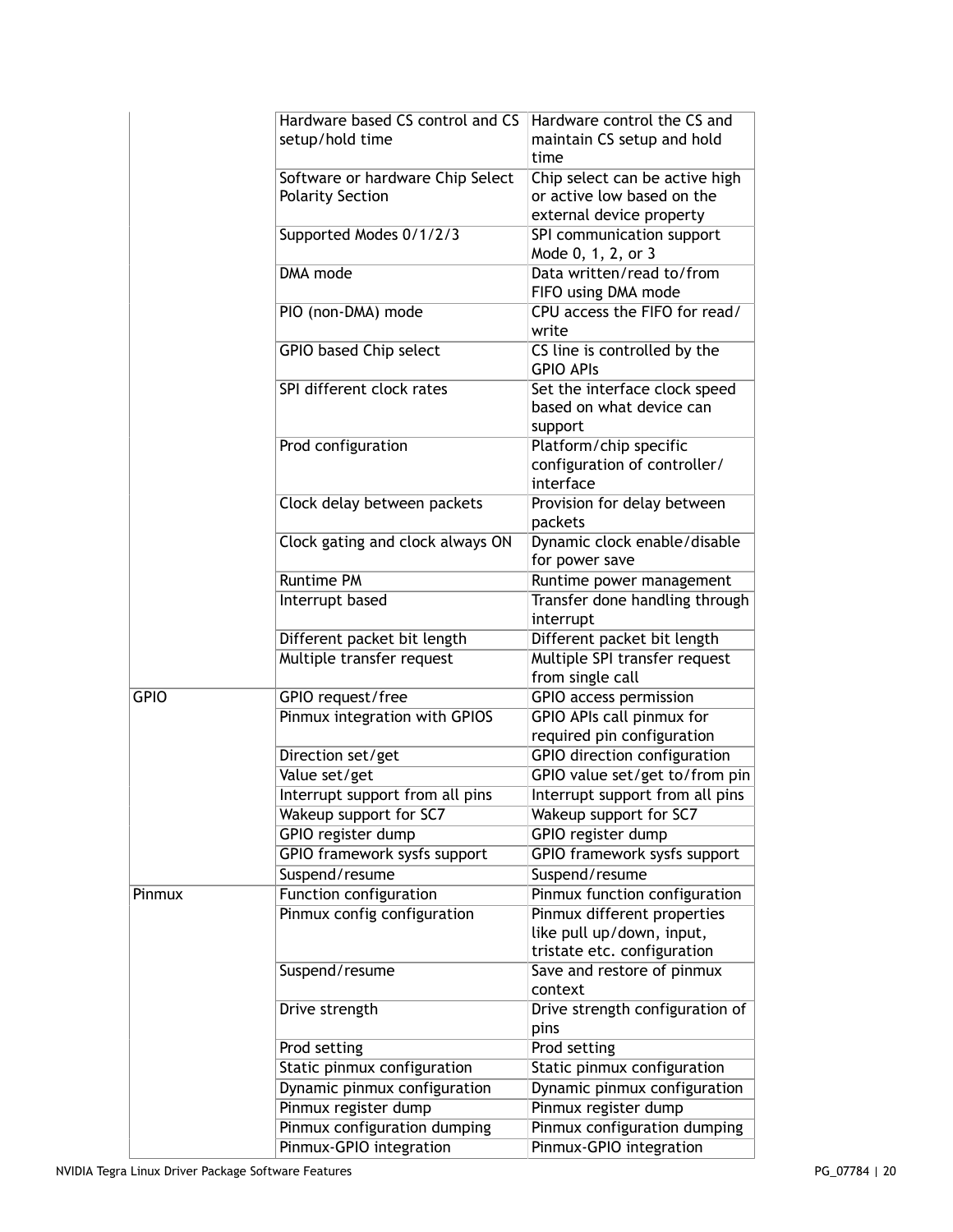| APBDMA/GPCDMA    | Memory to memory                            | Memory to memory transfer                            |
|------------------|---------------------------------------------|------------------------------------------------------|
|                  | Memory to I/O                               | Memory to I/O                                        |
|                  | I/O to memory                               | IO to memory                                         |
|                  | Cyclic-once mode                            | Cyclic mode                                          |
|                  | Transfer done through interrupt<br>mode     | Transfer done on interrupt                           |
|                  | Multiple transfer request                   | Queue mechanism of the<br>transfer request           |
| Tegra WDT        | Watchdog framework support                  | <b>Registration with WDT</b><br>framework            |
|                  | System reset on CPU hang                    | System reset on WDT expiry                           |
|                  | Suspend/resume support                      | Suspend/resume handling                              |
|                  | Watchdog interrupt support                  | <b>WDT</b> reset on ISR                              |
|                  | Watchdog polling/ping support               | WDT start/stop/pin from user<br>space                |
| <b>PWM</b>       | PWM ops                                     | PWM registration to framework                        |
|                  | Clock accuracy calculation                  | <b>Clock calculation</b>                             |
| <b>PMC</b>       | Controlling I/O PAD voltage<br>(PWR_DETECT) | Pad voltage configuration by<br>software             |
|                  | I/O DPD configuration                       | Deep power down configuration                        |
|                  | Read/write PMC registers                    | PMC register access interface                        |
|                  | PMC config for bootrom I2C                  | PMC configuration for bootrom<br>I2C/MMIO command    |
| <b>BPMP I2C</b>  | Speed mode (Standard, FM, FM+)              | Bus speed configuration                              |
| Master           | Packet mode                                 | I2C controller configuration in<br>packet mode       |
|                  | 7-bit/10-bit addressing mode                | 7 and 10 bit addressing                              |
|                  | <b>Bus clear support</b>                    | Bus clear handling when bus is<br>held by device     |
| <b>SPE-UART</b>  | PIO mode                                    | FIFO access using CPU                                |
|                  | Hardware flow control                       | Flow control line toggling from<br>hardware/software |
|                  | FIFO mode                                   | FIFO mode of UART controller                         |
| <b>SPE DMA</b>   | Memory to memory                            | Memory to memory transfer                            |
|                  | Memory to I/O                               | Memory to I/O                                        |
|                  | I/O to Memory                               | I/O to memory                                        |
|                  | Continuous mode support                     | Cyclic mode                                          |
| <b>I2C SLAVE</b> | Normal/Byte mode                            | I2C controller configuration on<br>byte mode         |
|                  | FIFO mode                                   | I2C controller configuration on<br>FIFO mode         |
|                  | 7-bit addressing                            | 7-bit addressing                                     |
|                  | 10-bit addressing                           | 10-bit addressing                                    |
|                  | Repeat start                                | Repeat start on transfer of data                     |
|                  | <b>Clock stretching</b>                     | <b>Clock line stretching</b>                         |

## <span id="page-20-0"></span>HDMI

| <b>Feature</b>            | <b>Details</b>                               |
|---------------------------|----------------------------------------------|
| EDID support              | Read and parse EDID                          |
| <b>Hot-Plug Detection</b> | Hot-Plug detection with HDMI monitors and TV |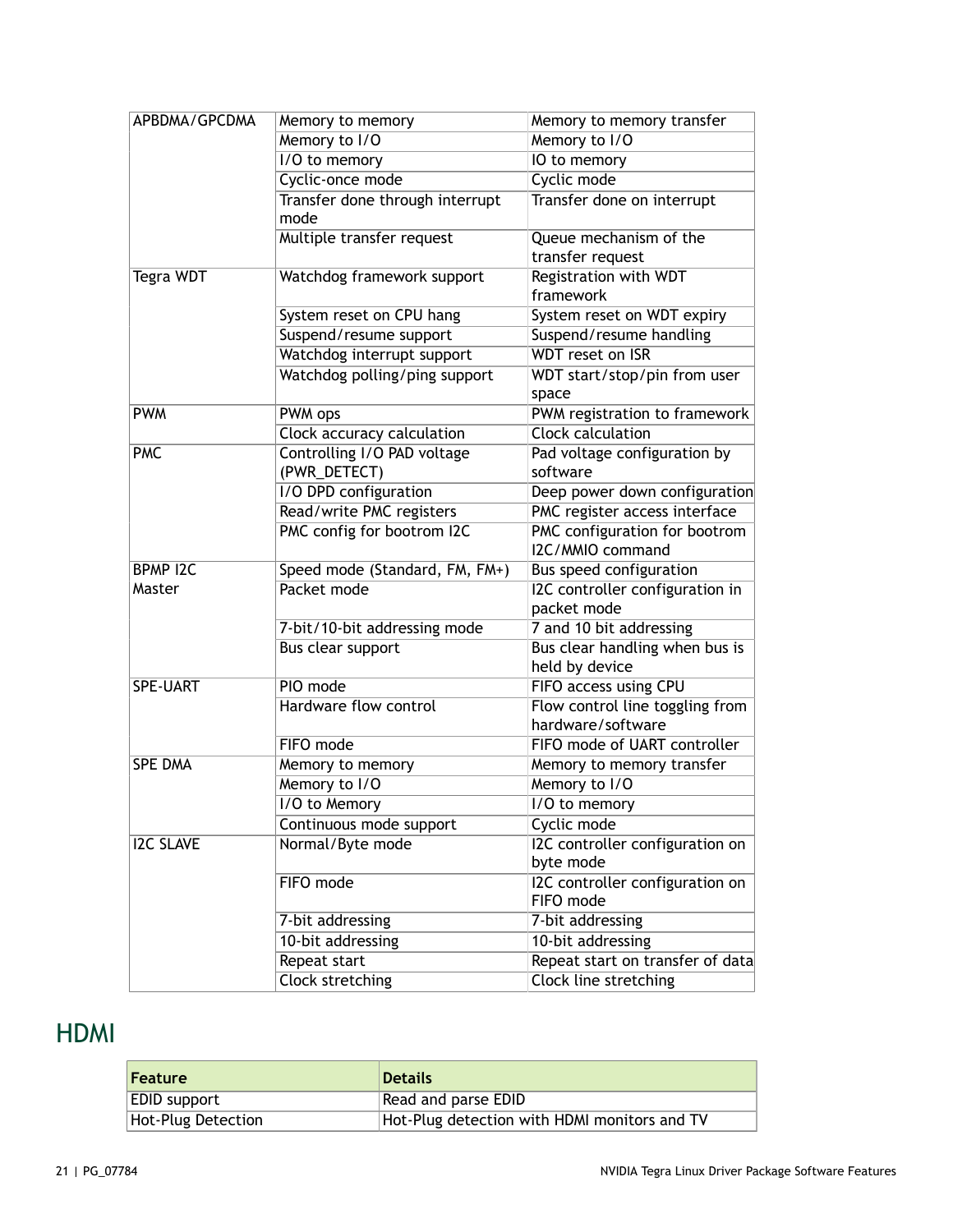| HDMI 1.4 (480p/720p/1080p,       | Support for HDMI1.4 with following modes                                |
|----------------------------------|-------------------------------------------------------------------------|
| 4K@30Hz)                         | 480p/720p/1080p/4k@30Hz                                                 |
| HDMI 2.0(4K @ 30HZ, 4K @ 60HZ)   | Support for HDMI 2.0 with 4K @ 30 H, 4K @ 60 Hz                         |
|                                  | resolution                                                              |
| Driver Suspend/Resume            | Driver Suspend/Resume for low power                                     |
|                                  | HDMI - 4K @ 60 Hz - 8-Bit - YUV 420 HDMI - 4K @ 60 Hz - 8-Bit - YUV 420 |
| HDMI as Primary Display          | Support HDMI as primary display                                         |
| Dual display                     | Mirroring support                                                       |
| HDMI 1.4b compliance             | HDMI 1.4b compliance                                                    |
| HDMI 2.0 compliance              | HDMI 2.0 compliance                                                     |
| Seamless display                 | Seamless display                                                        |
| Deep color support (12 bits/cell | Deep color support (12 bits/cell RGB and YUV444;                        |
| RGB and YUV444)                  | 10 bits/cell RGB is not supported)                                      |
| Deep color support (10/12 bits/  | Deep color support (10/12 bits/cell RGB                                 |
| cell YUV422)                     | and YUV422)                                                             |
| Sideband information             | Send sideband information to the panel during video                     |
|                                  | refresh; info frames and audio data                                     |

<span id="page-21-0"></span>DP

| <b>Feature</b>                 | <b>Details</b>                                                   |
|--------------------------------|------------------------------------------------------------------|
| <b>EDID</b>                    | Read and parse EDID                                              |
| DP Hot Plug support            | Hot-Plug detection with DP monitors or TV                        |
| DP 4K @ 60 Hz                  | 4K mode in DP                                                    |
| DP 4K @ 120 Hz or 8K @ 30 hz   | HBR3 support at beta level (may have compatibility<br>issues)    |
| Seamless display               | Seamless display                                                 |
| Enhanced framing               | Error recovery methods                                           |
| <b>Full Link Training</b>      | Handshake signaling between host and device                      |
| HPD_IRQ event                  | Feedback from the panels in case of link                         |
|                                | synchronization loss                                             |
| Driver Suspend/Resume          | Driver suspend/resume for low power                              |
| Primary display                | Support DP as primary display                                    |
| Dual display                   | Mirroring support                                                |
| Link rates 1.62, 2.7, 5.4 Gbps | Various link rates supported by the driver up to HBR2            |
| Link rate 8.1 Gbps             | HBR3 support at beta level (may have compatibility<br>issues)    |
| DP Alt Mode/Type-C             | Support for outputting DP signaling over the Type-C<br>interface |
| Aux link                       | Support DP aux link                                              |
| Sideband information           | Send sideband information to the panel during video<br>refresh   |

# <span id="page-21-1"></span>PCIE

| <b>Feature</b>                 | <b>Details</b>                     |
|--------------------------------|------------------------------------|
| Controllers with x8 link width | Max x8 link width (C0 and C5)      |
| Controllers with x4 link width | Max x4 link width (C4)             |
| Controllers with x1 link width | Max $x1$ link width $(C1, C2, C3)$ |
| Legacy interrupts              | Applicable to all controllers      |

NVIDIA Tegra Linux Driver Package Software Features **PG\_07784** | 22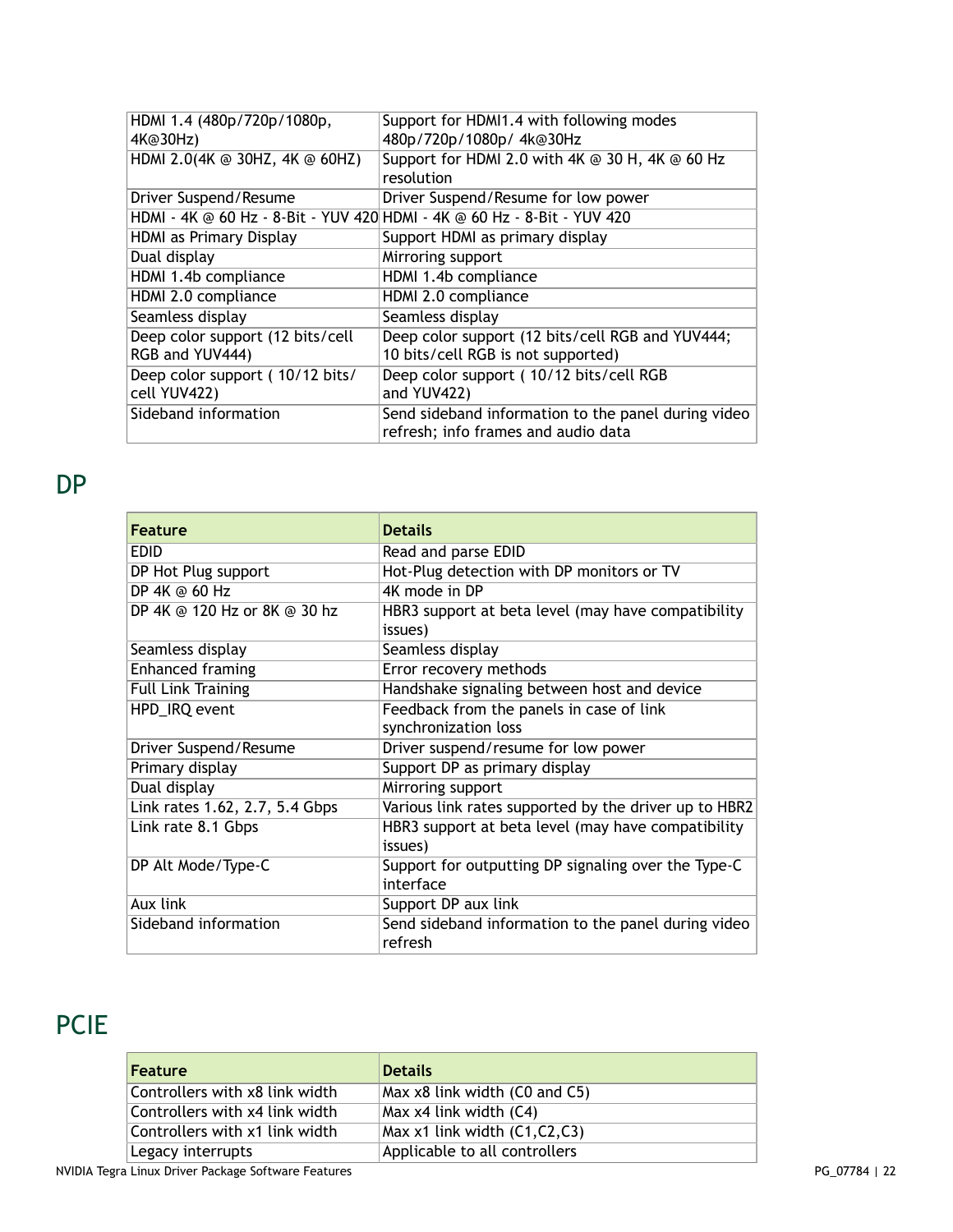| MSI & MSI-X interrupts         | Applicable to all controllers                          |
|--------------------------------|--------------------------------------------------------|
| 128 byte Maximum Payload Size  | Applicable to all controllers                          |
| 256 byte Maximum Payload Size  | Applicable to all controllers                          |
| Gen-1 speed                    | Applicable to all controllers                          |
| Gen-2 speed                    | Applicable to all controllers                          |
| Gen-3 speed                    | Applicable to all controllers                          |
| Gen-4 speed                    | Applicable to all controllers                          |
| ASPM - LOs                     | Applicable to all controllers (enabled by default only |
| ASPM - L1                      | on C1 controller)                                      |
| <b>ASPM - L1.1</b>             |                                                        |
| <b>ASPM - L1.2</b>             |                                                        |
|                                |                                                        |
| Wake support                   | Applicable to all controllers                          |
| Advanced Error Reporting (AER) | Applicable to all controllers                          |
| End Point mode support         | CO, C4, C5                                             |
|                                |                                                        |

#### <span id="page-22-0"></span>SDMMC

| <b>Feature</b>                                                 | <b>Notes</b>                                                                                       |
|----------------------------------------------------------------|----------------------------------------------------------------------------------------------------|
| <b>DDR50</b>                                                   | eMMC interface running in DDR mode at 50 MHz                                                       |
| <b>HS200</b>                                                   | eMMC interface running in SDR mode at 200 MHz                                                      |
| <b>HS400</b>                                                   | eMMC interface running in DDR mode at 200 MHz                                                      |
| <b>HS533</b>                                                   | eMMC interface running in DDR mode at 267 MHz                                                      |
| <b>HW</b> tuning                                               | Supports tuning in SDMMC controller                                                                |
| <b>Packed Commands</b>                                         | Read & write commands can be packed in groups                                                      |
|                                                                | (either all read or all write) that transfer data for all                                          |
|                                                                | commands in the group in one transfer on the bus, to                                               |
|                                                                | reduce overhead                                                                                    |
| Cache                                                          | Similar to CPU cache, but implemented in eMMC; helps                                               |
|                                                                | improve performance                                                                                |
| <b>Discard</b>                                                 | Erases data if necessary during background erase                                                   |
|                                                                | events                                                                                             |
| Sanitize                                                       | Physically removes data from unmapped user address                                                 |
|                                                                | space                                                                                              |
| <b>RPMB</b>                                                    | Secure access                                                                                      |
| <b>BKOPS</b>                                                   | Allows execution of back ground operations when host                                               |
|                                                                | is not being serviced                                                                              |
| <b>HPI</b>                                                     | High priority interrupt to stop ongoing bkops/reliable                                             |
| <b>Power Off Notification</b>                                  | writes                                                                                             |
|                                                                | Allows device to prepare itself to power off properly                                              |
|                                                                | and improve user experience during power-on                                                        |
| Sleep<br><b>RTPM</b>                                           | Minimizes power consumption of the eMMC device                                                     |
|                                                                | Software feature to save power by switching off clocks<br>when there is no transactions on the bus |
|                                                                |                                                                                                    |
| Field Firmware Upgrade                                         | Update eMMC firmware                                                                               |
| Device Life Estimation Type A<br>Device Life Estimation Type B | Device Health is a mechanism to get vital NAND flash                                               |
|                                                                | program/erase cycles information as a percentage of<br>useful flash lifespan.                      |
|                                                                | Type A: SLC device health information                                                              |
|                                                                | Type B: MLC device health information                                                              |
| <b>PRE EOL Information</b>                                     | Provides indication about device lifetime reflected by                                             |
|                                                                | average reserved blocks                                                                            |
| Hardware Command Queue                                         | Performed by SD/MMC controller                                                                     |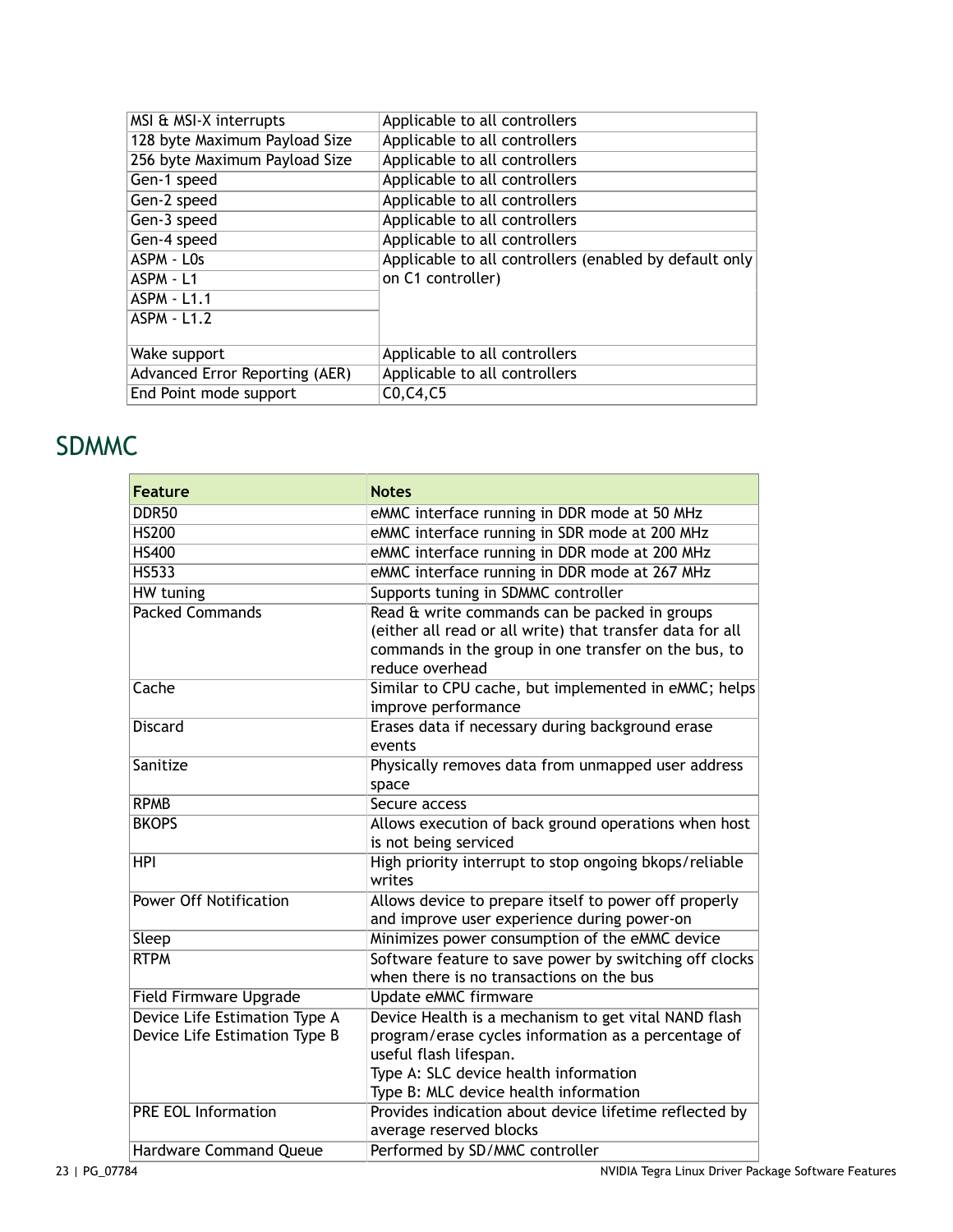| Enhanced Strobe Mode (ESM) in | Optional for devices; indicated by                |
|-------------------------------|---------------------------------------------------|
| HS400 mode                    | STROBE_SUPPORT[184] register of EXT_CSD           |
| eMMC CQ CQIC feature          | Generates coalesced interrupts when the interrupt |
|                               | coalescing mechanism is enabled                   |
| Suspend/resume and shutdown   |                                                   |

# <span id="page-23-0"></span>**SATA**

| Feature                       | <b>Notes</b>                                    |
|-------------------------------|-------------------------------------------------|
| Gen1                          | Interface speed 1.5 Gbps                        |
| Gen <sub>2</sub>              | Interface speed 3 Gbps                          |
| <b>HIPM</b>                   | Low power mode initiated by host                |
| <b>NCQ</b>                    | Native Command Queue support                    |
| <b>DEVSLP</b>                 | Device sleep mode                               |
| Transfer mode                 | PIO or DMA                                      |
| Port Multiplier Support       | Hub for SATA                                    |
| Runtime time power management | Driver can enable clock & rail only when active |
|                               | transactions happen with device                 |
| Bad block detection           |                                                 |

# <span id="page-23-1"></span>SATA-Marvel (over PCIe)

| Feature                           | <b>Notes</b>                                                                       |
|-----------------------------------|------------------------------------------------------------------------------------|
| Gen1                              | Interface speed 1.5 Gbps                                                           |
| Gen <sub>2</sub>                  | Interface speed 3 Gbps                                                             |
| Gen3                              | Interface speed 6 Gbps                                                             |
| <b>HIPM</b>                       | Low power initiated by host                                                        |
| <b>DIPM</b>                       | How power initiated by device                                                      |
| <b>NCQ</b>                        | Native Command Queue support                                                       |
| <b>DEVSLP</b>                     | Device sleep mode                                                                  |
| Transfer mode                     | PIO or DMA                                                                         |
| Hot plug support                  | SATA drives may be removed and connected<br>while system is active                 |
| Message Signaled Interrupts (MSI) | An alternative in-band method of signaling an                                      |
|                                   | interrupt                                                                          |
| Port multiplier support           | Hub for SATA                                                                       |
| Runtime time power management     | Driver can enable clock & rail only when active<br>transactions happen with device |

## <span id="page-23-2"></span>UFS

| <b>Feature</b> | <b>Notes</b>                                   |
|----------------|------------------------------------------------|
| PWM-G1         | UFS (m-phy) interface runs in low performance  |
| PWM-G2         | (PWM-Gx) modes                                 |
| PWM-G3         |                                                |
| PWM-G4         |                                                |
| PWM-G5         |                                                |
| PWM-G6         |                                                |
| HS-G1          | UFS (m-phy) interface runs in high performance |
| $HS-G2$        | (HS-Gx) modes                                  |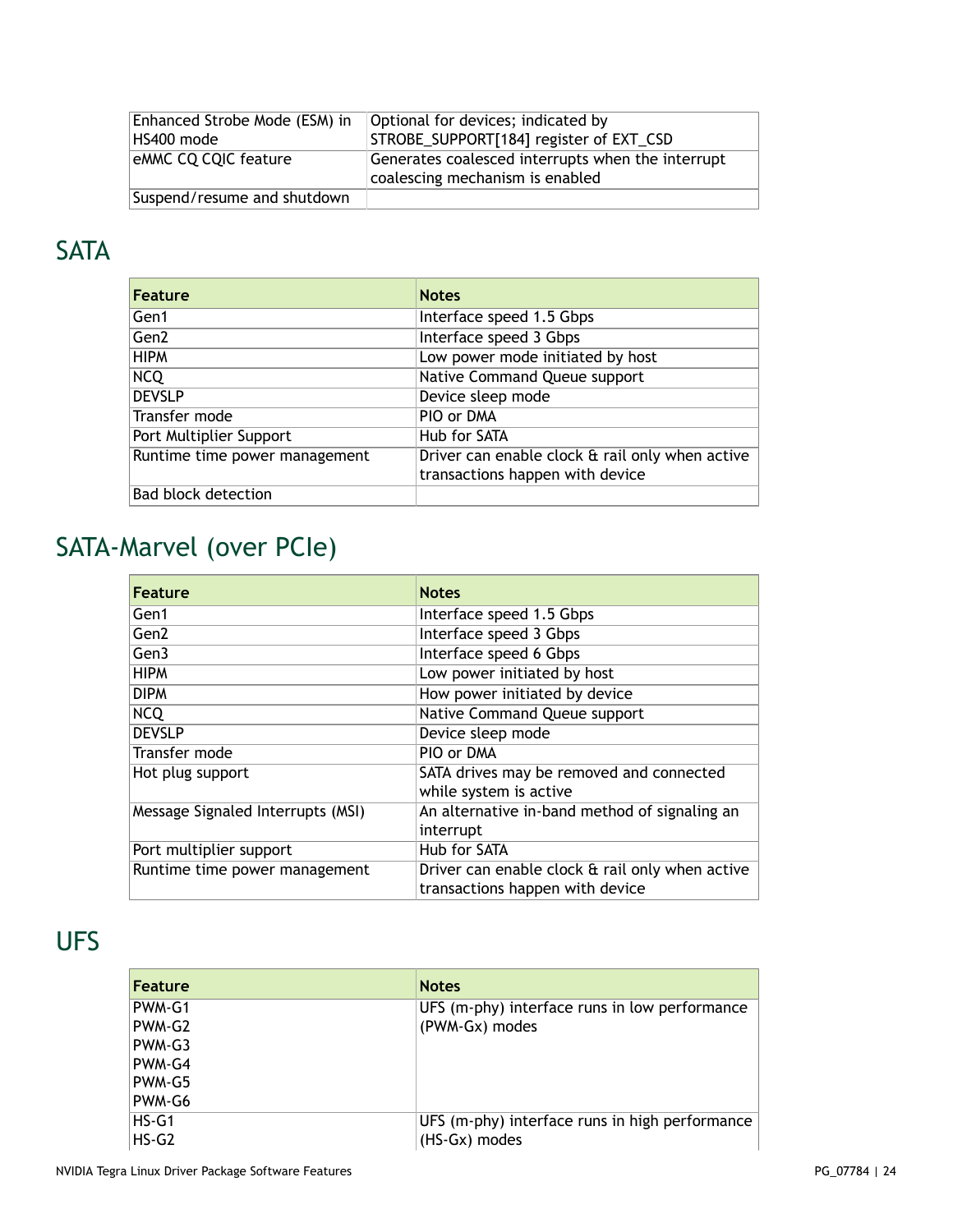| $HS-G3$                       |                                                                                                           |
|-------------------------------|-----------------------------------------------------------------------------------------------------------|
| Native Command Queue support  |                                                                                                           |
| Hibernation                   | Low power state                                                                                           |
| Runtime time power management | Driver issues software hibernation entry in<br>runtime suspend, and hibernation exit in<br>runtime resume |
| Auto hibernation              | Hibernation triggered by controller                                                                       |
| PWM SLOW modes                |                                                                                                           |
| PWM SLOW_AUTO modes           |                                                                                                           |
| HS FAST modes                 |                                                                                                           |
| HS FAST_AUTO modes            |                                                                                                           |
| HS RATE_A series              |                                                                                                           |
| HS RATE_B series              |                                                                                                           |

# <span id="page-24-0"></span>Security Engine

| Feature                                  | <b>Notes</b>                                                |
|------------------------------------------|-------------------------------------------------------------|
| CBC-AES / Host1x                         | Cipher block chaining                                       |
| EBC-AES / Host1x                         | <b>Electronic Code Book</b>                                 |
| OFB-AES / Host1x                         | <b>Output feedback</b>                                      |
| <b>CTR-AES / Host1x</b>                  | Counter mode                                                |
| CMAC-AES / Host1x                        | Cipher-based Message Authentication Code                    |
| XTS-AES / Host1x                         | XEX-based tweaked-codebook mode with ciphertext<br>stealing |
| DRBG (RNG) / Host1x                      | Deterministic random bit generator                          |
| SHA / Host1x                             | Secure Hash Algorithm variants:<br>SHA1/224/256/384/512     |
| RSA / Host1x                             | RSA Public Key Algorithm sizes<br>512/1024/1536/2048        |
| <b>RNG</b>                               | Random number generator                                     |
| <b>TRNG</b>                              | True random number generator                                |
| RSA/APB                                  | RSA Public Key Algorithm sizes 3072/4096                    |
| Montgomery precomputation                | Montgomery operations                                       |
| Modular addition                         | <b>Modular</b> operations                                   |
| Modular division                         |                                                             |
| Modular subtraction                      |                                                             |
| Modular inversion                        |                                                             |
| Modular reduction                        |                                                             |
| Modular multiplication                   |                                                             |
| <b>ECC</b> point addition                | Elliptic curve cryptography operations                      |
| <b>ECC point double</b>                  |                                                             |
| <b>ECC</b> point multiplication          |                                                             |
| <b>ECC</b> point verification            |                                                             |
| Bit serial modular reduction double      | Modular operations                                          |
| precision                                |                                                             |
| <b>ECC Shamir Trick</b>                  | Elliptic curve cryptography operations                      |
| ECC-521 (Weierstrass) point              |                                                             |
| multiplication                           |                                                             |
| ECC-521 (Weierstrass) point addition     |                                                             |
| ECC-521 (Weierstrass) point double       |                                                             |
| ECC-521 (Weierstrass) point verification |                                                             |
| ECC-521 (Weierstrass) Shamir's Trick     |                                                             |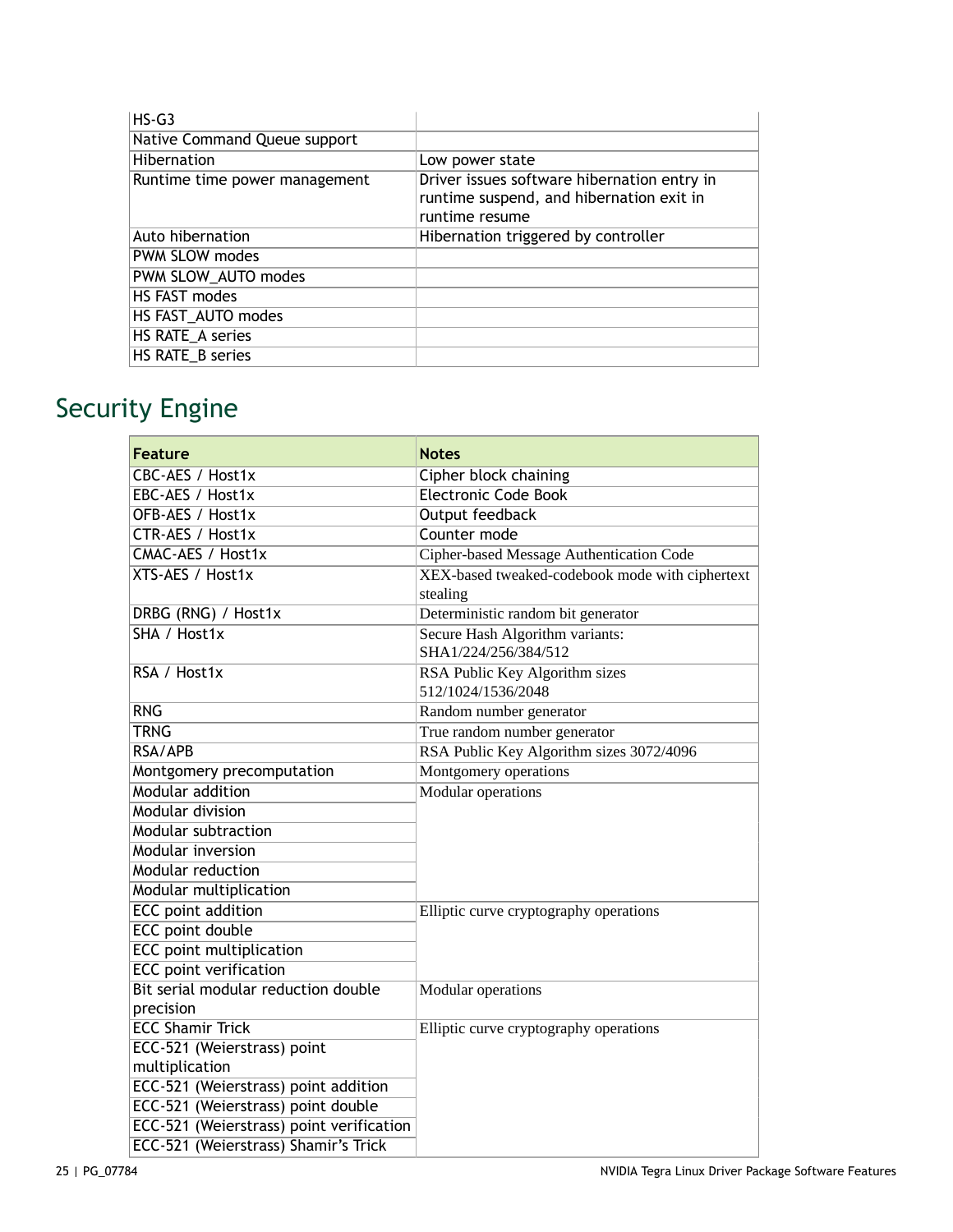| Non-modular multiplication    | Modular operations                         |
|-------------------------------|--------------------------------------------|
| C25519 point multiplication   | X25519 operations                          |
| C25519 modular exponentiation |                                            |
| C25519 modular multiplication |                                            |
| C25519 modular square         |                                            |
| Ed25519 point multiplication  | Edwards curve operations                   |
| Ed25519 modular addition      |                                            |
| Ed25519 Shamir's Trick        |                                            |
| <b>DH</b>                     | Diffie-Hellman algorithm                   |
| <b>ECDH</b>                   | Elliptic curve Diffie-Hellman algorithm    |
| <b>ECDSA</b>                  | Elliptic curve digital signature algorithm |
| EdDSA                         | Edwards curve digital signature algorithm  |

# <span id="page-25-0"></span>USB 3.0

| Feature                      | <b>Notes</b>                                                                              |  |
|------------------------------|-------------------------------------------------------------------------------------------|--|
| Super Speed Plus Host        | USB host in 3.1 Gen2 mode (10 Gbps)                                                       |  |
| <b>Super Speed Host</b>      | USB host in 3.0 mode (5 Gbps)                                                             |  |
| <b>High Speed Host</b>       | USB host in 2.0 mode (480 Mbps)                                                           |  |
| <b>Full Speed Host</b>       | USB host in 2.0 or 1.2 mode (12 Mbps)                                                     |  |
| <b>Low Speed Host</b>        | USB host in 2.0 or 1.2 mode (1.5 Mbps)                                                    |  |
| <b>Auto Suspend</b>          | USB host suspends the port/connected device if<br>there is no activity                    |  |
| Remote Wakeup                | USB host resumes the port/connected device if<br>there is wakeup triggered by the device. |  |
| <b>Auto Resume</b>           | USB host resumes the port/connected device if<br>there is wakeup triggered by the host    |  |
| ELPG for xUSB HS partition   | Engine level power gating support for xUSB HS<br>partition                                |  |
| ELPG for xUSB SS partition   | Engine level power gating support for xUSB SS<br>partition                                |  |
| Lower power state (U3 state) |                                                                                           |  |
| LPM states (U1, U2 states)   |                                                                                           |  |
| <b>Hot Plug Support</b>      | USB drives may be removed and connected<br>while system is active                         |  |
| Port multiplier support      | <b>Hub for USB</b>                                                                        |  |
| <b>Host Mass storage</b>     | Protocol for storage devices                                                              |  |
| Host USB video class         | Protocol for camera devices                                                               |  |
| <b>Host USB ECM</b>          | Protocol for ethernet over USB                                                            |  |
| Host USB audio class         | Protocol for audio over USB                                                               |  |
| Host USB Modem-NCM           | NCM protocol support for modem functionality                                              |  |
| <b>USB HID protocol</b>      | Human interface devices                                                                   |  |
| Super Speed Device (xUSB)    | USB device in 3.0 mode                                                                    |  |
| High Speed Device (xUSB)     | USB device in 2.0 mode                                                                    |  |
| BC1.2 Charging support       | Support for battery charging per BC1.2 spec                                               |  |
| Apple charger                | Support for detecting Apple charger                                                       |  |
| <b>MTP</b> device mode       | MTP protocol support for data transfer                                                    |  |
| ADB device mode              | ADB protocol support for data transfer                                                    |  |
| RNDIS device mode            | RNDIS protocol support for data transfer                                                  |  |
| $\overline{\text{OTG}}$      | USB host and device (cable based detection)                                               |  |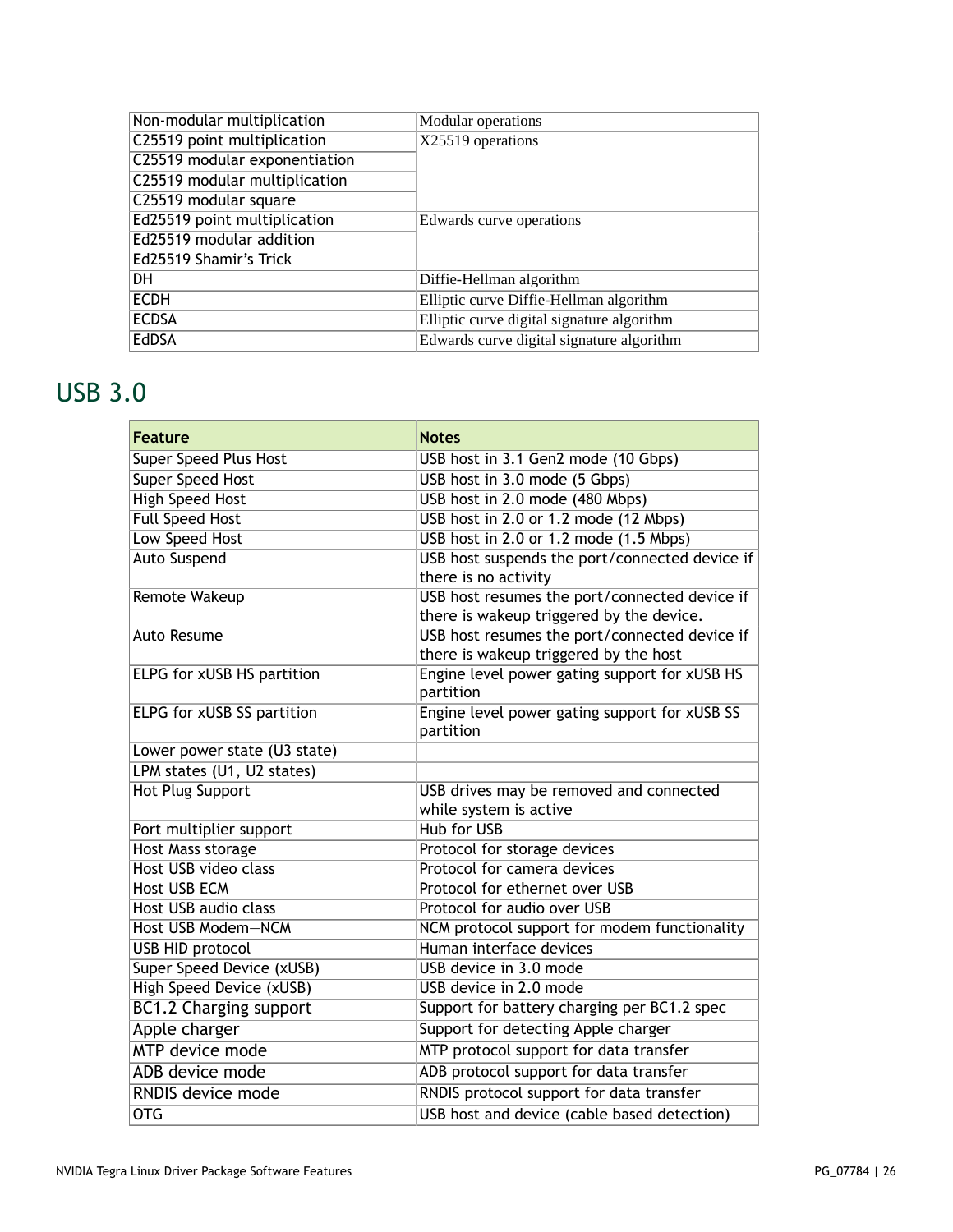# <span id="page-26-0"></span>EQOS

| <b>Feature</b>                  |
|---------------------------------|
| Ping                            |
| Speed                           |
| LP_IDDQ Mode Support            |
| Suspend Resume over NFS Support |
| NFS Boot                        |

# <span id="page-26-1"></span>Power Modes (Profiles)

| Feature                                                        |
|----------------------------------------------------------------|
| 10W / 15W / 30W profiles provided                              |
| NVPModel interface for mode selection and custom mode creation |

# <span id="page-26-2"></span>RTC

| Feature                |  |
|------------------------|--|
| Alarm                  |  |
| <b>Wakeup from SC7</b> |  |

# <span id="page-26-3"></span>Watchdog

| <b>Feature</b> | <b>Notes</b>              |
|----------------|---------------------------|
| Tegra Watchdog | Watchdog reboot from hang |
| Tegra Watchdog | Watchdog kick             |
| PMIC Watchdog  | Watchdog reboot from hang |
| PMIC Watchdog  | Watchdog kick             |

# <span id="page-26-4"></span>System

| Feature                                |
|----------------------------------------|
| Reboot support                         |
| Shutdown support                       |
| SC7                                    |
| Cpuidle                                |
| Wake from Idle                         |
| Wake from Sleep                        |
| <b>CPU</b> hotplug                     |
| <b>DVFS</b>                            |
| CPU/GPU frequency governor             |
| <b>EMC Bandwidth Manager</b>           |
| Power Monitor                          |
| Clock & thermal management             |
| initrd support                         |
| System boot with ATF as secure monitor |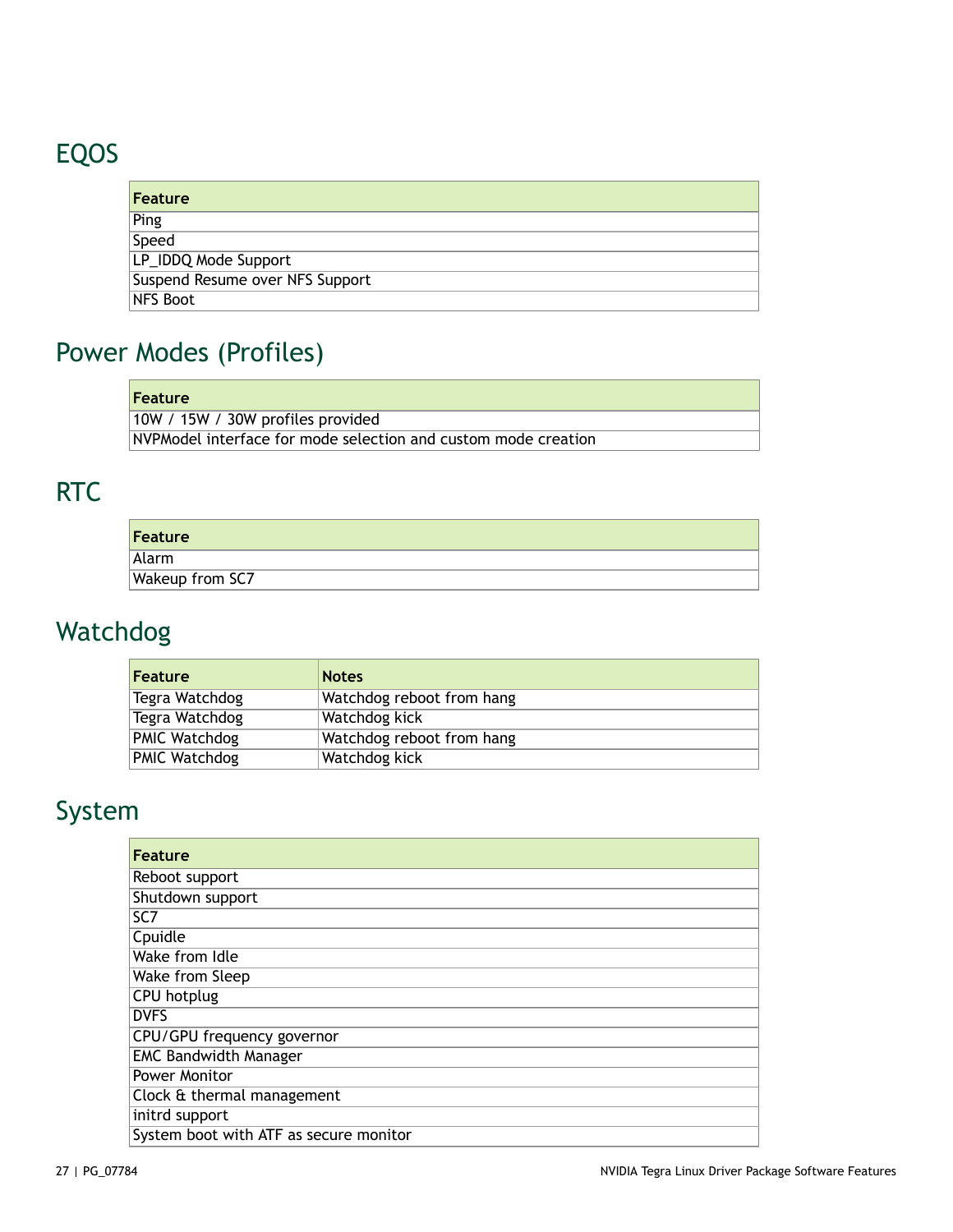#### <span id="page-27-0"></span>CUDA

| <b>Feature</b> | <b>Version</b>     |
|----------------|--------------------|
| <b>CUDA</b>    | Version $10.0.166$ |

#### <span id="page-27-1"></span>Graphics

| <b>Graphics APIs</b>                                                                                                                                        | <b>Notes</b>                                      |  |  |
|-------------------------------------------------------------------------------------------------------------------------------------------------------------|---------------------------------------------------|--|--|
| OpenGL                                                                                                                                                      | 4.6.0                                             |  |  |
| OpenGL-ES                                                                                                                                                   | 3.2.5                                             |  |  |
| Vulkan                                                                                                                                                      | $1.1.1*$                                          |  |  |
| EGL                                                                                                                                                         | 1.5                                               |  |  |
| <b>GLX</b>                                                                                                                                                  |                                                   |  |  |
| <b>GLVnd Version of EGL</b>                                                                                                                                 | Vendor neutral dispatch library for GL $^\dagger$ |  |  |
| NVDC - Direct Rendering<br>Manager (DRM)                                                                                                                    | Compatibility with DRM 2.0                        |  |  |
| <b>EGL Stream</b>                                                                                                                                           |                                                   |  |  |
| X11 ABI-24                                                                                                                                                  |                                                   |  |  |
| Wayland                                                                                                                                                     | $1.14^{\ddagger}$                                 |  |  |
| Weston                                                                                                                                                      | 3.0                                               |  |  |
| <b>API Support</b>                                                                                                                                          | <b>Notes</b>                                      |  |  |
| $GL + EGL$ , EGL without X11 Extensions supported for getting these components to work                                                                      |                                                   |  |  |
| * Vulkan loader version release 1.1.73 is verified to be working properly on this release.<br>See https://developer.nvidia.com/embedded/vulkan for details. |                                                   |  |  |
| † See https://github.com/NVIDIA/libglvnd for details on GLVnd.                                                                                              |                                                   |  |  |
| ‡ Experimental support for the GNOME-Wayland Desktop Shell. See the Release Notes<br>for instructions to enable GNOME-Wayland support.                      |                                                   |  |  |

#### <span id="page-27-2"></span>EGL Details

EGL is an interface between Khronos rendering APIs, such as OpenGL ES, and the underlying native platform window system. It handles graphics context management, surface/buffer binding, and rendering synchronization. EGL enables high-performance, accelerated, mixed-mode 2D and 3D rendering using other Khronos APIs.

L4T supports the EGL 1.5 specification, **Khronos Native Platform Graphics Interface (EGL 1.5 [Specification\)](https://www.khronos.org/registry/EGL/specs/eglspec.1.5.withchanges.pdf)**.

#### <span id="page-27-3"></span>GL and Vulkan Details

The OpenGL driver in this release supports OpenGL4.6, https://www.khronos.org/registry/OpenGL/ **[specs/gl/glspec46.core.pdf](https://www.khronos.org/registry/OpenGL/specs/gl/glspec46.core.pdf)**. All details related to GL/GLX and other related specifications can be found at https://www.khronos.org/registry/OpenGL/index\_gl.php. Conformance details for both X11 and Wayland Windowing System are at https://www.khronos.org/conformance/adopters/conformant-products/opengl.

The OpenGL ES driver in this release supports OpenGL ES Common Profile Specification 3.2. For more information on OpenGL ES, see the Khronos OpenGL ES API Registry. Conformance details for both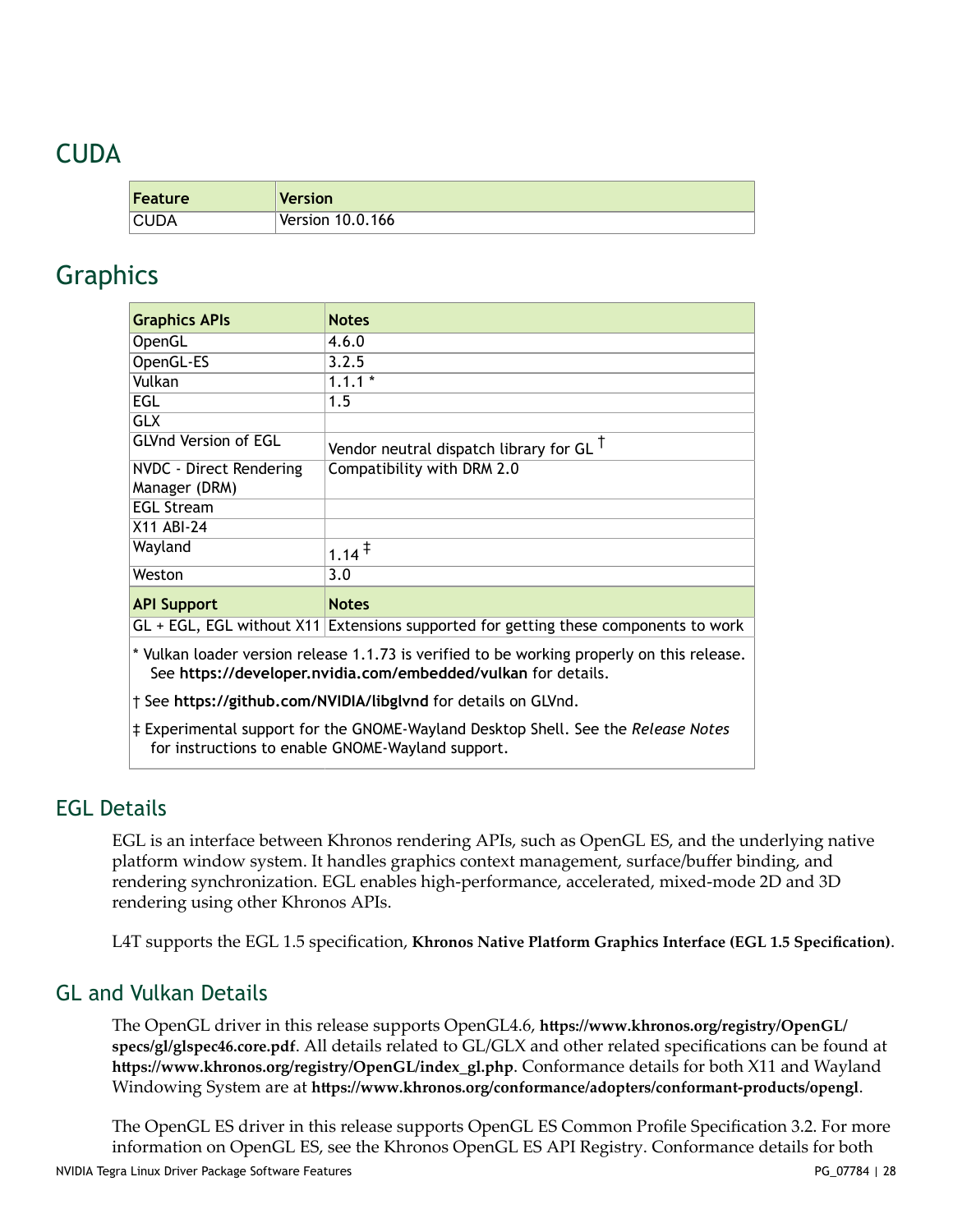X11 and Wayland Windowing System are at https://www.khronos.org/conformance/adopters/conformant**[products/opengles](https://www.khronos.org/conformance/adopters/conformant-products/opengles)**.

The Vulkan driver in this release supports VK1.1.1.1, https://www.khronos.org/registry/vulkan/specs/1.1/ [pdf/vkspec.pdf](https://www.khronos.org/registry/vulkan/specs/1.1/pdf/vkspec.pdf). All details related to the specification can be found at https://www.khronos.org/registry/ [vulkan/](https://www.khronos.org/registry/vulkan/). Conformance details are at https://www.khronos.org/conformance/adopters/conformant-products/ **[vulkan](https://www.khronos.org/conformance/adopters/conformant-products/vulkan)**.

#### <span id="page-28-0"></span>Multimedia

The following topics list several classes of multimedia features.

#### <span id="page-28-1"></span>Video Decoders

| <b>Video Decode</b> | <b>Output</b><br><b>Formats</b>        | <b>Sampling Frequency</b><br>and Bit Rate/Frame<br>Rate | <b>Notes</b>                                                                                     |
|---------------------|----------------------------------------|---------------------------------------------------------|--------------------------------------------------------------------------------------------------|
| H.264               | NV12,<br>NVMM:NV12                     | 3840 x 2160 at 60 fps<br>Up to 120 Mbps                 | Full-frame, Disable-DPB,<br>Skip-Frames, enable-<br>error-check, enable-<br>frame-type-reporting |
| H.265               | NV12,<br>NVMM:NV12,<br>NVMM: 1420_10LE | 7680 x 4320 at 30 fps<br>Up to 240 Mbps                 | Full-frame, Disable-DPB,<br>Skip-Frames, enable-<br>error-check, enable-<br>frame-type-reporting |
| <b>JPEG</b>         | 1420,<br>NVMM: 1420                    | 600 MP/sec                                              |                                                                                                  |
| VP8                 | NV12,<br>NVMM:NV12                     | 3840 x 2160 at 60 fps<br>Up to 120 Mbps                 | Full-frame, Disable-DPB,<br>Skip-Frames, enable-<br>error-check, enable-<br>frame-type-reporting |
| VP9                 | NV12,<br>NVMM:NV12                     | 3840 x 2160 at 60 fps<br>Up to 160 Mbps                 | Full-frame, Disable-DPB,<br>Skip-Frames, enable-<br>error-check, enable-<br>frame-type-reporting |
| MPEG4               | NV12,<br>NVMM:NV12                     | 1920×1080 at 60 fps<br>Up to 120 Mbps                   | Full-frame, Disable-DPB,<br>Skip-Frames, enable-<br>error-check, enable-<br>frame-type-reporting |

#### <span id="page-28-2"></span>Video Encoders

| <b>Video</b><br>Encode | <b>Input Formats Sampling</b>           | <b>Frequency and</b><br><b>Bit rate/Frame</b><br>rate | <b>Notes</b>                                                                       |
|------------------------|-----------------------------------------|-------------------------------------------------------|------------------------------------------------------------------------------------|
| H.264                  | 1420, NV12,<br>NVMM: 1420,<br>NVMM:NV12 | 3840 x 2160 at<br>$60$ fps<br>Up to 120 Mbps          | Supported features include:<br>control-rate<br><b>Bitrate</b><br>П<br>Peak-bitrate |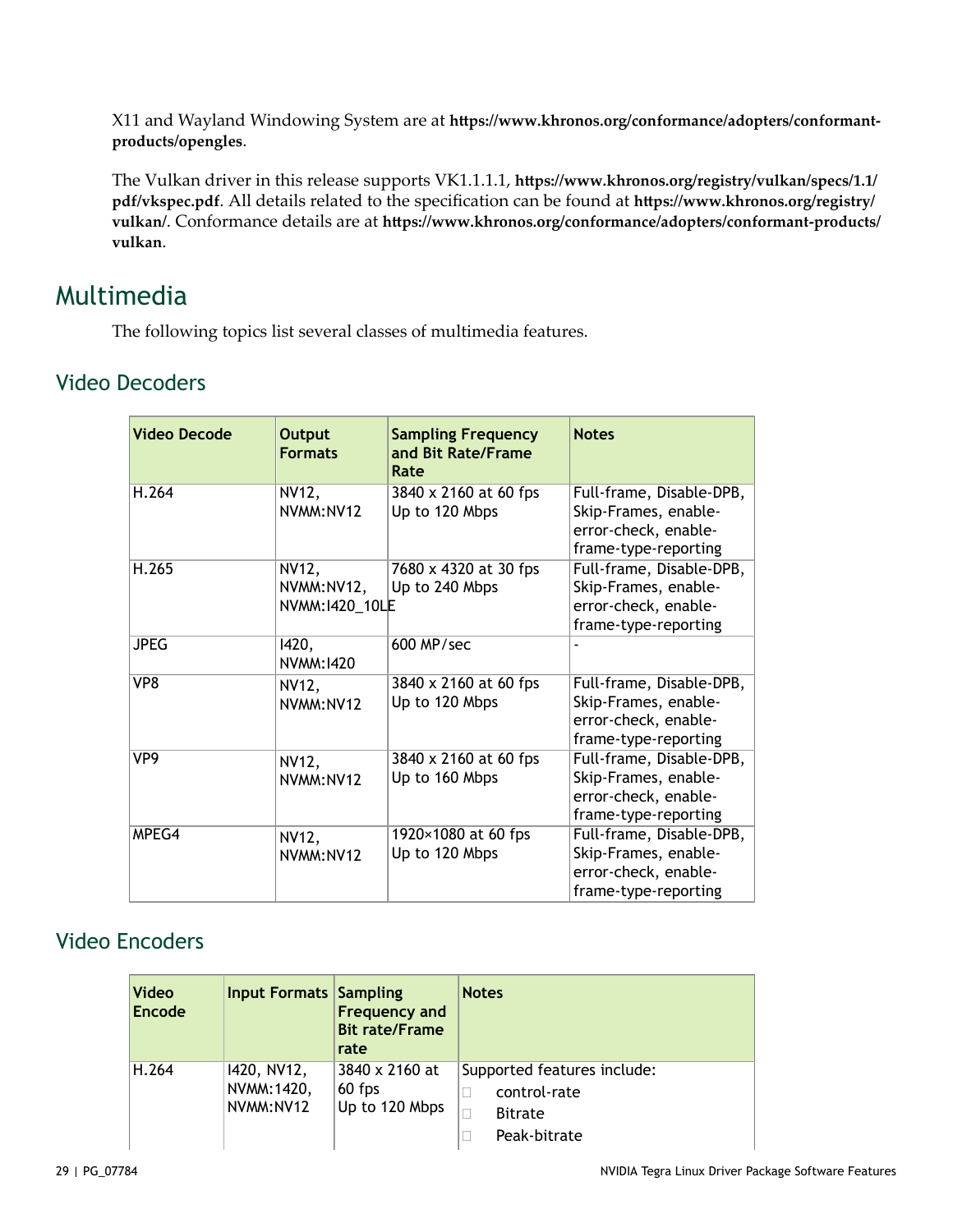| <b>JPEG</b> | 1420,                                                | 600 MP/sec                                 | Iframeinterval<br>П<br>SliceIntrarefreshEnable<br>П<br>Sliceintrarefreshinterval<br>П<br>Bit-Packetization<br>□<br>VBV-Size<br>Ш<br>Temporal-tradeoff<br>□<br>EnableMVBufferMeta<br>□<br>qp-range<br>Ш<br>MeasureEncoderLatency<br>O.<br>EnableTwopassCBR<br>$\Box$<br>Preset-level<br>Ш<br>EnableStrimgentBitrate<br>□<br>Insert-SPS-PPS<br>□<br>Num-B-Frames<br>□<br>Slice-Header-Spacing<br>Ш<br>Profile<br>□<br>insert-aud<br>□<br>insert-vui<br>Ш<br>Force-IDR<br>□<br>÷,                                                                                                                                    |
|-------------|------------------------------------------------------|--------------------------------------------|-------------------------------------------------------------------------------------------------------------------------------------------------------------------------------------------------------------------------------------------------------------------------------------------------------------------------------------------------------------------------------------------------------------------------------------------------------------------------------------------------------------------------------------------------------------------------------------------------------------------|
|             | NVMM: 1420                                           |                                            |                                                                                                                                                                                                                                                                                                                                                                                                                                                                                                                                                                                                                   |
| H.265       | 1420,<br>NVMM:1420,<br>NVMM:NV12,<br>NVMM: 1420_10LE | 3840 x 2160 at<br>60 fps<br>Up to 120 Mbps | Supported features include:<br>control-rate<br>$\Box$<br><b>Bitrate</b><br>$\Box$<br>Peak-bitrate<br>П<br><b>Iframeinterval</b><br>$\Box$<br>SliceIntrarefreshEnable<br>□<br>Sliceintrarefreshinterval<br>u<br><b>Bit-Packetization</b><br>$\Box$<br>VBV-Size<br>□<br>Temporal-tradeoff<br>□<br>EnableMVBufferMeta<br>Ш<br>□<br>qp-range<br>MeasureEncoderLatency<br>□<br><b>EnableTwopassCBR</b><br>Ш<br>Preset-level<br>П<br>EnableStrimgentBitrate<br>$\Box$<br>Insert-SPS-PPS<br>Ш<br>Num-B-Frames<br>П<br>Slice-Header-Spacing<br>□<br>Profile<br>O.<br>insert-aud<br>Ш<br>insert-vui<br>П<br>Force-IDR<br>П |
| VP9         | 1420, NV12,<br>NVMM:1420,<br>NVMM:NV12               | 3840 x 2160 at<br>30 fps<br>Up to 140 Mbps | Supported features include:<br>control-rate<br>Ш<br><b>Bitrate</b><br>$\Box$<br>Peak-bitrate<br>$\Box$                                                                                                                                                                                                                                                                                                                                                                                                                                                                                                            |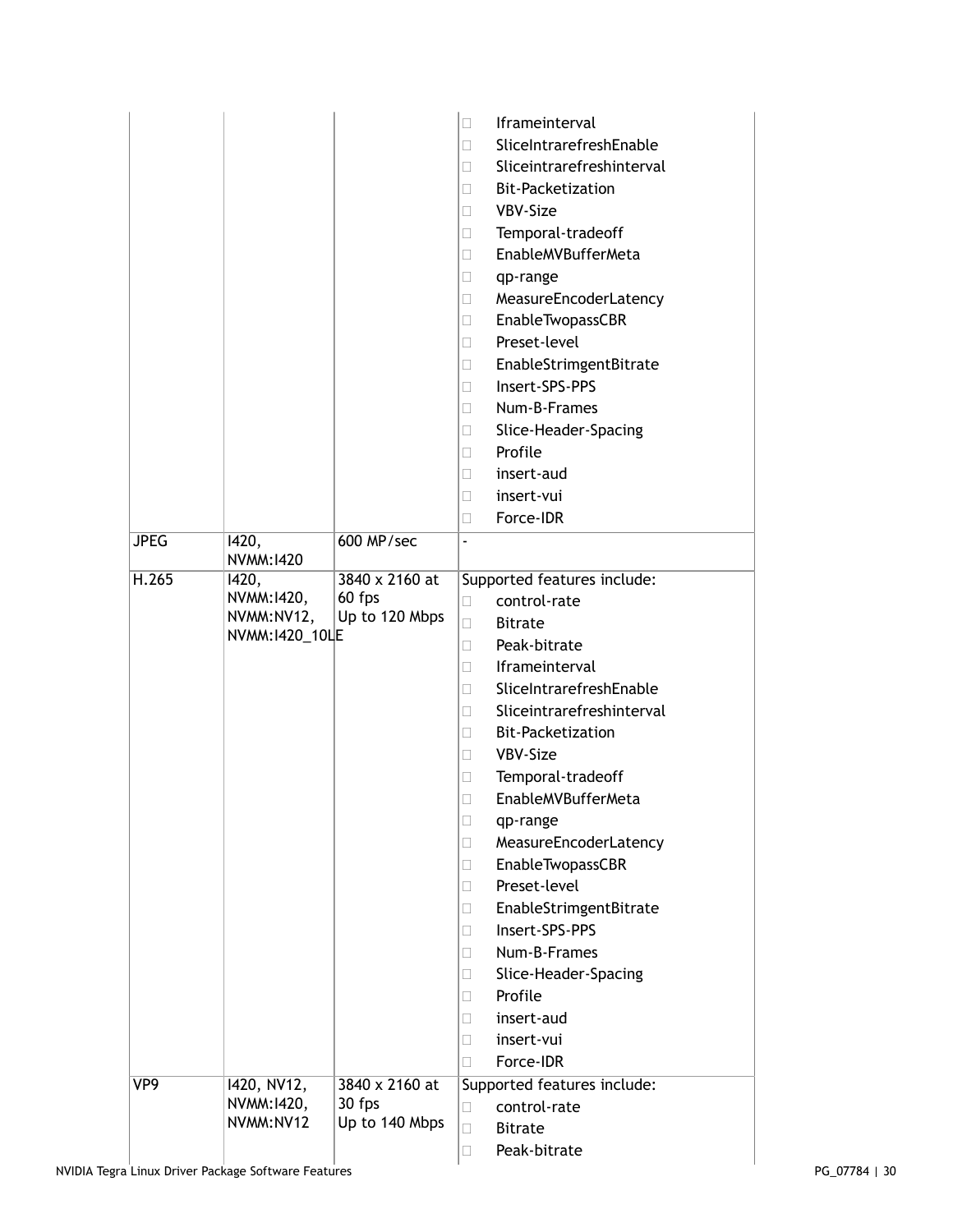|  | П                        | <b>Iframeinterval</b>     |
|--|--------------------------|---------------------------|
|  | П                        | SliceIntrarefreshEnable   |
|  | $\mathbf{L}$             | Sliceintrarefreshinterval |
|  | П                        | Bit-Packetization         |
|  | П                        | VBV-Size                  |
|  | $\mathbf{L}$             | Temporal-tradeoff         |
|  | П                        | EnableMVBufferMeta        |
|  | Ш                        | qp-range                  |
|  | П                        | MeasureEncoderLatency     |
|  | $\mathbf{L}$             | <b>EnableTwopassCBR</b>   |
|  | П                        | Preset-level              |
|  | П                        | EnableStrimgentBitrate    |
|  | П                        | Insert-SPS-PPS            |
|  | П                        | Num-B-Frames              |
|  | П                        | Slice-Header-Spacing      |
|  | П                        | Profile                   |
|  | $\overline{\phantom{a}}$ | insert-aud                |
|  | П                        | insert-vui                |
|  |                          | Force-IDR                 |

| Note: | Use the gst-inspect-1.0 utility to understand feature details. For |
|-------|--------------------------------------------------------------------|
|       | example, the gst-inspect-1.0 omxh264enc command or the gst-        |
|       | inspect-1.0 nvv412h264enc command provides feature details of      |
|       | the H.264 encoder.                                                 |
|       |                                                                    |

#### <span id="page-30-0"></span>Display Outputs

| nveglglessink |                        | nvoverlaysink | nvoverlaysink |
|---------------|------------------------|---------------|---------------|
| X11 Backend   | <b>Wayland Backend</b> |               |               |
| X11 window    | Wayland-Weston         | Panel overlay | Panel overlay |
|               | window                 | Overlay       | Overlay       |
|               |                        | Overlay-depth | Overlay-depth |
|               |                        | Overlay-X     | Overlay-X     |
|               |                        | Overlay-Y     | Overlay-Y     |
|               |                        | Overlay-W     | Overlay-W     |
|               |                        | Overlay-H     | Overlay-H     |

#### <span id="page-30-1"></span>Conversion, Scaling, Cropping, and Rotation Formats

| <b>Input Formats</b> | <b>Output Formats</b> | <b>Notes</b>                       |
|----------------------|-----------------------|------------------------------------|
| 1420                 | 1420                  | Flip-method, interpolation-method, |
| <b>UYVY</b>          | <b>UYVY</b>           | crop, format conversion.           |
| YUY2                 | YUY2                  |                                    |
| YVYU                 | <b>YVYU</b>           |                                    |
| <b>NV12</b>          | <b>NV12</b>           |                                    |
| GRAY8                | GRAY8                 |                                    |
| <b>BGRx</b>          | <b>BGRx</b>           |                                    |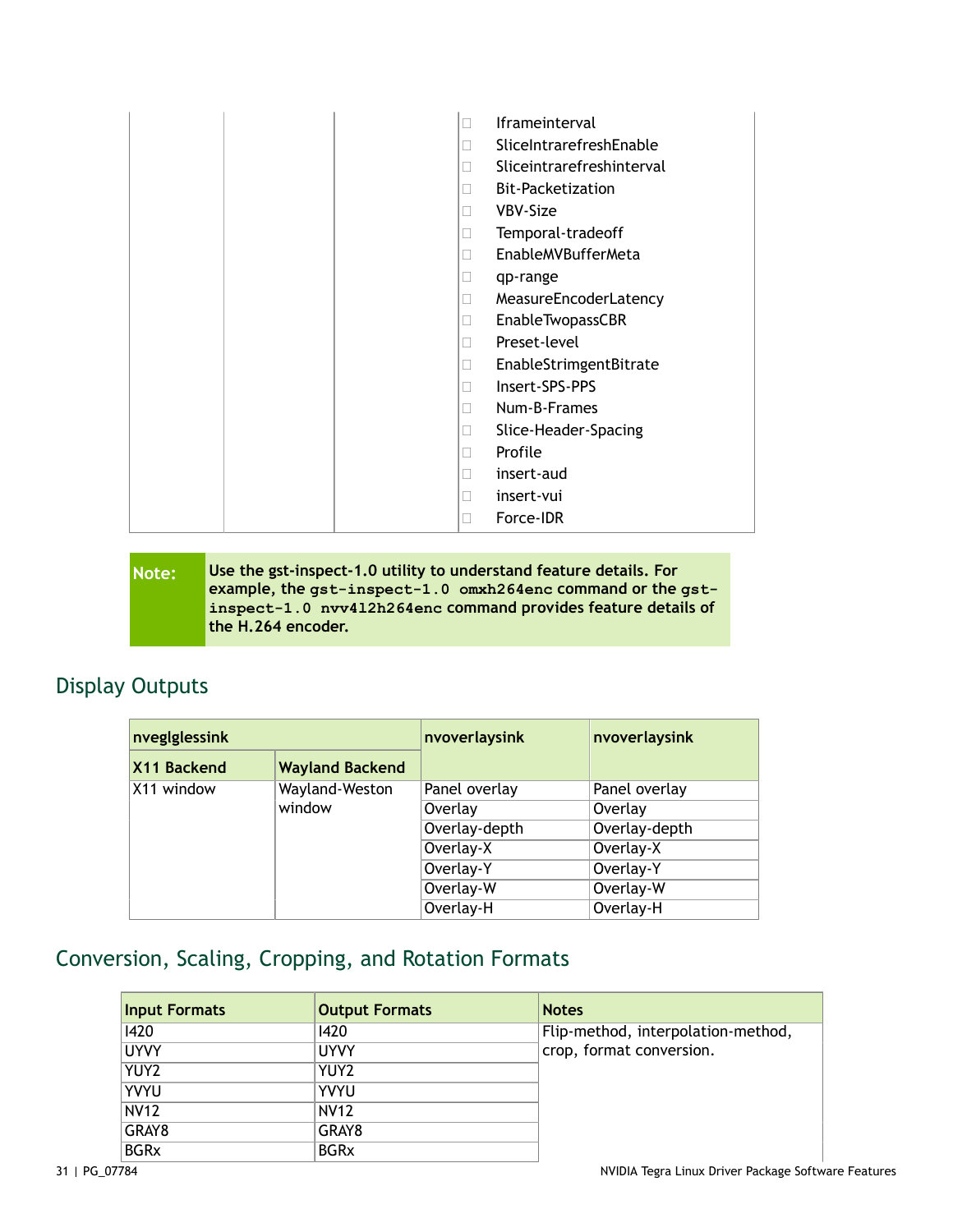| RGBA           | RGBA           |  |
|----------------|----------------|--|
| NVMM:1420      | NVMM:1420      |  |
| NVMM:1420_10LE | NVMM:1420 10LE |  |
| NVMM:NV12      | NVMM:NV12      |  |
| NVMM:RGBA      | NVMM:RGBA      |  |

For additional information about supported features, see the following sections of **[Accelerated](https://developer.nvidia.com/search/site/%2522accelerated%2520gstreamer%2520user%2520guide%2522) [GStreamer User Guide:](https://developer.nvidia.com/search/site/%2522accelerated%2520gstreamer%2520user%2520guide%2522)**

- Video Format Conversion with Gstreamer-1.0
- Video Scaling with Gstreamer-1.0
- Video Cropping with Gstreamer-1.0
- Video Rotation with Gstreamer-1.0

#### <span id="page-31-0"></span>CSI and USB Camera Features

| <b>Feature</b>                    | <b>Notes</b>                                                                                                                                                                                                                                                                                                                         |
|-----------------------------------|--------------------------------------------------------------------------------------------------------------------------------------------------------------------------------------------------------------------------------------------------------------------------------------------------------------------------------------|
| <b>Basic Camera Functionality</b> | Supported sensors: OV5693 and IMX274. Can be<br>demonstrated by the Argus Camera app. For more details<br>on Argus, refer to Applications Using libargus Low-Level<br>APIs in the topic Camera Development.                                                                                                                          |
| <b>Infinite Timeout</b>           | Support for the use case in which CSI sensor stops<br>streaming indefinitely and the camera stack goes idle.<br>When the CSI sensor resumes streaming the camera stack<br>resumes working.<br>For more information about this use case, see Infinite<br>Timeout Support in the topic Camera Software<br><b>Development Solution.</b> |
| <b>GMSL Camera and VC Support</b> | GMSL camera and VC support is validated for two<br>simultaneous IMX390 sensors using the same CSI port.<br>For details, see the citation of NVIDIA GMSL Camera<br>Framework in Related Documentation. The official<br>reference driver code for IMX390 will included in a future<br>release.                                         |
| <b>DOL WDR</b>                    | Support for DOL sensors. Validated with Sony IMX274. For<br>more information on DOL sensors, see https://www.sony-<br>semicon.co.jp/products_en/IS/sensor2/technology/dol-<br>hdr.html.                                                                                                                                              |
| <b>CPHY Sensor</b>                | Support for MIPI CPHY interface sensors. Validated with<br>Sony IMX 318 reaching performance of 30 frames/second<br>for preview.                                                                                                                                                                                                     |
| <b>PWL WDR</b>                    | Support for HDR using PWL WDR technology. Validated<br>with Sony IMX185.                                                                                                                                                                                                                                                             |
| <b>TNR Support</b>                | VIC-based temporal noise reduction effective in low light<br>scenes.                                                                                                                                                                                                                                                                 |
| Two 4K Preview at 60 FPS          | Preview performance of 60 frames/second for 4K<br>(3840×2160) resolution with two IMX274 sensors running<br>simultaneously.                                                                                                                                                                                                          |
| Six Camera Preview at 30 FPS      | Preview performance of 30 frames/second for 1920×1440<br>resolution with six OV5693 sensors running simultaneously.                                                                                                                                                                                                                  |
| USB Camera (UVC)                  | Supports UVC compliant USB2.0 and USB3.0 cameras.                                                                                                                                                                                                                                                                                    |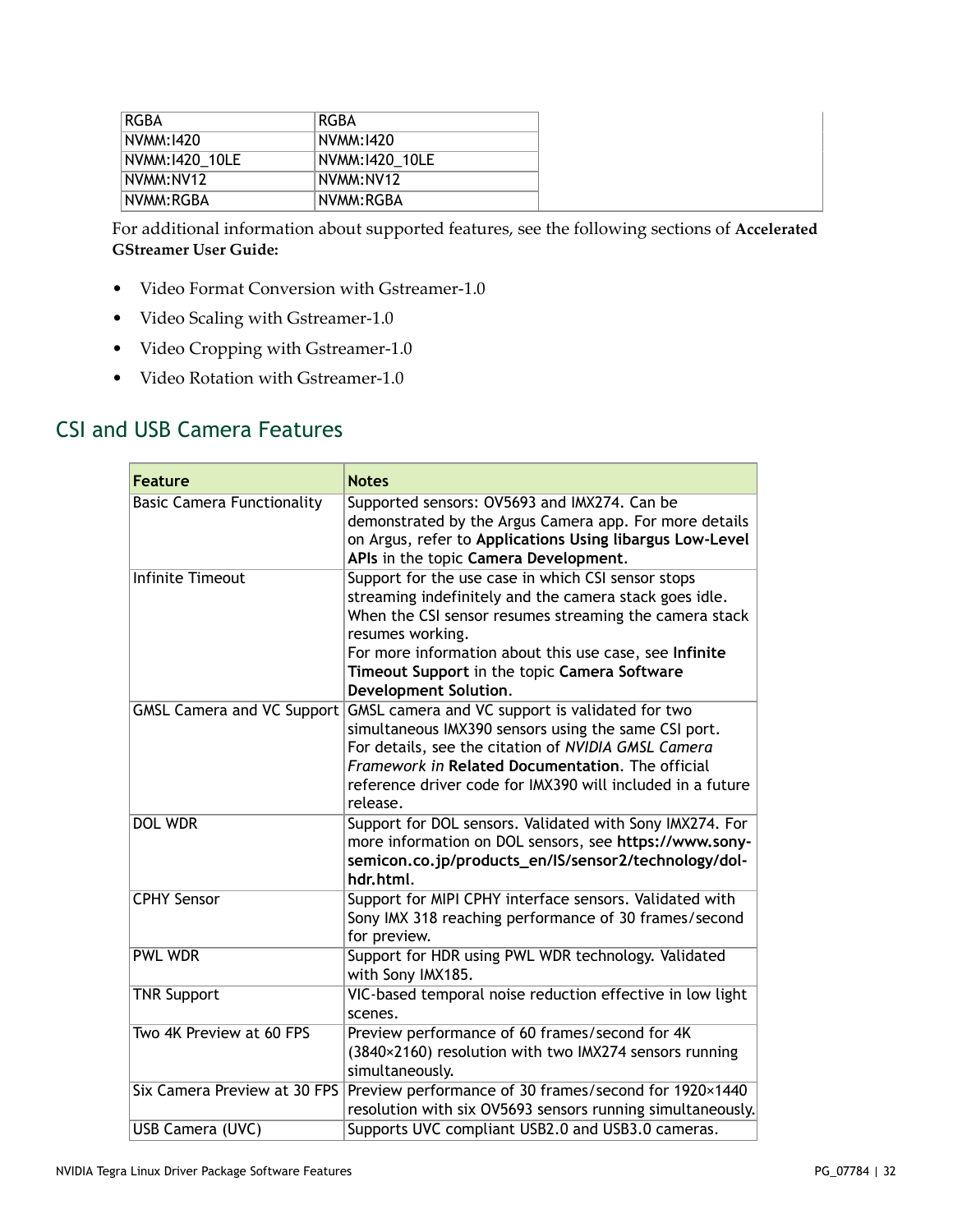For additional information about CSI and USB Camera supported features, see the "Nvgstcapture-1.0 Option Reference" section of **[Accelerated Gstreamer User Guide](https://developer.nvidia.com/search/site/%2522accelerated%2520gstreamer%2520user%2520guide%2522)**.

#### <span id="page-32-0"></span>BPMP I2C Master

| <b>Feature</b>                     | <b>Notes</b>                                  |
|------------------------------------|-----------------------------------------------|
| Speed mode (Standard, FM,<br>$FM+$ | Bus speed configuration                       |
| Packet mode                        | I2C controller configuration on packet mode   |
| 7-bit/10-bit addressing mode       |                                               |
| Bus clear support                  | Bus clear handling when bus is held by device |

#### <span id="page-32-1"></span>SPE-UART

| Feature               | <b>Notes</b>                                      |
|-----------------------|---------------------------------------------------|
| PIO mode              | FIFO access using CPU                             |
| Hardware flow control | Flow control line toggling from hardware/software |
| FIFO mode             | <b>FIFO mode of UART controller</b>               |

#### <span id="page-32-2"></span>SPE DMA

| Feature                 | <b>Notes</b>              |
|-------------------------|---------------------------|
| Memory to memory        | Memory to memory transfer |
| Memory to I/O           | Memory to I/O transfer    |
| I/O to memory           | 1/0 to memory transfer    |
| Continuous mode support | Cyclic mode               |

# <span id="page-32-3"></span>I2C Slave

| <b>Feature</b>    | <b>Notes</b>                              |
|-------------------|-------------------------------------------|
| Normal/Byte mode  | I2C controller configuration on byte mode |
| FIFO mode         | I2C controller configuration on FIFO mode |
| 7-bit addressing  |                                           |
| 10-bit addressing |                                           |
| Repeat start      | Repeat start on transfer of data          |
| Clock stretching  | Clock line stretching                     |

#### <span id="page-32-4"></span>**CAN**

| <b>Feature</b>   | <b>Notes</b>                                                                                                                                                          |
|------------------|-----------------------------------------------------------------------------------------------------------------------------------------------------------------------|
| <b>CAN 2.0 A</b> | Basic or Standard CAN with 11 bit message identifiers,<br>originally specified to operate at a maximum frequency of<br>250 Kbps.<br>Maximum signal frequency: 1 Mbps. |
| <b>CAN FD</b>    | CAN FD increases the maximum data throughput to<br>~3.7 Mbps. 10 Mbps over 10 meters.<br>Maximum signal frequency: 15 Mbps.                                           |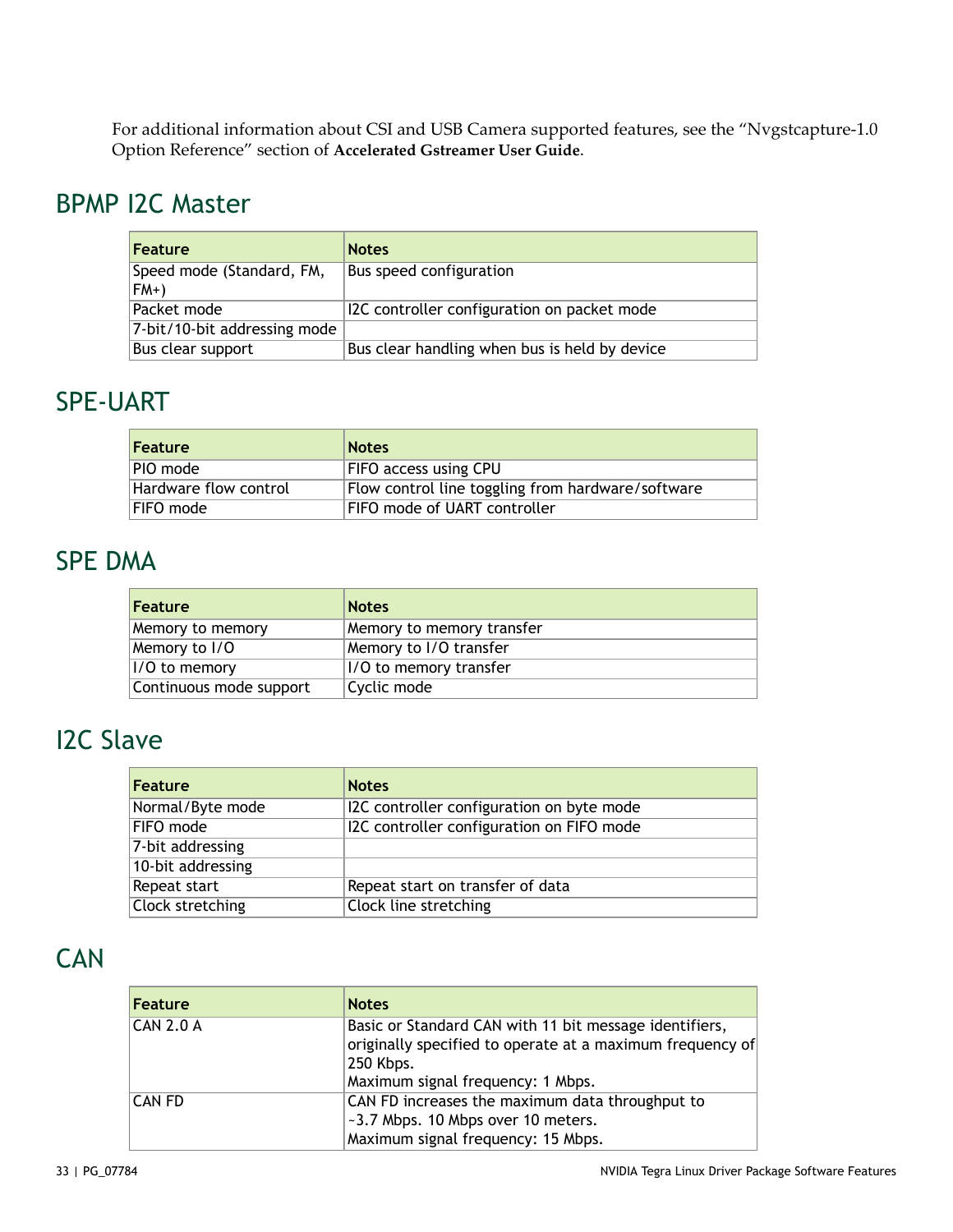| <b>TTCAN</b> | Conforms with CAN protocol version 2.0 part A, B and ISO |
|--------------|----------------------------------------------------------|
|              | $ 11898-1. -4.$                                          |
|              | CAN FD with up to 64 data bytes supported.               |

# <span id="page-33-0"></span>Audio

| <b>Feature</b>            | <b>Notes</b>                                                                                                     |
|---------------------------|------------------------------------------------------------------------------------------------------------------|
| HDA for HDMI/DP           | Supports PCM playback for stereo, 5.1 and 7.1 channel                                                            |
|                           | configurations.<br>Supports sample sizes of 16 bits (S16_LE) and 24 bits                                         |
|                           | (S32_LE) sizes, and sample rates of 32, 44.1, 48, 88.2,                                                          |
|                           | and 96 kHz for DisplayPort interfaces, and 32, 44.1, 48,                                                         |
|                           | 88.2, 96, 176.4, and 192 kHz for HDMI interfaces.                                                                |
|                           | Note that 24-bit samples are stored as 32-bit data, with                                                         |
|                           | data in the upper 24 bits of each sample.                                                                        |
|                           | Supports up to three output streams.                                                                             |
| <b>DMIC Support</b>       | Supports stereo capture.                                                                                         |
|                           | Supports sample sizes of 16 bits (S16_LE), 24 bits                                                               |
|                           | $(S32—LE)$ , and OSR 64, 128 and 256, and sample rates of 8,<br>16, 44.1, and 48 kHz.                            |
|                           | Note that 24-bit samples are stored as 32-bit data, with                                                         |
|                           | data in the upper 24 bits of each sample.                                                                        |
|                           | Supports interfaces DMIC2 and DMIC3.                                                                             |
| <b>DSPK Support</b>       | Supports stereo playback.                                                                                        |
|                           | Supports sample sizes of 16 bits (S16_LE), 24 bits                                                               |
|                           | (S32_LE), and OSR 64, 128 and 256, and sample rates of 8,                                                        |
|                           | 16, 44.1, and 48 kHz.                                                                                            |
|                           | Note that 24-bit samples are stored as 32-bit data, with                                                         |
|                           | data in the upper 24-bits of each sample.                                                                        |
| <b>I2S Support</b>        | Supports interface DSPK1.<br>Supports audio playback, capture, and loopback.                                     |
|                           | Supports sample sizes of 16 bits (S16_LE) and 32 bits                                                            |
|                           | (S32_LE), and sample rates of 8, 16, 44.1, 48, 96, and                                                           |
|                           | 192 kHz.                                                                                                         |
|                           | Supports normal stereo I2S as well as TDM modes (DSP#A                                                           |
|                           | and DSP#B) with up to 16 channels. Each I2S interface can                                                        |
|                           | be configured as master or slave. No support for u#Law or                                                        |
|                           | A#Law compression/decompression.                                                                                 |
|                           | Supports interfaces I2S1, I2S2, I2S4 and I2S6.                                                                   |
| Audio Demultiplexer (ADX) | Supports PCM audio demultiplexing of one input stream<br>with 2 to 16 channels into 1 to 4 output streams, where |
|                           | each output stream has up to 16 channels.                                                                        |
|                           | Supports sample sizes of 16 bits (S16_LE) and 32 bits                                                            |
|                           | (S32_LE), and sample rates of 8, 16, 44.1, 48, 96, and                                                           |
|                           | 192 kHz.                                                                                                         |
|                           | Supports four ADX instances, ADX1, ADX2, ADX3 and ADX4.                                                          |
| Audio Multiplexer (AMX)   | Supports PCM audio multiplexing of up to 4 input streams,                                                        |
|                           | where each input stream has up to 16 channels, into one                                                          |
|                           | output stream with up to 16 channels.                                                                            |
|                           | Supports sample sizes of 16 bits (S16_LE) and 32 bits<br>(S32_LE), and sample rates of 8, 16, 44.1, 48, 96, and  |
|                           | 192 kHz.                                                                                                         |
|                           | Supports four AMX instances, AMX1, AMX2, AMX3 and                                                                |
|                           | AMX4.                                                                                                            |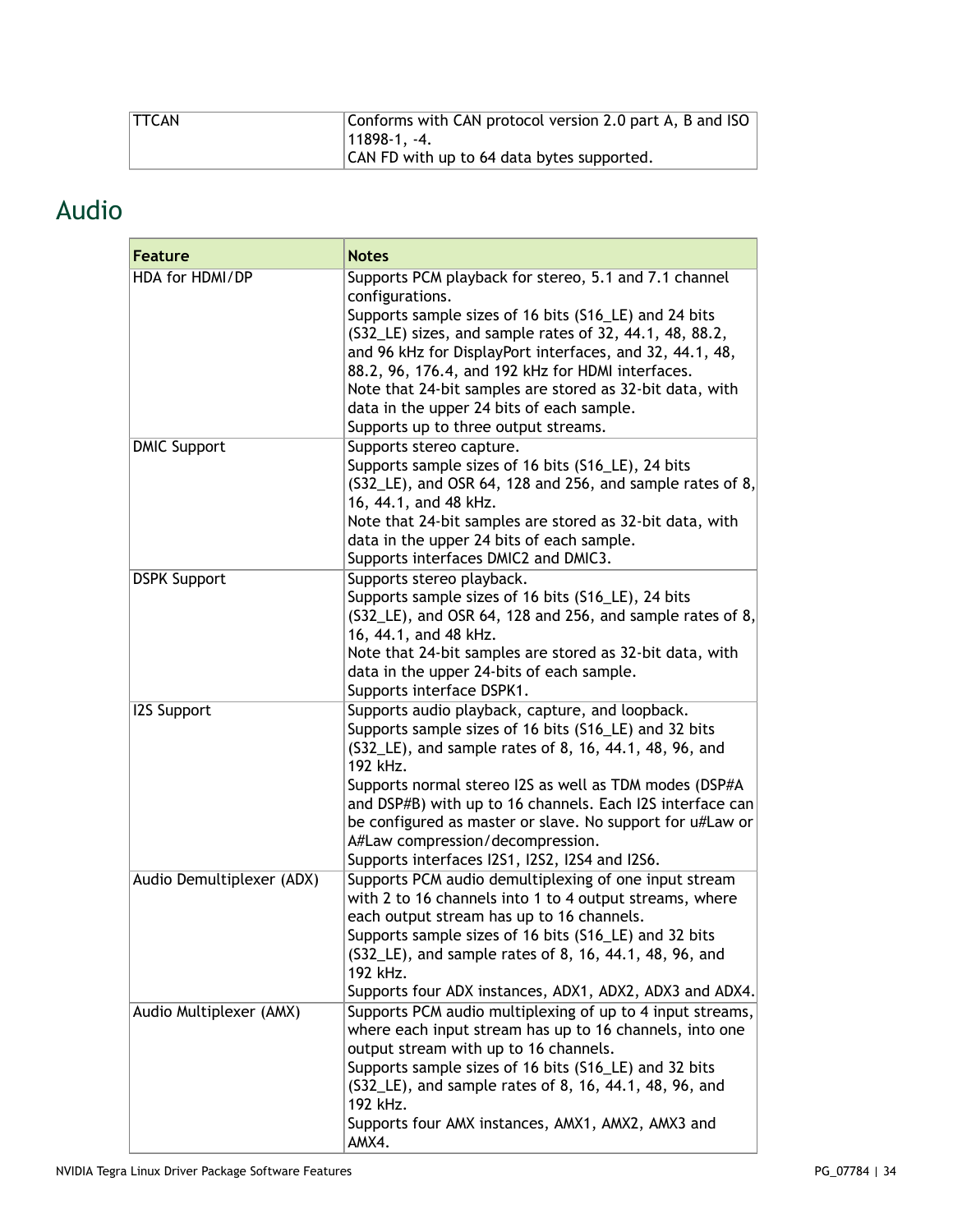| USB Audio | Supports stereo PCM playback and capture.                 |  |
|-----------|-----------------------------------------------------------|--|
|           | Supports sample sizes of 16 bits (S16_LE) and 24 bits     |  |
|           | $(G24$ 3LE), and sample rates of 8, 16, 44.1, 48, 96, and |  |
|           | 192 kHz.                                                  |  |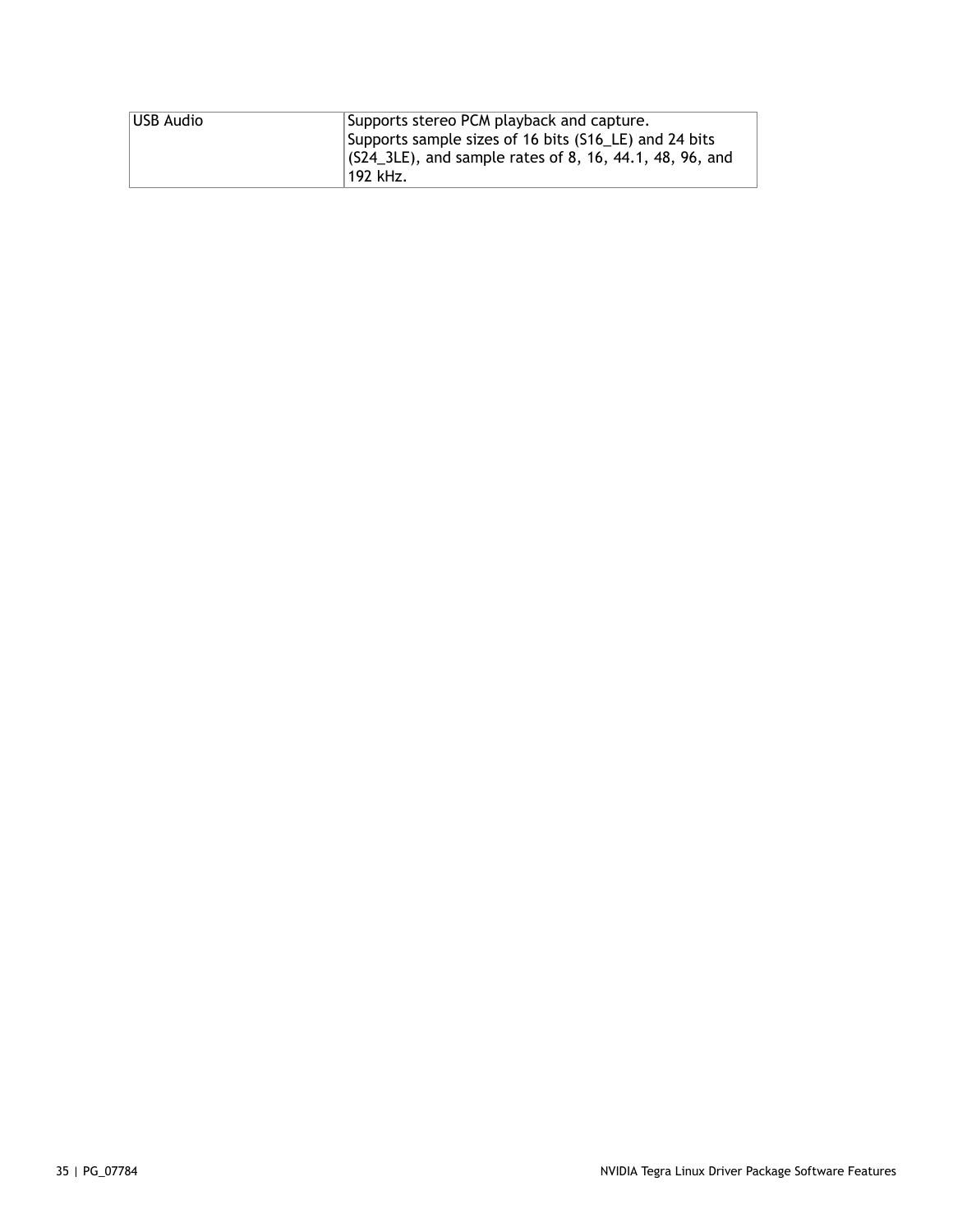# <span id="page-35-0"></span>Jetson TX2 Series Software Features

NVIDIA $^\circledR$  Tegra $^\circledR$  Linux Driver Package supports these software features, which provide users a complete package to bring up Linux on targeted NVIDIA<sup>®</sup> Jetson<sup>™</sup> TX2 series devices.

| Note: Check the Release Notes for constraints related to these |
|----------------------------------------------------------------|
| features.                                                      |

| <b>Bootloader</b> | <b>Feature</b>              | <b>Notes</b>                                   |
|-------------------|-----------------------------|------------------------------------------------|
| nvtboot-bpmp      | <b>Execution CPU</b>        | <b>BPMP</b>                                    |
|                   | Storage location            | Cold boot: eMMC                                |
|                   |                             | RCM boot: Downloaded over<br>USB recovery port |
|                   | Next stage storage location | Cold boot: eMMC                                |
|                   |                             | RCM boot: Downloaded over<br>USB recovery port |
|                   | Next stage                  | cboot                                          |
|                   | Storage device support      | eMMC                                           |
|                   | Partition table support     | GPT (with protective MBR)                      |
|                   | Filesystem support          | None                                           |
|                   | I/O bus support             | 12C                                            |
|                   | <b>Console UART</b>         |                                                |
| choot             | <b>Execution CPU</b>        | <b>CCPLEX</b>                                  |
|                   | Storage location            | Cold boot: eMMC                                |
|                   |                             | RCM boot: Downloaded over<br>USB recovery port |
|                   | Next stage storage location | Cold boot: eMMC                                |
|                   |                             | RCM boot: Downloaded over<br>USB recovery port |
|                   | Next stage                  | U-boot or Linux kernel                         |
|                   | Storage device support      | eMMC                                           |
|                   | Partition table support     | GPT (with protective MBR)                      |
|                   | Filesystem support          | None                                           |
|                   | I/O bus support             | 12C                                            |
|                   | Console                     | <b>UART</b>                                    |
| U-Boot            | <b>Execution CPU</b>        | <b>CCPLEX</b>                                  |
|                   | Storage location            | Cold boot: eMMC                                |
|                   | Next stage storage location | Cold boot: eMMC                                |

#### <span id="page-35-1"></span>Bootloaders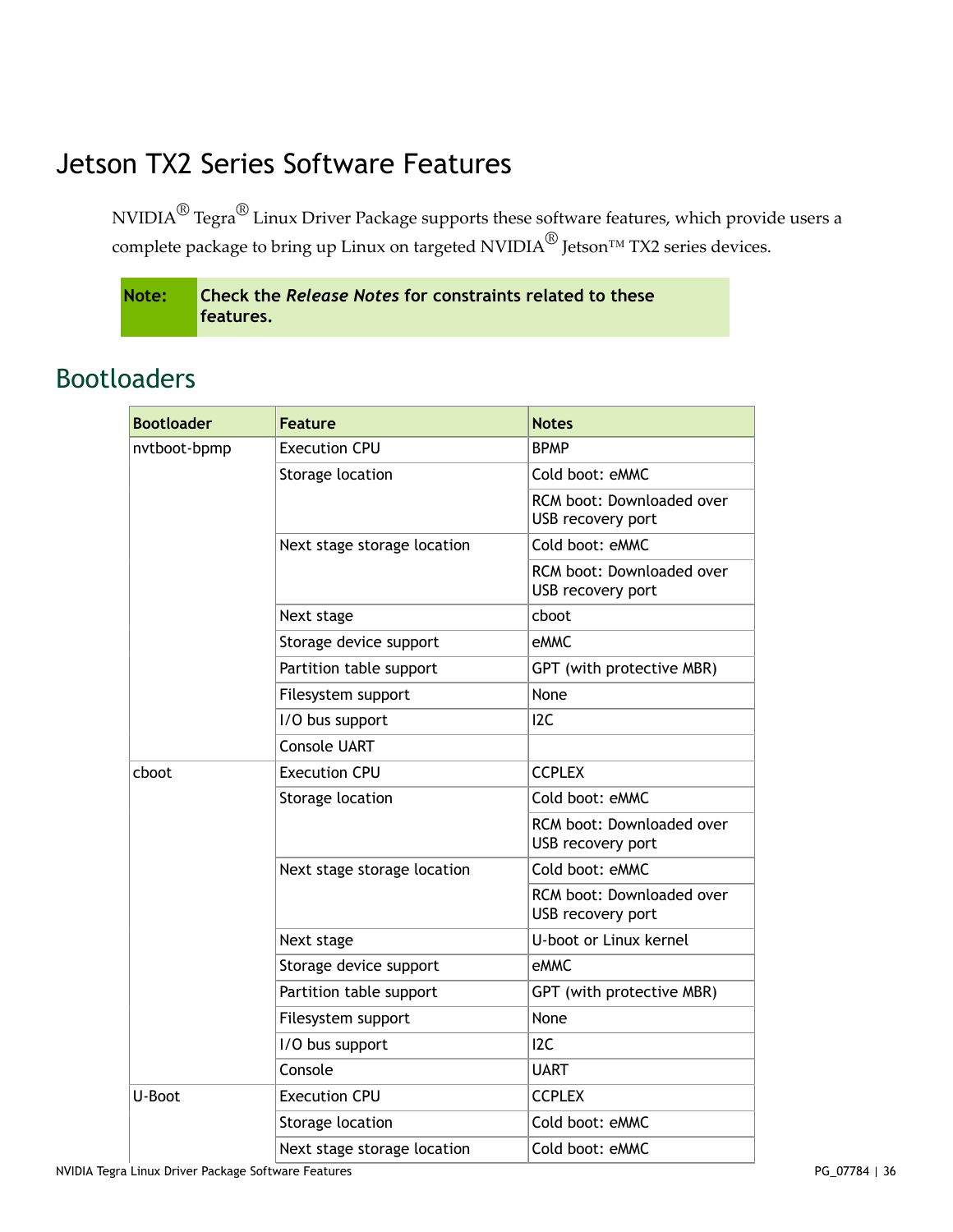|  | Next stage              | Linux kernel                                 |
|--|-------------------------|----------------------------------------------|
|  | Storage device support  | eMMC, SD card                                |
|  | Partition table support | GPT (with protective MBR),<br><b>DOS MBR</b> |
|  | Filesystem support      | ext2/3/4. FAT                                |
|  | I/O bus support         | I2C, PCIe                                    |

#### <span id="page-36-0"></span>**Toolchain**

| <b>Feature</b> | <b>Tool Chains</b> | <b>Notes</b>                                |
|----------------|--------------------|---------------------------------------------|
| Aarch64        | gcc-7.3-glibc-2.25 | For 64-bit Kernel, Userspace,<br>and U-Boot |

# <span id="page-36-1"></span>Kernel

| Feature      | <b>Version</b>  |
|--------------|-----------------|
| Linux-kernel | Version 4.9.140 |

# <span id="page-36-2"></span>Debug Interface

| <b>Feature</b> | <b>Tool Chains</b> | <b>Notes</b>         |
|----------------|--------------------|----------------------|
| <b>JTAG</b>    | JTAG Attach        | Debugging capability |
|                | JTAG Halt/Step/Go  | Debugging capability |

# <span id="page-36-3"></span>Camera Interface

| Interface           | <b>Features</b>                 | <b>Notes</b>                  |
|---------------------|---------------------------------|-------------------------------|
| Camera support      | V4L2 Media Controller           | CSI0, CSI1, CSI2, CSI3, CSI4, |
| (CSI input support) | (V4L2 API bypasses ISP)         | CS <sub>I5</sub>              |
|                     | Cameras supported: 6            |                               |
|                     | Maximum resolution & frame      |                               |
|                     | rate for 6 cameras: 1920×1080 @ |                               |
|                     | 30 frames/sec.                  |                               |

# <span id="page-36-4"></span>Kernel I/O Interfaces

| Interface  | <b>Feature</b>               | <b>Notes</b> |
|------------|------------------------------|--------------|
| <b>DSI</b> | <b>DSI Display Support</b>   |              |
|            | <b>DSI Ganged Mode</b>       |              |
|            | <b>PWM Backlight</b>         |              |
|            | <b>DC Continuous Mode</b>    |              |
|            | Dual Display                 |              |
|            | Run Time Power Management    |              |
| ∣HDMI™     | <b>EDID Support</b>          |              |
|            | Hot-Plug Detection mechanism |              |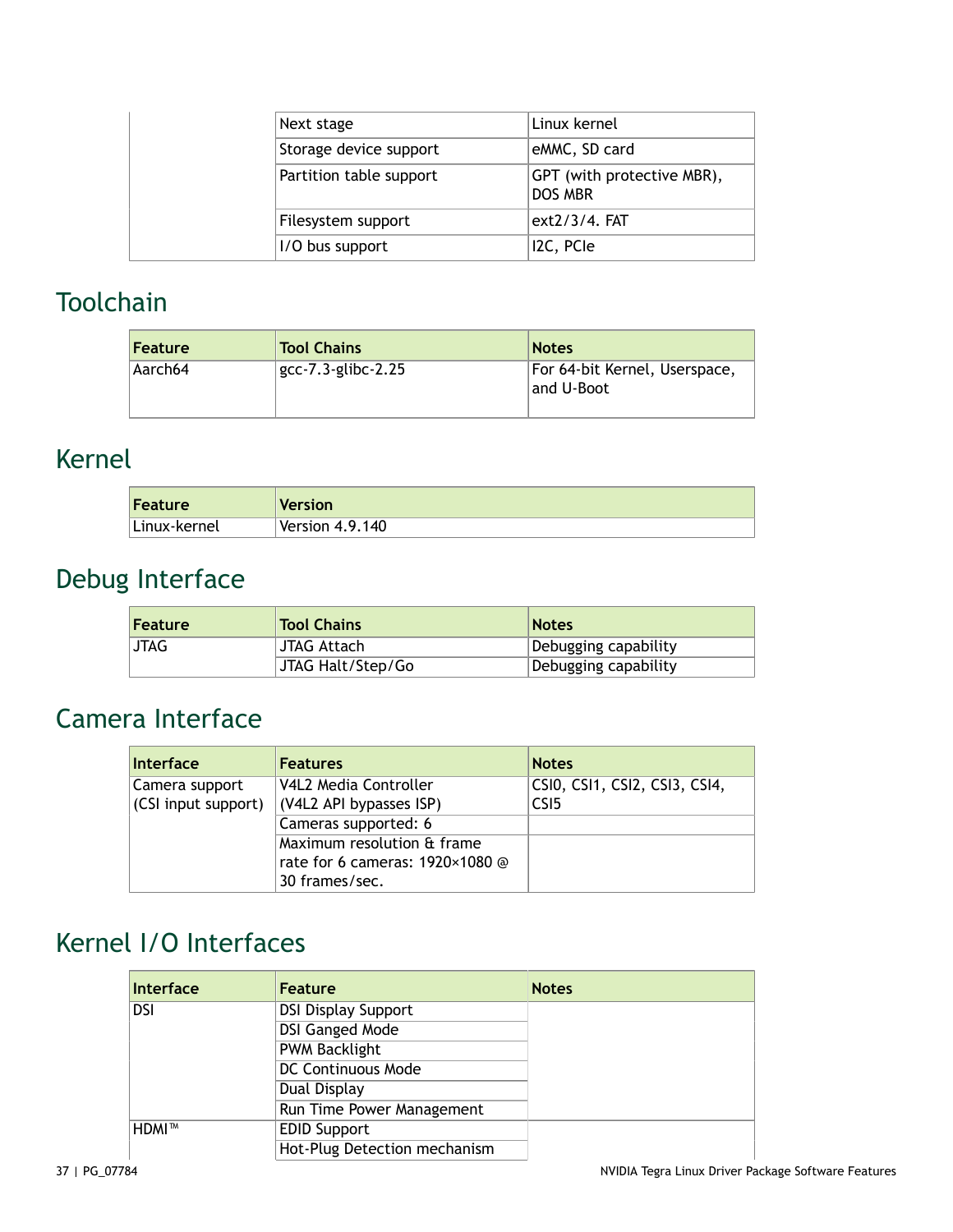|                          | Support for HDMI 1.4<br>(480p/720p/1080p/RGB 444 4K @<br>30 Hz) |                                                                              |
|--------------------------|-----------------------------------------------------------------|------------------------------------------------------------------------------|
|                          | Driver Suspend/Resume for low                                   |                                                                              |
|                          | power                                                           |                                                                              |
|                          | Support HDMI as primary display                                 |                                                                              |
|                          | Multi display                                                   |                                                                              |
|                          | HDMI 1.4b compliance                                            |                                                                              |
|                          | HDMI 2.0 compliance                                             |                                                                              |
|                          | Audio support                                                   |                                                                              |
|                          | Support HDMI 2.0 (4K @ 60 HZ)                                   |                                                                              |
| <b>DP</b>                | <b>EDID Support</b>                                             |                                                                              |
|                          | Support for DP                                                  |                                                                              |
|                          | Driver Suspend/Resume for low                                   |                                                                              |
|                          | power                                                           |                                                                              |
|                          | Support eDP as primary display                                  |                                                                              |
|                          | Multi display                                                   |                                                                              |
|                          | DP Wake Support                                                 |                                                                              |
|                          | DP compliance                                                   |                                                                              |
| <b>PWM</b>               | <b>PWM</b> operations                                           | PWM registration to framework                                                |
|                          | Prod setting                                                    | Tegra-specific controller                                                    |
|                          |                                                                 | configuration                                                                |
|                          | Clock accuracy calculation                                      | <b>Clock calculation</b>                                                     |
| 12C                      | <b>DMA</b> mode                                                 |                                                                              |
|                          | <b>Bus clear support</b>                                        |                                                                              |
|                          | Multi-master support                                            |                                                                              |
|                          | Normal/Byte Mode                                                |                                                                              |
|                          | General support                                                 |                                                                              |
| PCIe                     | Physical Port: PCI-E 0                                          | Speed: Gen1/Gen2, Lane Width<br>X1, X2, X4                                   |
|                          | Physical Port: CPI-E 1                                          | Speed: Gen1/Gen2, Lane Width<br>X1, X2, X4                                   |
|                          | Physical Port: CPI-E 2                                          | General Support                                                              |
|                          | <b>Host Controller Features</b>                                 | Lanes Xbar config (X4_X0_X1,<br>X2_X1_X1, X1_X1_X1)<br>Hot-plug (using GPIO) |
|                          | <b>PCI Features</b>                                             | Message Signaled Interrupts                                                  |
|                          | <b>PCIe Link Capabilities</b>                                   | ASPM Support (L0s and L1)                                                    |
|                          |                                                                 | L1 Clock Power Management                                                    |
|                          |                                                                 | ASPM Support (L1.1 and L1.2)                                                 |
|                          | Root Control                                                    | <b>PME Interrupt Enable</b>                                                  |
|                          | <b>Extended Capabilities</b>                                    | <b>Advanced Error Reporting (AER)</b>                                        |
|                          | Miscellaneous Features                                          |                                                                              |
|                          |                                                                 | <b>Dynamic Voltage Frequency</b><br>(DVFS)                                   |
|                          |                                                                 | Tegra Low Power Mode (LP0)<br><b>Runtime PM</b>                              |
|                          | L1 PM Substates                                                 | Rest All Capabilities                                                        |
| Bluetooth                | Bluetooth 4.0                                                   | <b>BCM4354</b>                                                               |
| Not supported by<br>TX2i | <b>BLE 4.0</b>                                                  | No BCM4354 (BlueZ limitation)                                                |
| Peripheral devices       | <b>INA support</b>                                              | Current monitoring for: CPU/<br>GPU/VDD_IN                                   |
| Platform support         | P3310-B00 C03                                                   |                                                                              |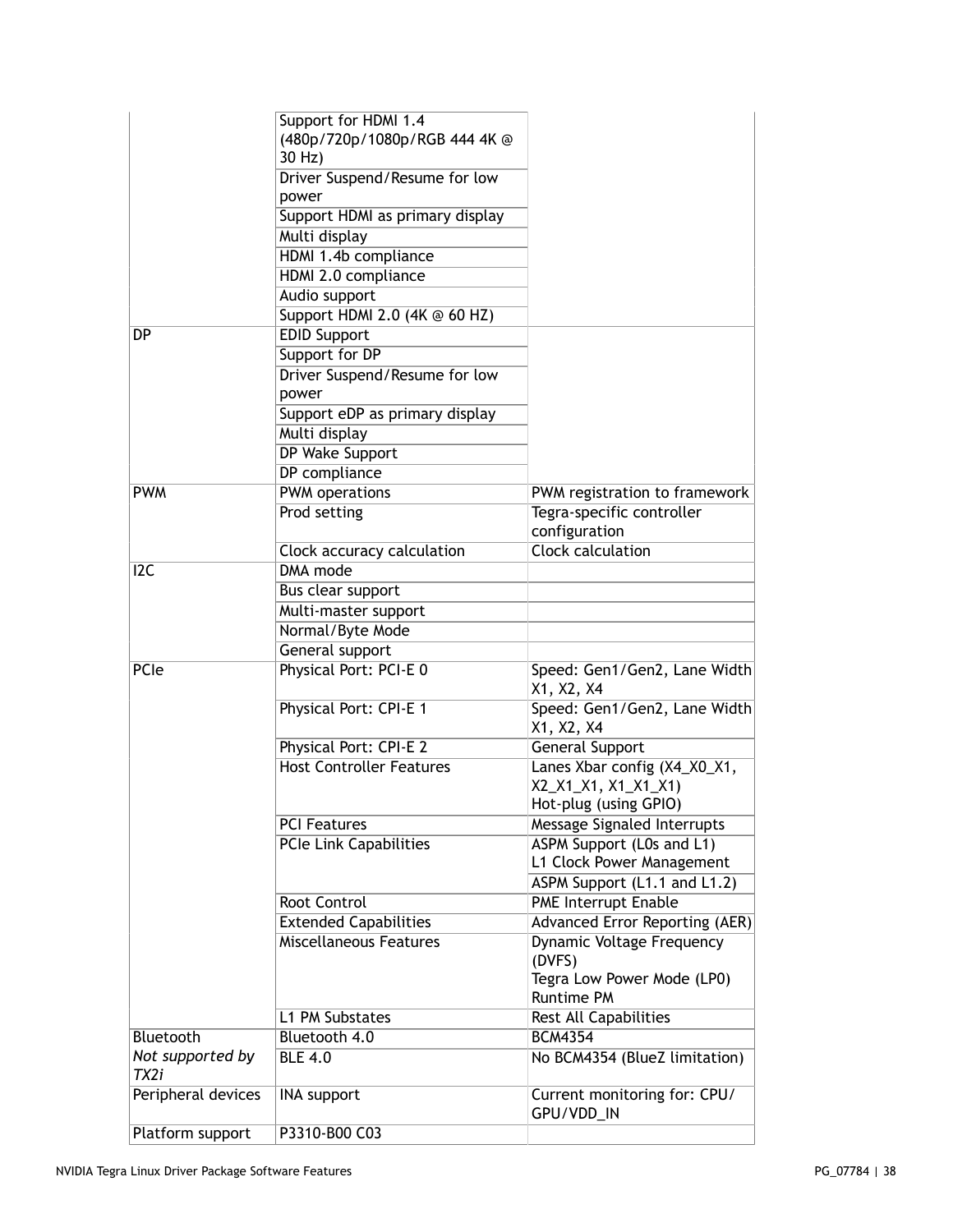| Wi-Fi            | Multi-region support                            | Region Support: default       |
|------------------|-------------------------------------------------|-------------------------------|
| Not supported by |                                                 | (lowest-common-denominator)   |
| TX2i             | Dual-band 2.4 GHz/5 GHz                         | <b>BCM 4354</b>               |
|                  | STA Mode                                        | <b>BCM 4354</b>               |
|                  | HostAP Mode                                     | <b>BCM 4354</b>               |
|                  | P <sub>2</sub> P Mode                           | <b>BCM 4354</b>               |
|                  | <b>WPA2 Security</b>                            | <b>BCM 4354</b>               |
| <b>SPI</b>       | Physical Port: SPI1                             | Maximum bus speed: 65 MHz     |
|                  | Physical Port: SPI2                             | Maximum bus speed: 65 MHz     |
|                  | Physical Port: SPI 0/3                          | Maximum bus speed: N/A        |
|                  | Packed/Unpacked                                 |                               |
|                  | <b>Full Duplex Mode</b>                         |                               |
|                  | <b>Both Enable Bit</b>                          |                               |
|                  |                                                 |                               |
|                  | <b>Both Enable Byte</b><br><b>Bidirectional</b> |                               |
|                  |                                                 |                               |
|                  | Least Significant Bit                           |                               |
|                  | Least Significant Byte First                    |                               |
|                  | Software or Hardware Chip Select                |                               |
|                  | <b>Polarity Section</b>                         |                               |
|                  | Supported Modes 1/2/3/4                         |                               |
|                  | <b>Dual SPI</b>                                 | SPI MISO/MOSI can act as Rx   |
|                  |                                                 | and Tx                        |
|                  | Multiple transfer request                       | Multiple SPI transfer request |
|                  |                                                 | from single call              |
|                  | Physical Port: SPI1                             | Maximum bus speed: 65 MHz     |
|                  | Physical Port: SPI2                             | Maximum bus speed: 65 MHz     |
| <b>SDMMC</b>     | I/O Speeds (Clock speed)                        | SDMMC1 (SD card): 204 MHz     |
|                  |                                                 | SDMMC4 (eMMC): 200 MHz        |
|                  | Hot Plug Support                                | SDMMC1 (SD card)              |
|                  | SD High Speed Mode                              | SDMMC1 (SD card)              |
|                  | <b>SDR50</b>                                    | SDMMC1 (SD card), SDMMC4      |
|                  |                                                 | (eMMC)                        |
|                  | <b>SDR104</b>                                   | SDMMC1 (SD card)              |
|                  | <b>HS400</b>                                    | SDMMC4 (eMMC)                 |
|                  | <b>HS200</b>                                    | SDMMC4 (eMMC)                 |
|                  | DDR Mode                                        | SDMMC1 (SD card), SDMMC4      |
|                  |                                                 | (eMMC)                        |
|                  | <b>Voltage Switching</b>                        | SDMMC1 (SD card)              |
|                  | <b>Frequency Tuning</b>                         | SDMMC1 (SD card), SDMMC4      |
|                  |                                                 | (eMMC)                        |
|                  | <b>Packed Commands</b>                          | SDMMC4 (eMMC)                 |
|                  | <b>Cache Control</b>                            | SDMMC4 (eMMC)                 |
|                  | <b>Discard</b>                                  | SDMMC4 (eMMC)                 |
|                  | Sanitize                                        | SDMMC4 (eMMC)                 |
|                  | <b>RPMB</b>                                     | SDMMC4 (eMMC)                 |
|                  | <b>HPI</b>                                      | SDMMC4 (eMMC)                 |
|                  | <b>BKOPS</b>                                    | SDMMC4 (eMMC)                 |
|                  | <b>Power Off Notification</b>                   | SDMMC4 (eMMC)                 |
|                  | Sleep                                           | SDMMC4 (eMMC)                 |
|                  | Field Firmware Upgrade                          | SDMMC4 (eMMC)                 |
|                  | Device Life Estimation Type A                   | SDMMC4 (eMMC)                 |
|                  | <b>Device Life Estimation Type B</b>            |                               |
|                  |                                                 | SDMMC4 (eMMC)                 |
|                  | <b>PRE EOL Information</b>                      | SDMMC4 (eMMC)                 |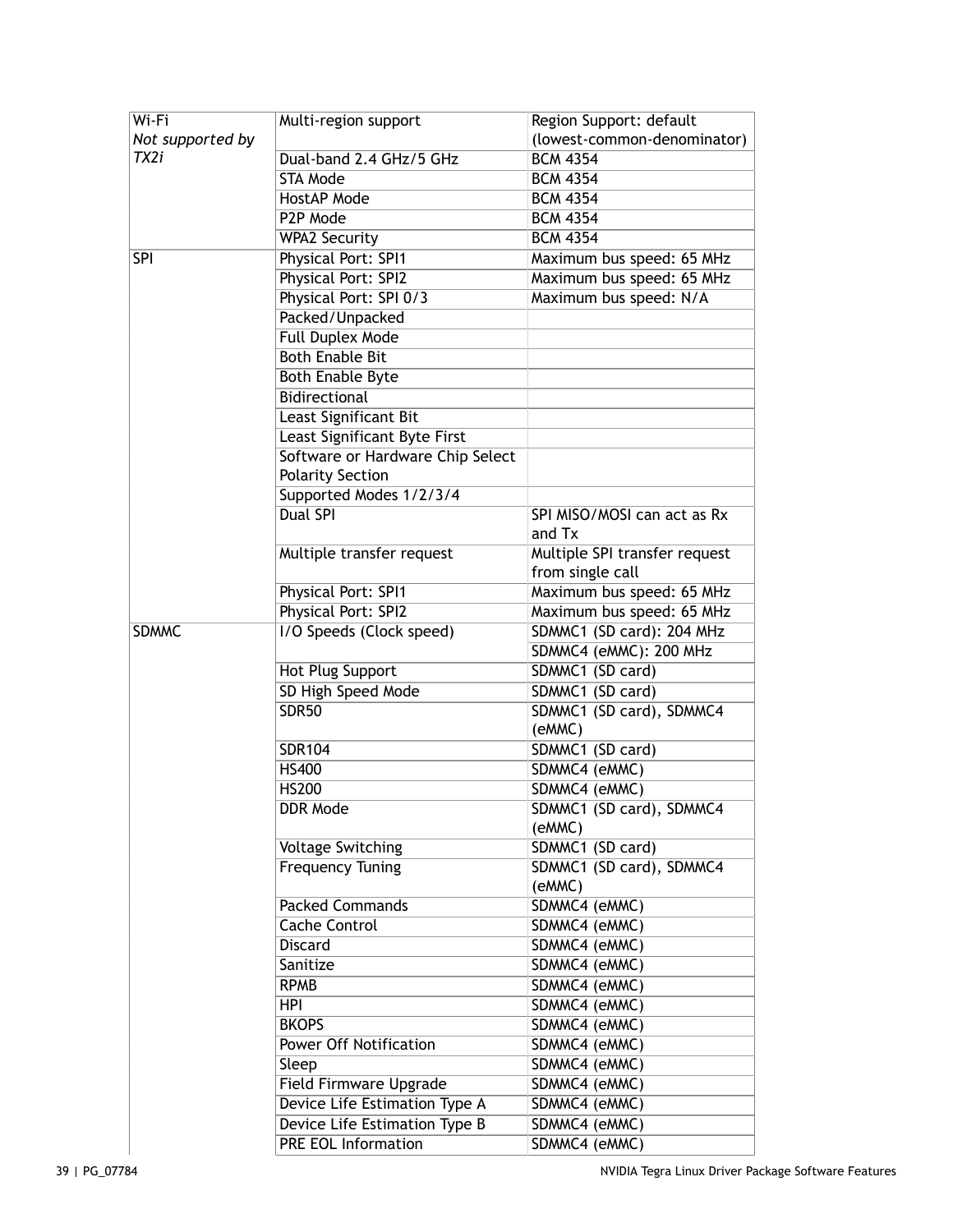|               | Power Management                | SDMMC4 (eMMC)                        |
|---------------|---------------------------------|--------------------------------------|
| <b>SATA</b>   | Speed                           | GEN1                                 |
|               |                                 | GEN <sub>2</sub>                     |
|               | <b>AHCI Mode</b>                | 1.3.1                                |
|               | <b>SATA Specification</b>       | 3.1                                  |
|               | <b>HIPM</b>                     | <b>Yes</b>                           |
|               | <b>NCQ</b>                      | Yes                                  |
|               | Port Multiplier Support         | $\overline{CBS}$                     |
|               | Link Power Management States    | Partial                              |
|               |                                 | Slumber                              |
|               | Device Power Management States  | D <sub>0</sub>                       |
|               |                                 | D <sub>1</sub>                       |
|               |                                 | $\overline{D2}$                      |
|               | Runtime Time Power Management   | <b>Yes</b>                           |
|               | S.M.A.R.T                       | Self-Monitoring Analysis and         |
|               |                                 | <b>Reporting Technology</b>          |
|               | Dev Sleep Support               |                                      |
| <b>USB3.0</b> | <b>Speeds</b>                   | USB0: HS/480 Mbps, USB1: SS/5<br>Gps |
|               | Lanes                           | USB 0: N/A, USB1: Lane Muxing        |
|               |                                 | and sharing with PCIe                |
|               | USB 3.0 Support                 |                                      |
|               | Connector                       | USB0: Micro AB, USB1: Type A         |
|               | USB 2.0 Support                 |                                      |
|               | Remote Wakeup Support           |                                      |
|               | Host - Auto Suspend Support     |                                      |
|               | <b>XOTG Support</b>             |                                      |
|               | XUSB SS/HS/FS/LS Host Mode      |                                      |
|               | XUSB SS/HS/FS/LS Device Mode    |                                      |
|               | XUSB Device Port U1/U2/U3       |                                      |
|               | Transition                      |                                      |
|               | XUSB Host Port U1/U2/U3         |                                      |
|               | Transition                      |                                      |
|               | <b>XUSB Device ELPG</b>         |                                      |
|               | <b>XUSB Host ELPG</b>           |                                      |
|               |                                 |                                      |
|               | <b>Class Support</b>            | Mass storage                         |
|               |                                 | <b>USB</b> video class               |
|               |                                 | <b>HID</b>                           |
|               |                                 | USB video class                      |
|               |                                 | <b>MTP</b>                           |
|               |                                 | Ethernet                             |
|               |                                 | Thumb/Hard Drive                     |
|               |                                 | Mouse                                |
|               |                                 | CDC - NCM/ECM                        |
| <b>UART</b>   | Speed                           | <b>UART Controllers</b>              |
|               |                                 | UART0 (Debug: 115200)                |
|               |                                 | UART1 (Camera/GPIO                   |
|               |                                 | Expansion Header): Not Used          |
|               |                                 | UART2 (M2 Connector): 921600         |
|               |                                 | UART3 (Bluetooth Only):              |
|               |                                 | 3000000                              |
|               | Hardware Flow Control for Debug |                                      |
|               | PIO Mode                        |                                      |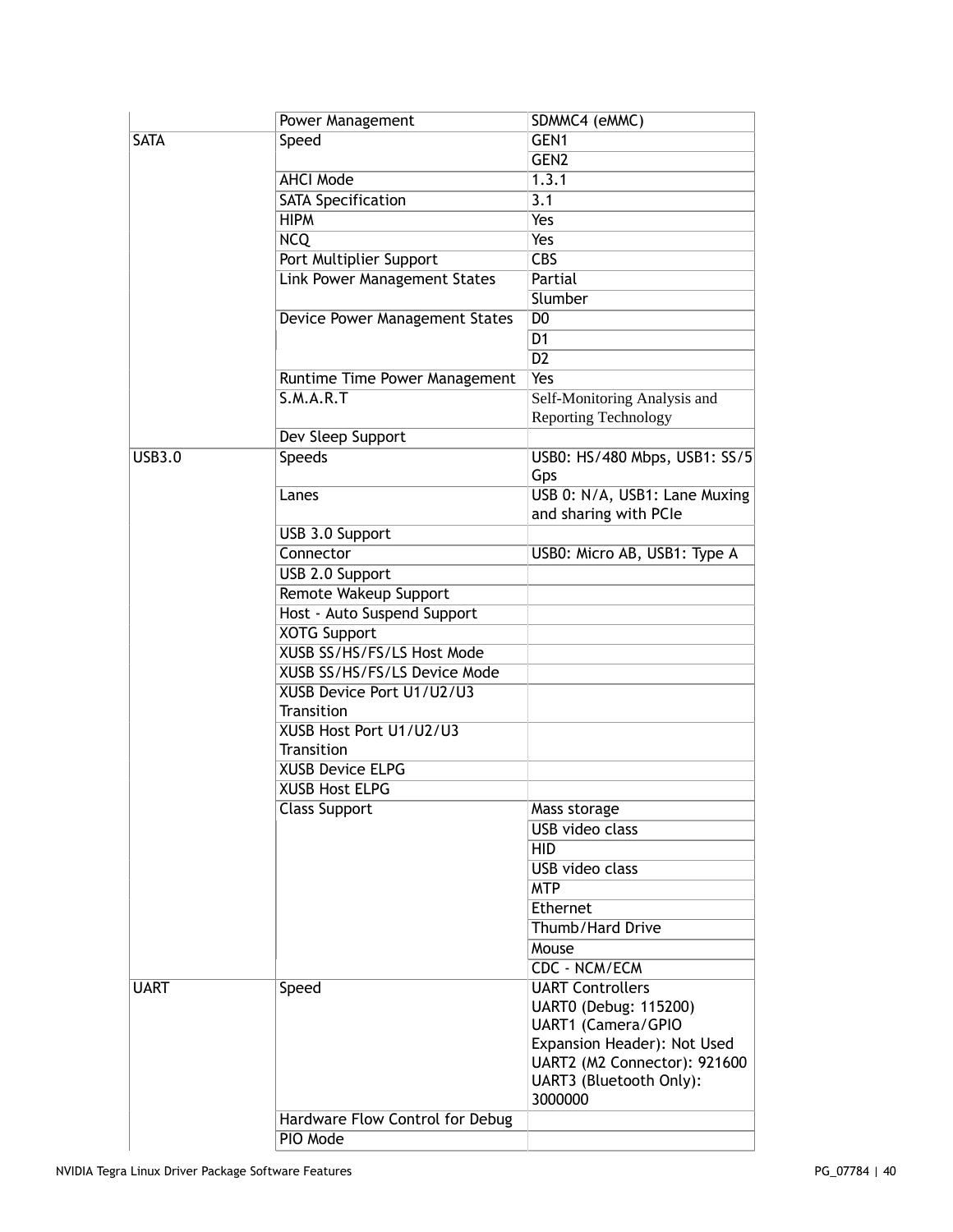|             | DMA Mode                        |  |
|-------------|---------------------------------|--|
|             | FIFO Mode                       |  |
| <b>EQOS</b> | Ping                            |  |
|             | Speed                           |  |
|             | LP_IDDQ Mode Support            |  |
|             | Suspend Resume over NFS Support |  |
|             | <b>NFS Boot</b>                 |  |

# <span id="page-40-0"></span>Max-Q and Max-P

| Feature          |  |
|------------------|--|
| Power Efficiency |  |
| NVPModel         |  |

# <span id="page-40-1"></span>RTC

| Feature         |  |
|-----------------|--|
| Alarm           |  |
| Wakeup from SC7 |  |

# <span id="page-40-2"></span>Watchdog

| <b>Feature</b> | <b>Notes</b>              |
|----------------|---------------------------|
| Tegra Watchdog | Watchdog reboot from hang |
| Tegra Watchdog | Watchdog kick             |
| PMIC Watchdog  | Watchdog reboot from hang |
| PMIC Watchdog  | Watchdog kick             |

# <span id="page-40-3"></span>GPIO

| <b>Feature</b>                                 |
|------------------------------------------------|
| System Programable GPIO Support                |
| System Programable Pinmux SupportWakeable GPIO |
| Timestamping GPIO                              |

# <span id="page-40-4"></span>System

| Feature          |
|------------------|
| UCM1 4/4/16      |
| <b>UCM2 24x7</b> |
| Reboot Support   |
| Shutdown Support |
| SC7              |
| Wake from Idle   |
| Wake from Sleep  |
| cpuidle          |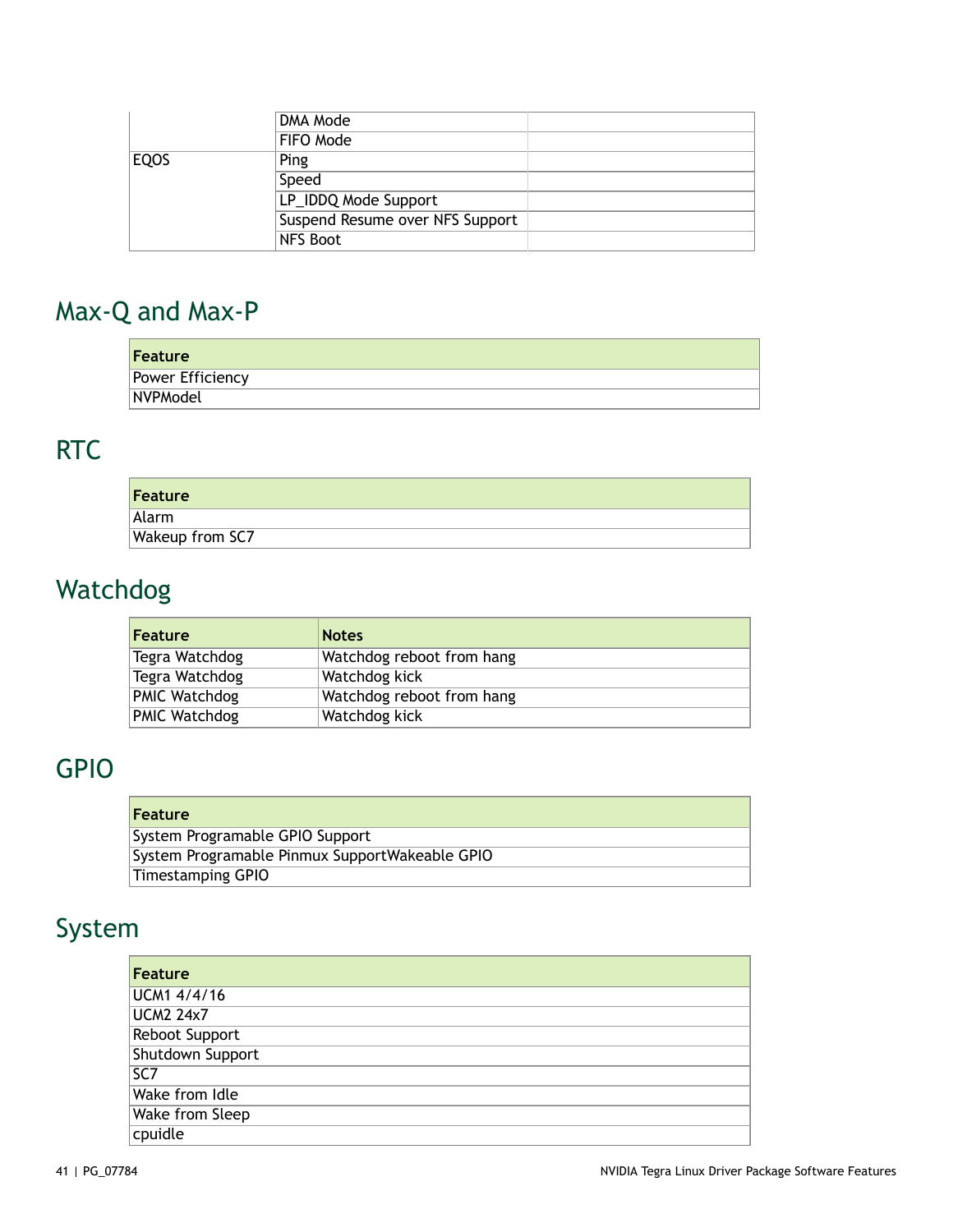| cpufreq                                |
|----------------------------------------|
| <b>DVFS</b>                            |
| <b>CPU Hotplug</b>                     |
| <b>EMC Scaling</b>                     |
| initrd Support                         |
| <b>CPU Load Behavior</b>               |
| System Boot with ATF as Secure Monitor |
|                                        |

#### <span id="page-41-0"></span>**CUDA**

| Feature | <b>Version</b>   |
|---------|------------------|
| CUDA    | Version 10.0.166 |

#### <span id="page-41-1"></span>**Graphics**

| <b>Graphics APIs</b>                                                             | <b>Notes</b>                                                                        |
|----------------------------------------------------------------------------------|-------------------------------------------------------------------------------------|
| OpenGL                                                                           | 4.6.0                                                                               |
| OpenGL-ES                                                                        | 3.2.5                                                                               |
| Vulkan                                                                           | $1.1.1*$                                                                            |
| EGL                                                                              | 1.5                                                                                 |
| <b>GLX</b>                                                                       |                                                                                     |
| <b>GLVnd Version of EGL</b><br>Vendor neutral dispatch library for GL $^\dagger$ |                                                                                     |
| Compatibility with DRM 2.0<br>NVDC - Direct Rendering                            |                                                                                     |
| Manager (DRM)                                                                    |                                                                                     |
| <b>EGL Stream</b>                                                                |                                                                                     |
| X11 ABI-20                                                                       |                                                                                     |
| Wayland                                                                          | $1.14$ <sup>†</sup>                                                                 |
| Weston                                                                           | 3.0                                                                                 |
| <b>API Support</b>                                                               | <b>Notes</b>                                                                        |
|                                                                                  | GL + EGL, EGL without X11 Extensions supported for getting these components to work |

\* Vulkan loader version release 1.1.73 is verified to be working properly on this release. See **<https://developer.nvidia.com/embedded/vulkan>** for details.

† See **<https://github.com/NVIDIA/libglvnd>** for details on GLVnd.

‡ Experimental support for the GNOME-Wayland Desktop Shell. See the *Release Notes* for instructions to enable GNOME-Wayland support.

## <span id="page-41-2"></span>EGL and OpenGL ES Support

EGL is an interface between Khronos rendering APIs, such as OpenGL ES, and the underlying native platform window system. It handles graphics context management, surface/buffer binding, and rendering synchronization. EGL enables high-performance, accelerated, mixed-mode 2D and 3D rendering using other Khronos APIs.

L4T supports the EGL 1.5 specification, **Khronos Native Platform Graphics Interface (EGL 1.5 [Specification\)](https://www.khronos.org/registry/EGL/specs/eglspec.1.5.withchanges.pdf)**.

The OpenGL ES driver in this release supports the following OpenGL ES specifications: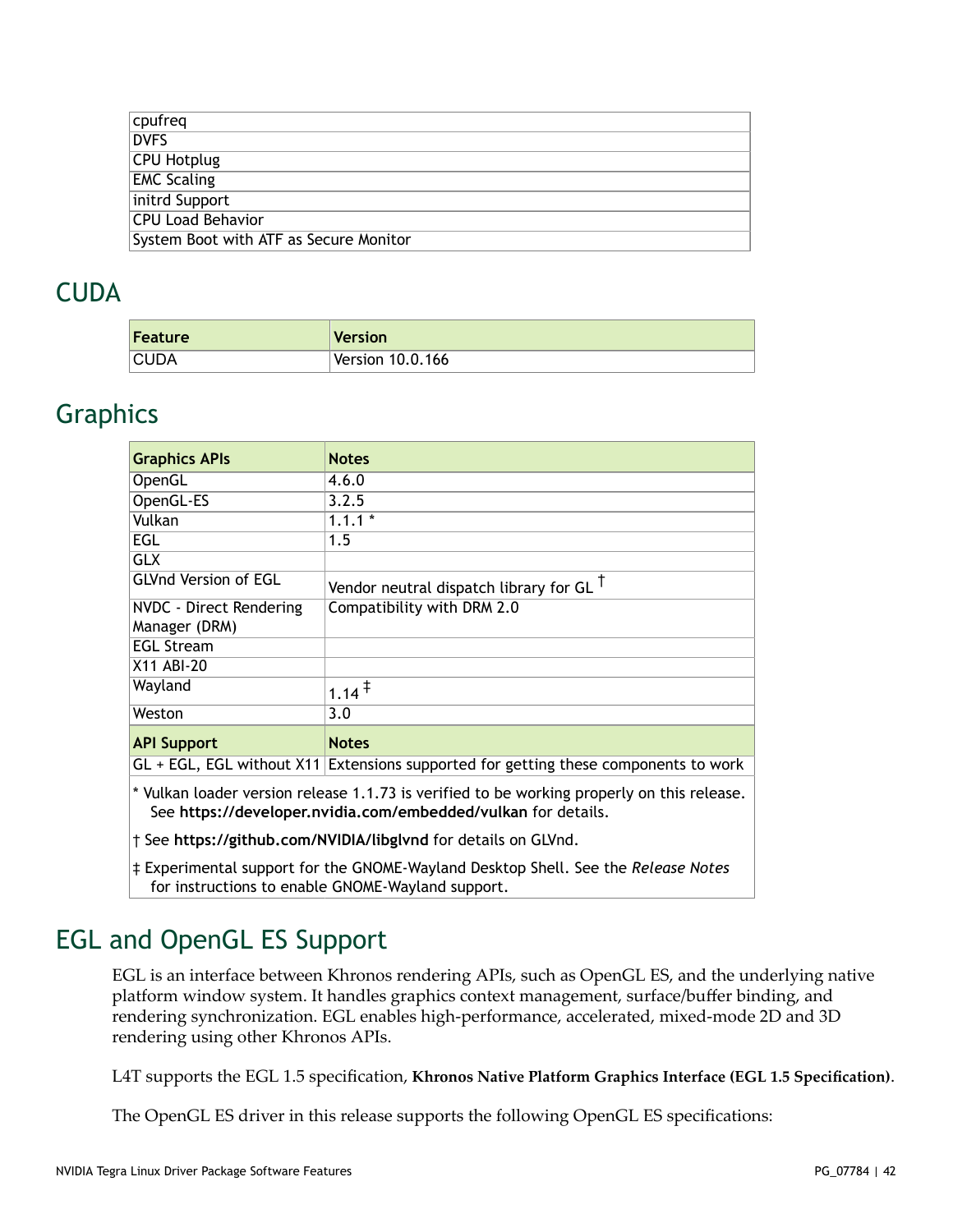- **[OpenGL ES Common Profile Specification 2.0](http://www.khronos.org/registry/gles/specs/2.0/es_full_spec_2.0.25.pdf)**
- OpenGL 4.5

For more information on OpenGL ES, see the **[Khronos OpenGL ES API Registry](http://www.khronos.org/registry/gles/)**.

#### <span id="page-42-0"></span>Video Decoders

| <b>Video Decode</b> | <b>Output</b><br><b>Formats</b> | <b>Sampling Frequency</b><br>and Bit rate/Frame rate     | <b>Notes</b>                                                                                                                                          |
|---------------------|---------------------------------|----------------------------------------------------------|-------------------------------------------------------------------------------------------------------------------------------------------------------|
| H.264               | NV12,<br>NVMM: NV12             | 3840 x 2160 at<br>60 fps<br>Up to 120 Mbps               | Full-frame, Disable-DPB,<br>Skip-Frames, enable-<br>error-check, enable-<br>frame-type-reporting                                                      |
| H.265               | <b>NV12,</b><br>NVMM:NV12,      | 3840 x 2160 at<br>60 fps<br>NVMM:1420_10LEUp to 160 Mbps | Decode Support in<br>Gstreamer 1.4.5 and<br>later<br>Full-frame, Disable-DPB,<br>Skip-Frames, enable-<br>error-check, enable-<br>frame-type-reporting |
| <b>JPEG</b>         | 1420,<br>NVMM: 1420             | 600 MP/sec                                               |                                                                                                                                                       |
| VP8                 | NV12,<br>NVMM:NV12              | 3840 x 2160 at<br>60 fps<br>Up to 140 Mbps               | Full-frame, Disable-DPB,<br>Skip-Frames, enable-<br>error-check, enable-<br>frame-type-reporting                                                      |
| VP9                 | NV12,<br>NVMM: NV12             | 3840 x 2160 at<br>60 fps<br>Up to 120 Mbps               | Full-frame, Disable-DPB,<br>Skip-Frames, enable-<br>error-check, enable-<br>frame-type-reporting                                                      |
| MPEG4               | NV12,<br>NVMM: NV12             | 1920×1080 at 240 fps<br>Up to 120 Mbps                   | Full-frame, Disable-DPB,<br>Skip-Frames, enable-<br>error-check, enable-<br>frame-type-reporting                                                      |

## <span id="page-42-1"></span>Video Encoders

| Video<br>Encode                                            | Input Formats  | <b>Sampling</b><br><b>Frequency and</b><br><b>Bit rate/Frame</b><br>rate | <b>Notes</b>               |
|------------------------------------------------------------|----------------|--------------------------------------------------------------------------|----------------------------|
| H.264<br>1420, NV12,<br>NVMM: 1420,<br>30 fps<br>NVMM:NV12 | 3840 x 2160 at | Supported features include:                                              |                            |
|                                                            |                | Up to 120 Mbps                                                           | control-rate<br>П          |
|                                                            |                |                                                                          | <b>Bitrate</b><br>П        |
|                                                            |                |                                                                          | Peak-bitrate<br>П          |
|                                                            |                |                                                                          | <b>Iframeinterval</b><br>П |
|                                                            |                |                                                                          | SliceIntrarefreshEnable    |
|                                                            |                |                                                                          | Sliceintrarefreshinterval  |
|                                                            |                |                                                                          | Bit-Packetization          |
|                                                            |                |                                                                          | VBV-Size                   |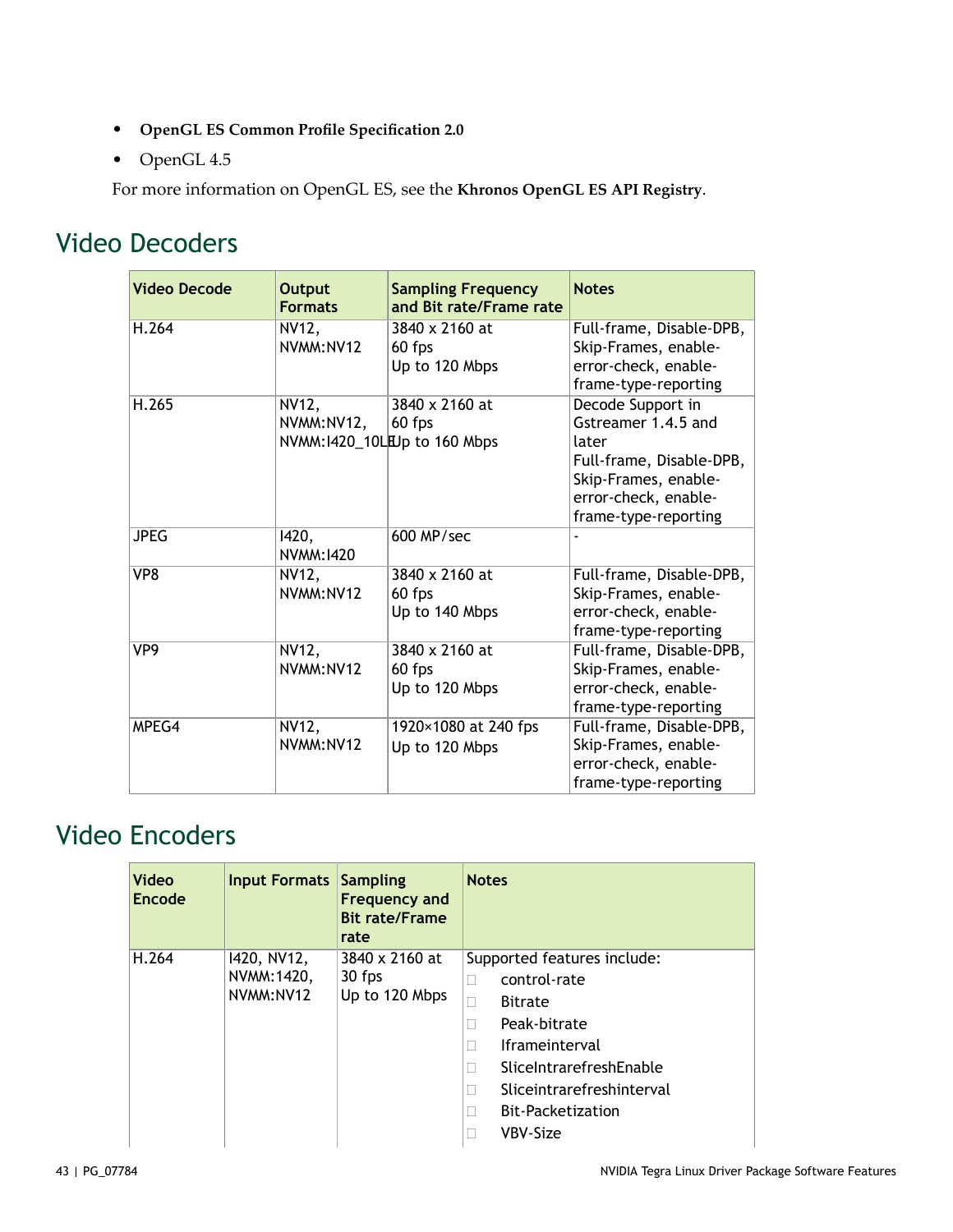|             |                                                      |                                            | Temporal-tradeoff<br>□<br>EnableMVBufferMeta<br>□<br>$\Box$<br>qp-range<br>MeasureEncoderLatency<br>□<br>EnableTwopassCBR<br>П<br>Preset-level<br>П<br>EnableStrimgentBitrate<br>$\Box$<br>Insert-SPS-PPS<br>П<br>Num-B-Frames<br>$\Box$<br>Slice-Header-Spacing<br>$\Box$<br>Profile<br>П<br>insert-aud<br>□<br>insert-vui<br>П<br>Force-IDR<br>□                                                                                                                                                                                                                                  |
|-------------|------------------------------------------------------|--------------------------------------------|-------------------------------------------------------------------------------------------------------------------------------------------------------------------------------------------------------------------------------------------------------------------------------------------------------------------------------------------------------------------------------------------------------------------------------------------------------------------------------------------------------------------------------------------------------------------------------------|
| <b>JPEG</b> | 1420,<br>NVMM: 1420                                  | 600 MP/sec                                 | $\blacksquare$                                                                                                                                                                                                                                                                                                                                                                                                                                                                                                                                                                      |
| H.265       | 1420,<br>NVMM:1420,<br>NVMM:NV12,<br>NVMM: 1420_10LE | 3840 x 2160 at<br>30 fps<br>Up to 100 Mbps | Supported features include:<br>control-rate<br>П<br><b>Bitrate</b><br>П<br>Peak-bitrate<br>П<br>Iframeinterval<br>П<br>SliceIntrarefreshEnable<br>П<br>Sliceintrarefreshinterval<br>П<br><b>Bit-Packetization</b><br>П<br>VBV-Size<br>П<br>Temporal-tradeoff<br>□<br>EnableMVBufferMeta<br>П<br>qp-range<br>Ш<br>MeasureEncoderLatency<br>□<br>EnableTwopassCBR<br>$\Box$<br>Preset-level<br>П<br>EnableStrimgentBitrate<br>П<br>Insert-SPS-PPS<br>$\Box$<br>Num-B-Frames<br>П<br>Slice-Header-Spacing<br>П<br>Profile<br>П<br>insert-aud<br>П<br>insert-vui<br>П<br>Force-IDR<br>П |
| VP8         | 1420, NV12,<br>NVMM:1420,<br>NVMM:NV12               | 3840 x 2160 at<br>30 fps<br>Up to 120 Mbps | Supported features include:<br>control-rate<br>□<br><b>Bitrate</b><br>П<br>Peak-bitrate<br>П<br>Iframeinterval<br>П<br>SliceIntrarefreshEnable<br>П<br>Sliceintrarefreshinterval<br>П<br><b>Bit-Packetization</b><br>$\Box$<br>VBV-Size<br>П                                                                                                                                                                                                                                                                                                                                        |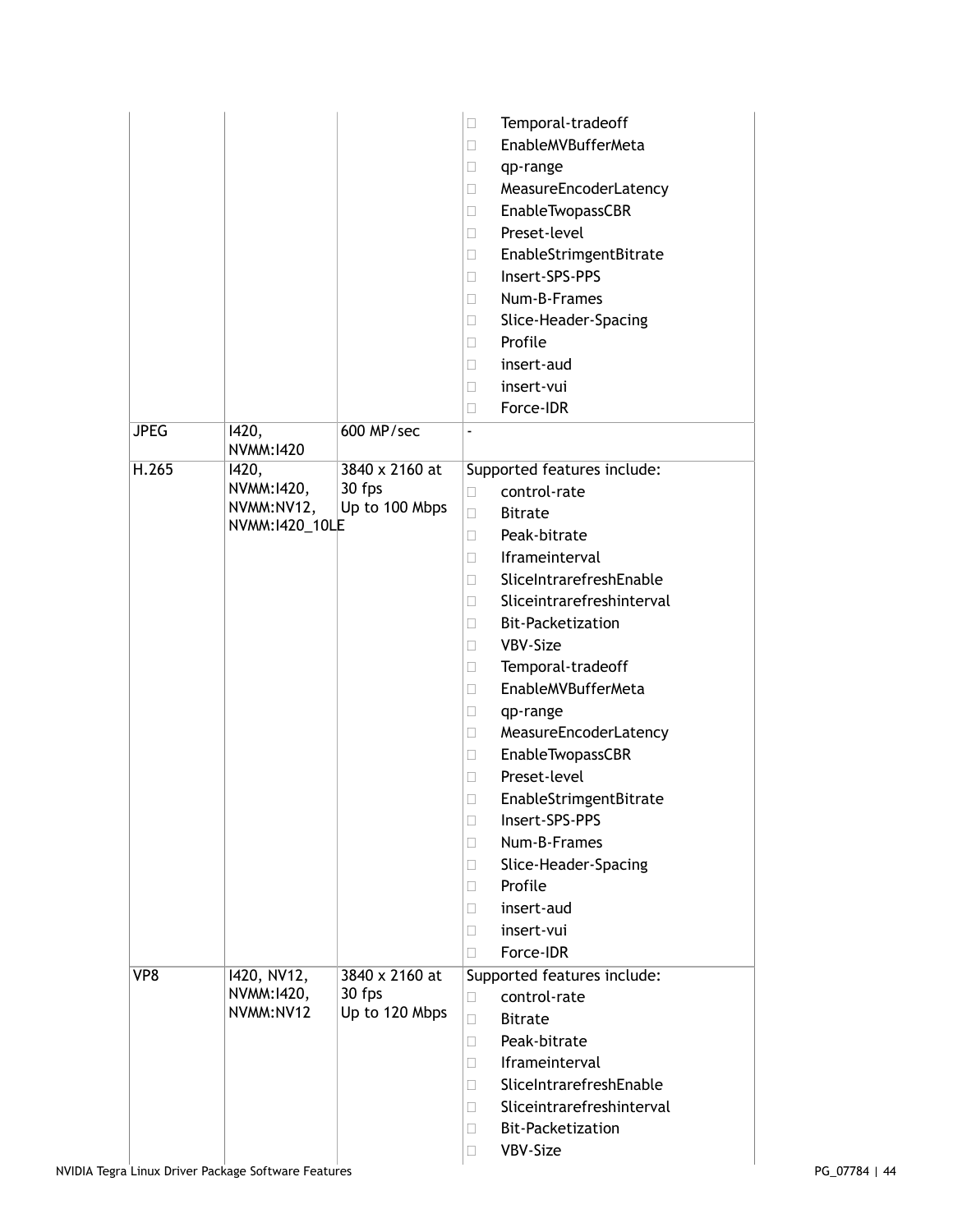|     |                                        |                                            | Temporal-tradeoff<br>$\Box$<br>EnableMVBufferMeta<br>□<br>qp-range<br>Ц<br>MeasureEncoderLatency<br>$\Box$<br>EnableTwopassCBR<br>□<br>Preset-level<br>П<br>EnableStrimgentBitrate<br>$\Box$<br>Insert-SPS-PPS<br>П<br>Num-B-Frames<br>□<br>Slice-Header-Spacing<br>u<br>Profile<br>$\Box$<br>insert-aud<br>П<br>insert-vui<br>Ш<br>Force-IDR<br>$\Box$                                                                                                                                                                                                                               |
|-----|----------------------------------------|--------------------------------------------|---------------------------------------------------------------------------------------------------------------------------------------------------------------------------------------------------------------------------------------------------------------------------------------------------------------------------------------------------------------------------------------------------------------------------------------------------------------------------------------------------------------------------------------------------------------------------------------|
| VP9 | 1420, NV12,<br>NVMM:1420,<br>NVMM:NV12 | 3840 x 2160 at<br>30 fps<br>Up to 120 Mbps | Supported features include:<br>control-rate<br>□<br><b>Bitrate</b><br>П<br>Peak-bitrate<br>П<br>Iframeinterval<br>П<br>SliceIntrarefreshEnable<br>П<br>Sliceintrarefreshinterval<br>П<br><b>Bit-Packetization</b><br>$\Box$<br>VBV-Size<br>□<br>Temporal-tradeoff<br>П<br>EnableMVBufferMeta<br>□<br>□<br>qp-range<br>MeasureEncoderLatency<br>u<br>EnableTwopassCBR<br>O.<br>Preset-level<br>П<br>EnableStrimgentBitrate<br>Ш<br>Insert-SPS-PPS<br>O.<br>Num-B-Frames<br>$\Box$<br>Slice-Header-Spacing<br>□<br>Profile<br>П<br>insert-aud<br>□<br>insert-vui<br>П<br>Force-IDR<br>П |

#### Note: **Use the gst-inspect-1.0 utility to understand feature details. For example, the gst-inspect-1.0 omxh264enc command or the gst-inspect-1.0 nvv4l2h264enc command provides feature details of the H.264 encoder.**

#### <span id="page-44-0"></span>Display Outputs

**nveglglessink nvoverlaysink**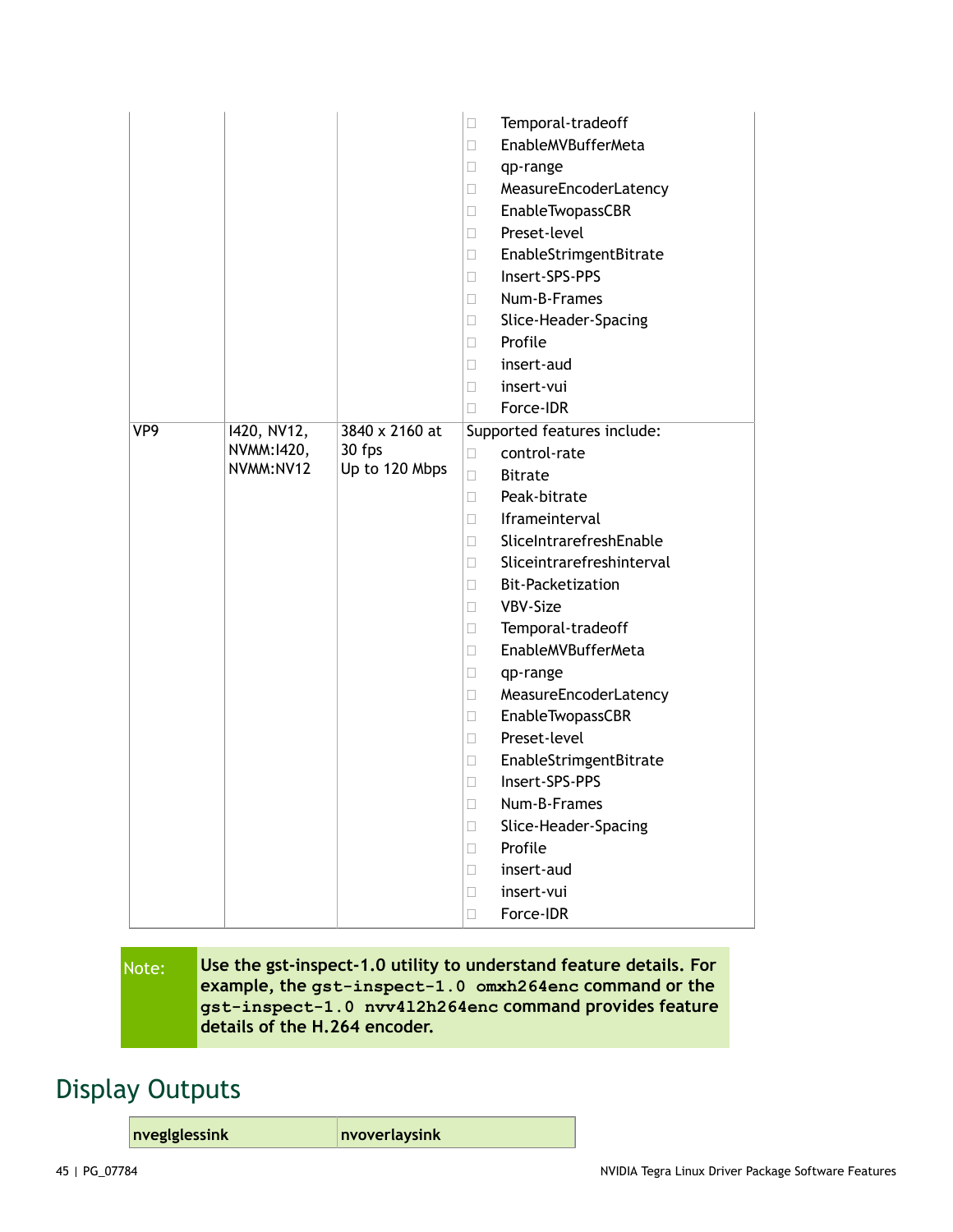| X11 Window | Panel Overlay |  |
|------------|---------------|--|
|            | Overlay       |  |
|            | Overlay-Depth |  |
|            | Overlay-X     |  |
|            | Overlay-Y     |  |
|            | Overlay-W     |  |
|            | Overlay-H     |  |

#### <span id="page-45-0"></span>Conversion, Scaling, Cropping, and Rotation Formats

| <b>Input Formats</b> | <b>Output Formats</b> | <b>Notes</b>                       |
|----------------------|-----------------------|------------------------------------|
| 1420                 | 1420                  | Flip-Method, interpolation-method, |
| <b>UYVY</b>          | <b>UYVY</b>           | crop, format conversion.           |
| YUY2                 | YUY <sub>2</sub>      |                                    |
| <b>YVYU</b>          | <b>YVYU</b>           |                                    |
| <b>NV12</b>          | <b>NV12</b>           |                                    |
| GRAY8                | GRAY8                 |                                    |
| <b>BGRx</b>          | <b>BGRx</b>           |                                    |
| <b>RGBA</b>          | <b>RGBA</b>           |                                    |
| NVMM:1420            | NVMM:1420             |                                    |
| NVMM:1420_10LE       | NVMM:1420_10LE        |                                    |
| NVMM:NV12            | NVMM:NV12             |                                    |

For additional information about supported features, see the following sections of **[Accelerated](https://developer.nvidia.com/search/site/%2522accelerated%2520gstreamer%2520user%2520guide%2522) [GStreamer User Guide:](https://developer.nvidia.com/search/site/%2522accelerated%2520gstreamer%2520user%2520guide%2522)**

- Video Format Conversion with Gstreamer-1.0
- Video Scaling with Gstreamer-1.0
- Video Cropping with Gstreamer-1.0
- Video Rotation with Gstreamer-1.0

#### <span id="page-45-1"></span>CSI and USB Camera Features

| <b>Feature</b>                    | <b>Notes</b>                                                                                                                                                                                                                                                                                  |
|-----------------------------------|-----------------------------------------------------------------------------------------------------------------------------------------------------------------------------------------------------------------------------------------------------------------------------------------------|
| <b>Basic Camera Functionality</b> | Default reference sensor: 0V5693. Can be demonstrated<br>by the Argus Camera app. For more details on Argus, refer<br>to Applications Using libargus Low-level APIs in the topic<br>Camera Development.                                                                                       |
| Infinite Timeout                  | Support for use case in which the CSI sensor stops<br>streaming indefinitely and the camera stack goes idle.<br>When the CSI sensor resumes streaming the camera stack<br>resumes working.                                                                                                    |
| GMSL Camera and VC Support        | GMSL camera and VC support is validated for two<br>simultaneous IMX390 sensors using the same CSI port.<br>For details, see the citation of NVIDIA GMSL Camera<br><i>Framework</i> in Related Documentation. The official<br>reference driver code for IMX390 is included in this<br>release. |
| DOL WDR                           | Support for DOL sensors. Validated with Sony IMX274. For<br>more information on DOL sensors, see https://www.sony-                                                                                                                                                                            |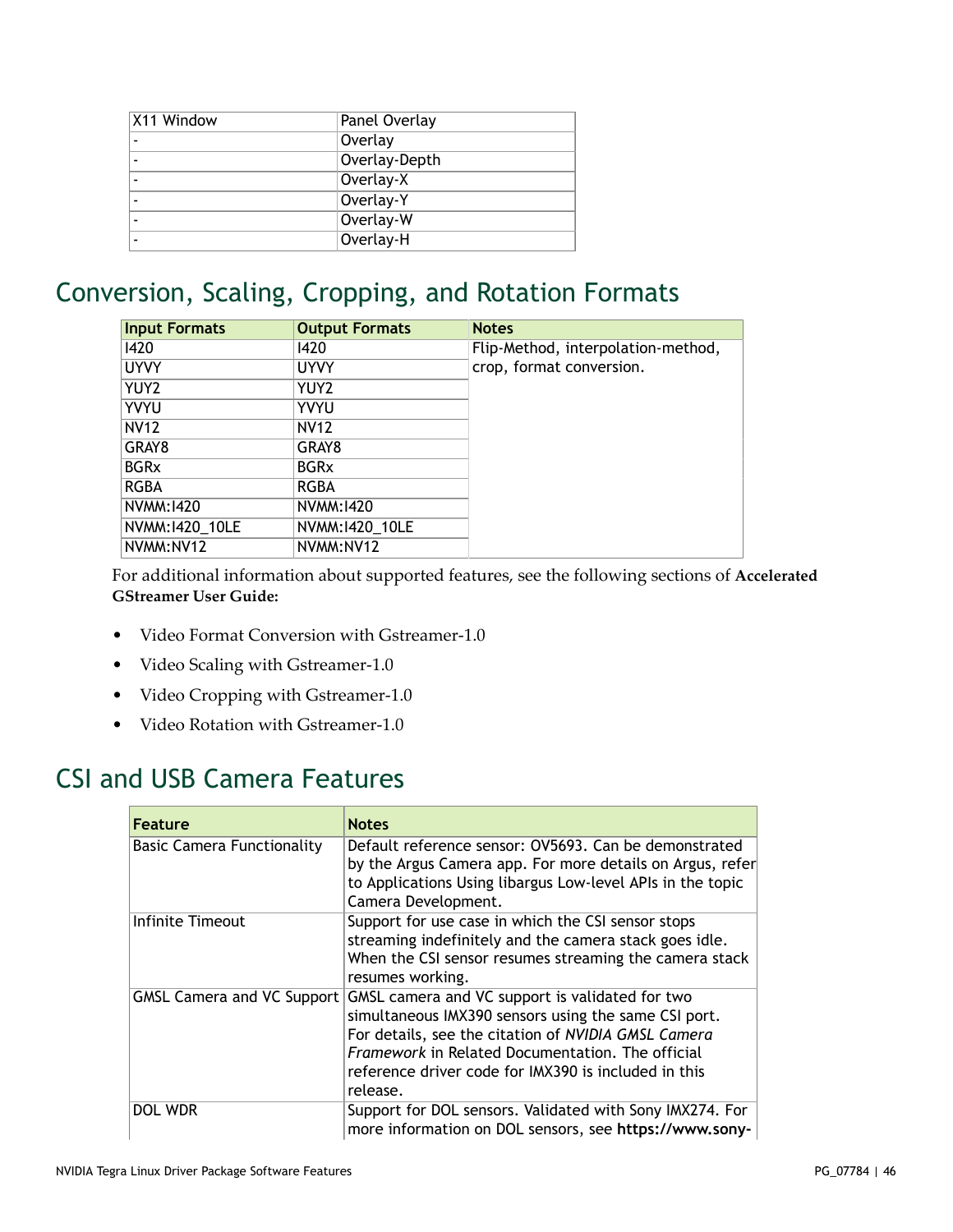|                              | semicon.co.jp/products_en/IS/sensor2/technology/dol-<br>hdr.html.                                                                                                                                                                                                                                                                                                                                      |  |
|------------------------------|--------------------------------------------------------------------------------------------------------------------------------------------------------------------------------------------------------------------------------------------------------------------------------------------------------------------------------------------------------------------------------------------------------|--|
| PWL WDR                      | Support for HDR using PWL WDR technology. Validated<br>with Sony IMX185.                                                                                                                                                                                                                                                                                                                               |  |
| <b>TNR Support</b>           | Option to switch between two types of noise reduction:                                                                                                                                                                                                                                                                                                                                                 |  |
|                              | VIC-based temporal noise reduction: compromises<br>on image quality due to low power consumption.<br>To select this option, enable $\text{tnr.v1}$ in<br>camera overrides.isp.<br>GPU-based temporal noise reduction: improves<br>image quality at the cost of high power consumption.<br>Especially effective in low light scenes. To select this<br>option, enable tnr. v2 in camera overrides. isp. |  |
| Six Camera Preview at 30 FPS | Preview performance of 30 frames/second for 1920×1440<br>resolution with six OV5693 sensors running simultaneously.                                                                                                                                                                                                                                                                                    |  |
| USB Camera (UVC)             | Supports UVC compliant USB2.0 and USB3.0 cameras.                                                                                                                                                                                                                                                                                                                                                      |  |

<u> 1989 - Johann John Stein, mars an de Frankrik (f. 1989)</u>

For additional information about CSI and USB Camera supported features, see the "Nvgstcapture-1.0 Option Reference" section of **[Accelerated Gstreamer User Guide](https://developer.nvidia.com/search/site/%2522accelerated%2520gstreamer%2520user%2520guide%2522)**.

#### <span id="page-46-0"></span>Audio

| <b>Feature</b>            | <b>Notes</b>                                                                                                                                                                                                                                                                                                                                                                                                                                                   |
|---------------------------|----------------------------------------------------------------------------------------------------------------------------------------------------------------------------------------------------------------------------------------------------------------------------------------------------------------------------------------------------------------------------------------------------------------------------------------------------------------|
| HDA for HDMI/DP           | Supports PCM playback for stereo, 5.1 and 7.1 channel<br>configurations.<br>Supports sample sizes of 16 bits (S16_LE) and 24 bits<br>(S32_LE) sizes, and sample rates of 32, 44.1, 48, 88.2,<br>and 96 kHz for DisplayPort interfaces, and 32, 44.1, 48,<br>88.2, 96, 176.4, and 192 kHz for HDMI interfaces.<br>Note that 24-bit samples are stored as 32-bit data, with<br>data in the upper 24 bits of each sample.<br>Supports up to three output streams. |
| <b>DMIC Support</b>       | Supports stereo capture.<br>Supports sample sizes of 16 bits (S16_LE), 24 bits<br>(S32_LE), and OSR 64, 128 and 256, and sample rates of 8,<br>16, 44.1, and 48 kHz.<br>Note that 24-bit samples are stored as 32-bit data, with<br>data in the upper 24 bits of each sample.<br>Supports interfaces DMIC2 and DMIC3.                                                                                                                                          |
| <b>DSPK Support</b>       | Supports stereo playback.<br>Supports sample sizes of 16 bits (S16_LE), 24 bits<br>$(S32—LE)$ , and OSR 64, 128 and 256, and sample rates of 8,<br>16, 44.1, and 48 kHz.<br>Note that 24-bit samples are stored as 32-bit data, with<br>data in the upper 24-bits of each sample.<br>Supports interface DSPK1.                                                                                                                                                 |
| <b>I2S Support</b>        | Playback for stereo, 5.1, and 7.1 channel configurations<br>with sample sizes of 16, 20, and 24 bits.<br>Sample rates of 32, 44.1, 48, 88.2, and 96 kHz for<br>DisplayPort interfaces, and 32, 44.1, 48, 88.2, 96, 176.4,<br>and 192 kHz for HDMI interfaces.<br>Supports up to two output streams.                                                                                                                                                            |
| Audio Demultiplexer (ADX) | Support for audio playback, capture and loopback<br>with 16-bit (S16_LE) and 32-bit (S32_LE) sample sizes                                                                                                                                                                                                                                                                                                                                                      |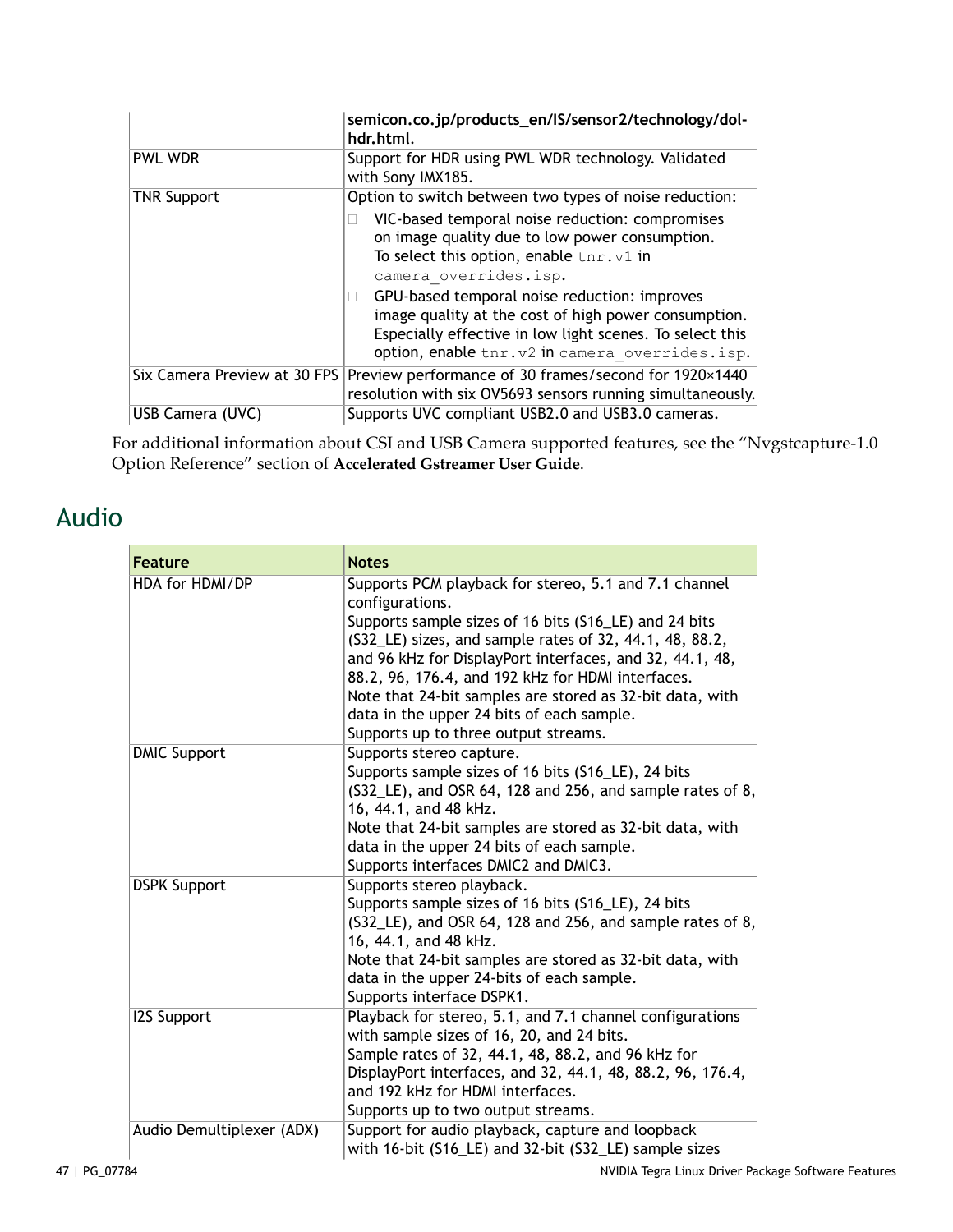|                         | and sample rates 8kHz, 16Khz, 44.1kHz, 48kHz, 96kHz<br>and 192kHz. Support for normal stereo I2S as well as<br>TDM modes (dsp-a and dsp-b) with upto 16 channels.<br>Each I2S interface can be configured to be master or<br>slave. No support for u-Law and A-Law compression/<br>decompression. Supports interfaces I2S3 and I2S4.                           |
|-------------------------|----------------------------------------------------------------------------------------------------------------------------------------------------------------------------------------------------------------------------------------------------------------------------------------------------------------------------------------------------------------|
| Audio Multiplexer (AMX) | Supports PCM audio demultiplexing of one input stream<br>with 2 to 16 channels into 1 to 4 output streams, where<br>each output stream has up to 16 channels.<br>Supports sample sizes of 16 bits (S16_LE) and 32 bits<br>(S32_LE), and sample rates of 8, 16, 44.1, 48, 96, and                                                                               |
|                         | 192 kHz.<br>Supports four ADX instances, ADX1, ADX2, ADX3 and ADX4.                                                                                                                                                                                                                                                                                            |
| <b>USB Audio</b>        | Supports PCM audio multiplexing of up to 4 input streams,<br>where each input stream has up to 16 channels, into one<br>output stream with up to 16 channels.<br>Supports sample sizes of 16 bits (S16_LE) and 32 bits<br>(S32_LE), and sample rates of 8, 16, 44.1, 48, 96, and<br>$192$ kH $z$<br>Supports four AMX instances, AMX1, AMX2, AMX3 and<br>AMX4. |
|                         | Supports stereo PCM playback and capture.<br>Supports sample sizes of 16 bits (S16_LE) and 24 bits<br>(S24_3LE), and sample rates of 8, 16, 44.1, 48, 96, and<br>192 kHz.                                                                                                                                                                                      |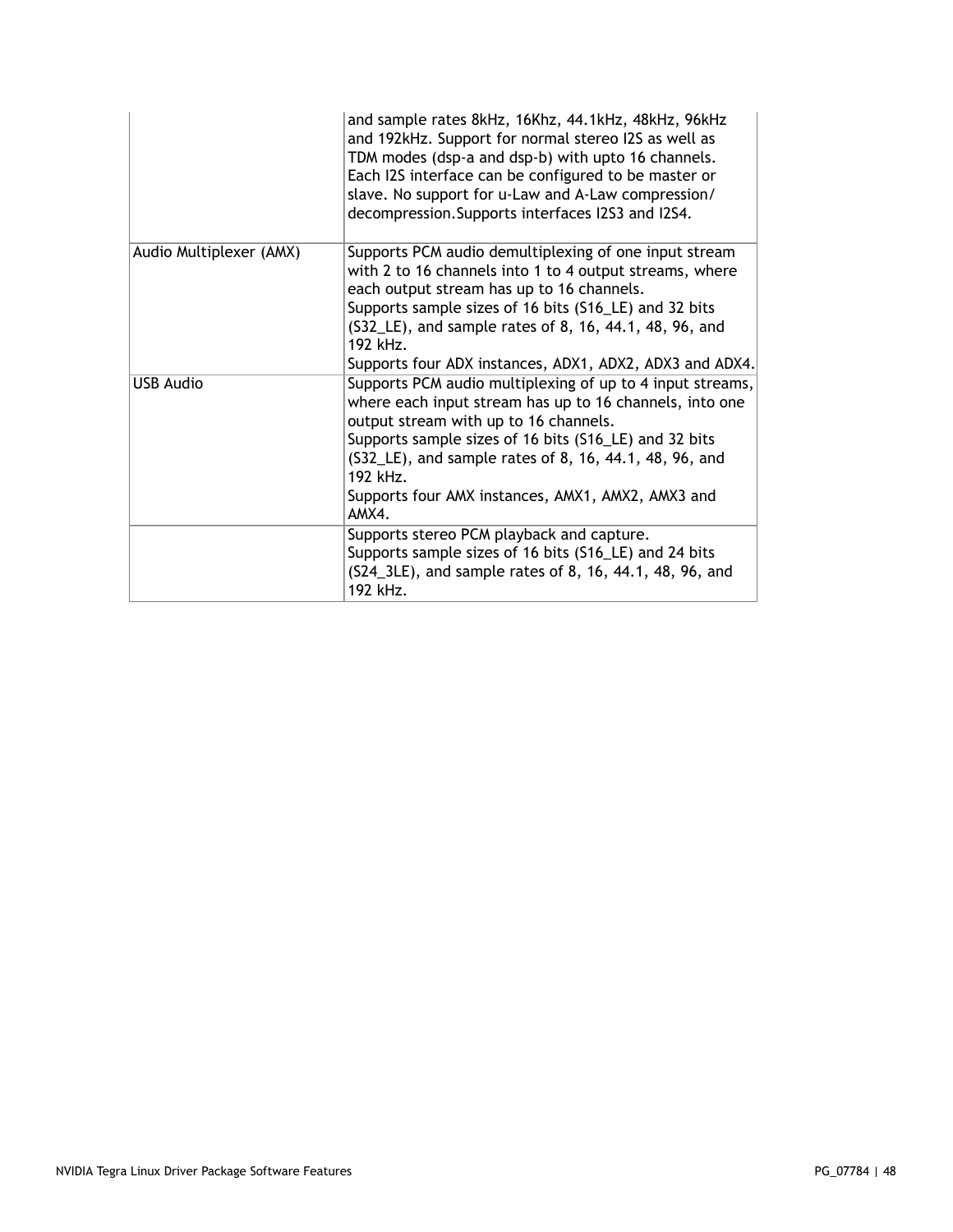# <span id="page-48-0"></span>Jetson TX1 Software Features

NVIDIA $^\circledR$  Tegra $^\circledR$  Linux Driver Package supports the following software features, which provide users a complete package to bring up Linux on targeted NVIDIA<sup>®</sup> Jetson<sup>™</sup> TX1 devices.

**Note: Always check the Release Notes for constraints related to these features.**

## <span id="page-48-1"></span>Boot Loaders

| <b>Boot Loader</b> | <b>Feature</b>         | <b>Notes</b>                       |
|--------------------|------------------------|------------------------------------|
| nyboot             | <b>Boot Device</b>     | eMMC                               |
|                    | 2nd Stage Load Device  | eMMC                               |
| U-Boot             | Storage Device Support | eMMC (no CQ), SD card,<br>USB (HS) |
|                    | Display: Console       | <b>UART</b>                        |
|                    | Display: Splash/Menu   | <b>UART</b>                        |
|                    | I/O Bus Support        | I2C, USB (HS), USB (device)        |

#### <span id="page-48-2"></span>**Toolchain**

| <b>Feature</b> | <b>Tool Chains</b>      | <b>Notes</b>                                        |
|----------------|-------------------------|-----------------------------------------------------|
| Aarch64        | $gcc-4.8.2$ -glibc-2.17 | For 64-bit Kernel, Userspace, and U-<br><b>Boot</b> |

#### <span id="page-48-3"></span>Kernel

| Feature       | <b>Tool Chains</b> |
|---------------|--------------------|
| ∣Linux-kernel | Version $4.9.140$  |

#### <span id="page-48-4"></span>Debug Interface

| Feature     | <b>Tool Chains</b> | <b>Notes</b>         |
|-------------|--------------------|----------------------|
| <b>JTAG</b> | JTAG Attach        | Debugging capability |
|             | JTAG Halt/Step/Go  | Debugging capability |

#### <span id="page-48-5"></span>Kernel I/O Interfaces

| <b>Interface</b> | <b>Feature</b>      | <b>Notes</b> |
|------------------|---------------------|--------------|
| <b>DS</b>        | DSI Display Support |              |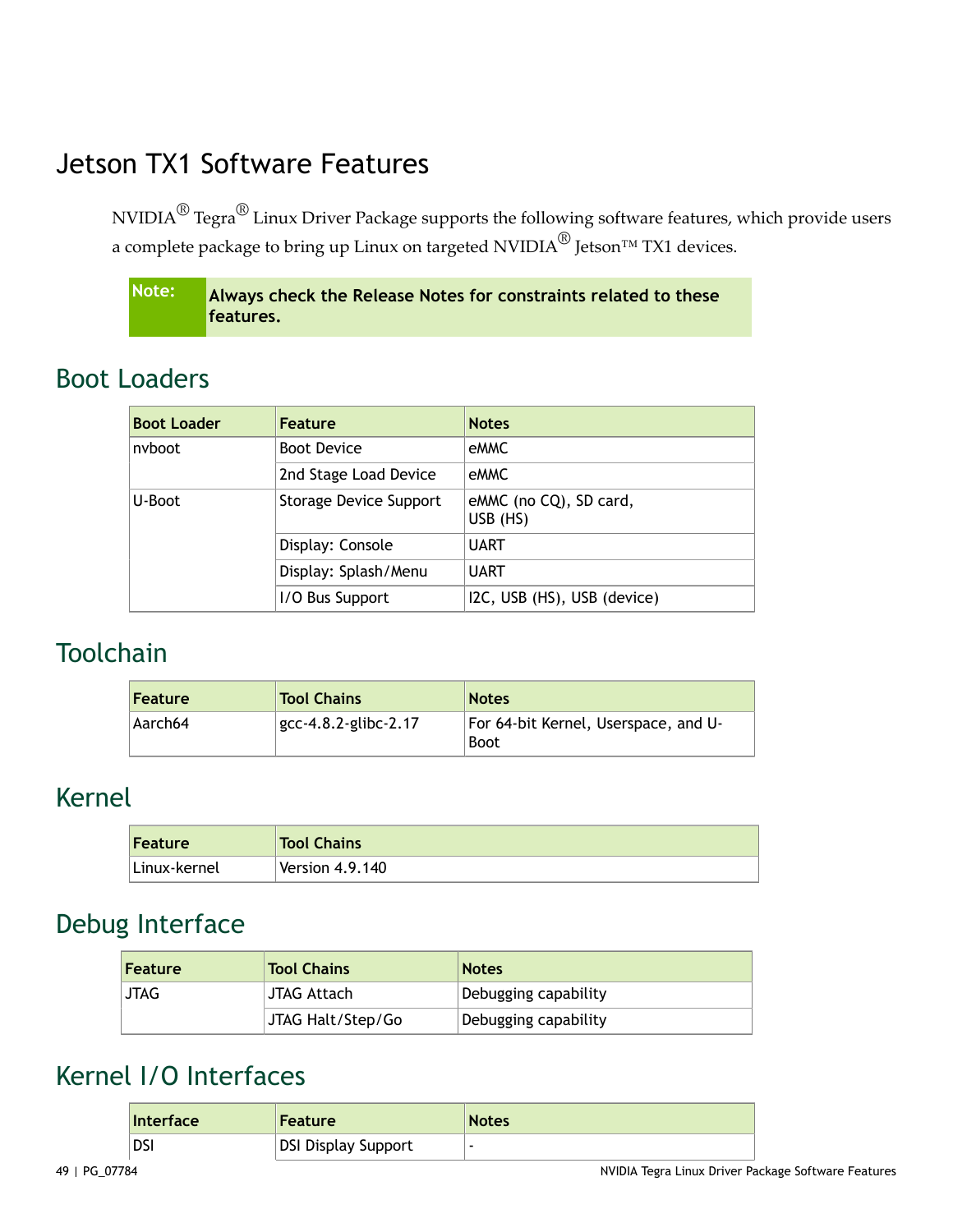|                     | <b>DSI Ganged Mode</b>                   |                                                                                                                                     |
|---------------------|------------------------------------------|-------------------------------------------------------------------------------------------------------------------------------------|
|                     | <b>PWM Backlight</b>                     |                                                                                                                                     |
|                     | DC Continuous Mode                       |                                                                                                                                     |
|                     | Dual Display                             |                                                                                                                                     |
|                     | Run Time Power<br>Management             |                                                                                                                                     |
| <b>HDMI</b>         | <b>EDID Support</b>                      |                                                                                                                                     |
|                     | Hot-Plug Detection<br>Mechanism          |                                                                                                                                     |
|                     | <b>HDMI 1.4</b>                          | 480p, 720p, 1080p, RGB 444 4K @ 30 Hz                                                                                               |
|                     | Driver Suspend/Resume<br>for Low Power   |                                                                                                                                     |
|                     | HDMI as Primary Display                  | ÷,                                                                                                                                  |
|                     | Dual Display                             |                                                                                                                                     |
|                     | HDMI: 1.4b compliance                    | Pending certification                                                                                                               |
|                     | HDMI: 2.0 compliance                     | Pending certification                                                                                                               |
|                     | <b>Audio Support</b>                     |                                                                                                                                     |
| Ethernet            | 10/100/1000 BASE                         | L,                                                                                                                                  |
|                     | <b>MAC Filtering</b>                     |                                                                                                                                     |
| <b>PWM</b>          | Speed Control from sysfs                 |                                                                                                                                     |
|                     | Control from Temperature -<br>Variation  |                                                                                                                                     |
| I <sub>2</sub> C    | Master Mode                              | ä,                                                                                                                                  |
| Wifi                | Wake on Wifi                             | <b>BCM4354</b>                                                                                                                      |
|                     | Dual-band 2.4 GHz/5 GHz   BCM4354        |                                                                                                                                     |
|                     | STA mode                                 | <b>BCM4354</b>                                                                                                                      |
|                     | HostAP mode                              | <b>BCM4354</b>                                                                                                                      |
|                     | P2P mode                                 | <b>BCM4354</b>                                                                                                                      |
|                     | WPA2 security                            | <b>BCM4354</b>                                                                                                                      |
| Bluetooth           | Bluetooth 4.0                            | <b>BCM4354</b>                                                                                                                      |
| Camera support      | V4L2 Media-Controller                    | CSIO, CSI1, CSI2, CSI3, CSI4, CSI5                                                                                                  |
| (CSI input support) | (V4L2 API bypasses ISP)                  | Note: The media-controller driver model<br>is adopted in the 24.1 release. the<br>Soc_camera driver is provided, but<br>deprecated. |
| Peripheral devices  | <b>INA support</b>                       | Current monitoring for: CPU/GPU/<br>VDD_IN                                                                                          |
| Platform support    | Baseboard: P2597<br>Jetson module: P2180 |                                                                                                                                     |
| <b>SPI</b>          | Max Bus Speed                            | SPI4: 65 MHz                                                                                                                        |
|                     |                                          | SPI1: 65 MHz                                                                                                                        |
|                     |                                          | SPI2: 65 MHz                                                                                                                        |
|                     |                                          |                                                                                                                                     |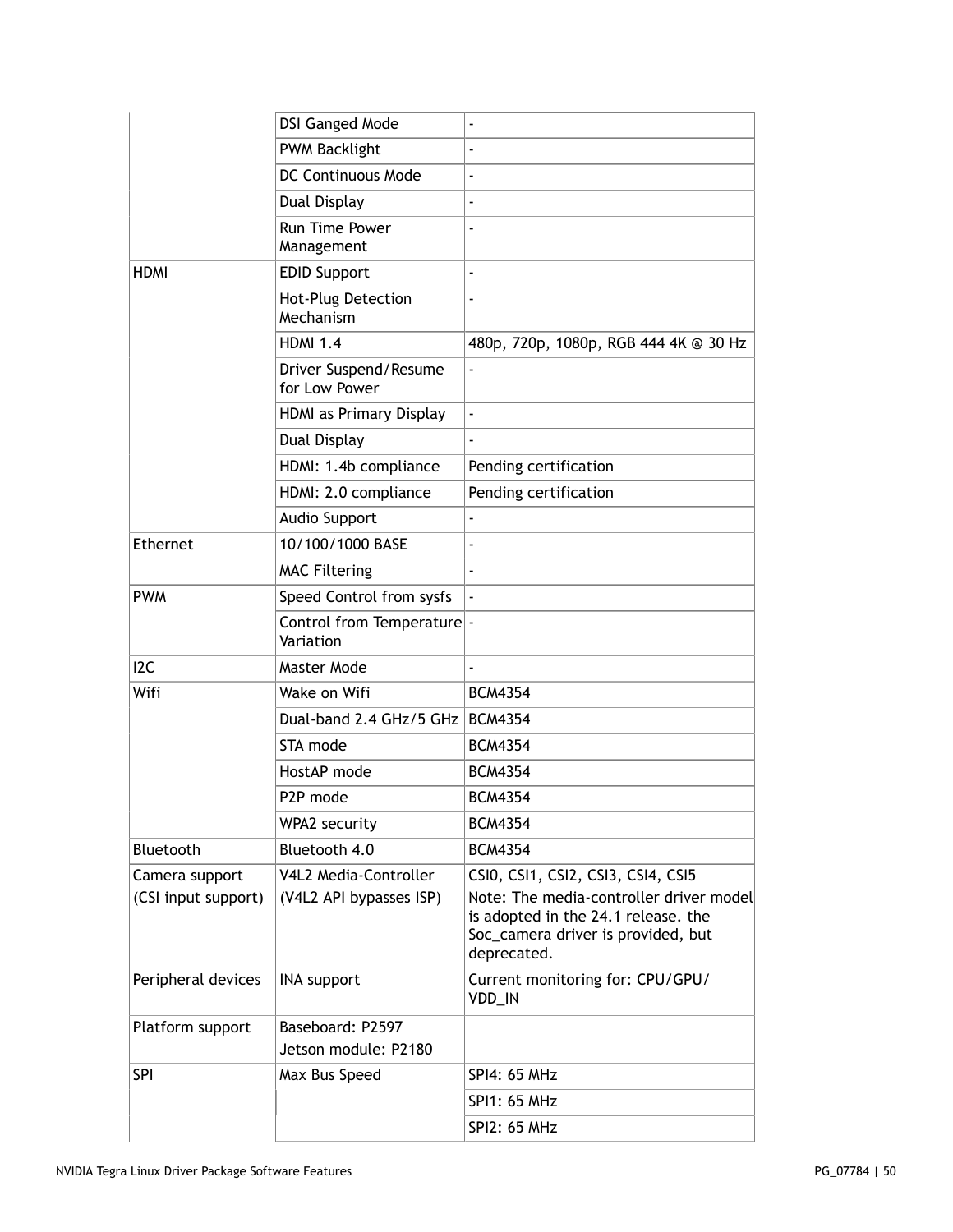|              | Chip Select                                                    | SPI4: 0                          |
|--------------|----------------------------------------------------------------|----------------------------------|
|              |                                                                | SPI1: 0/1                        |
|              |                                                                | SPI2: 0/1                        |
|              | Packed/Unpacked                                                | SPI4, SPI1, SPI2                 |
|              | Full Duplex Mode                                               | SPI4, SPI1, SPI2                 |
|              | <b>Both Enable Bit</b>                                         | SPI4, SPI1, SPI2                 |
|              | <b>Both Enable Byte</b>                                        | SPI4, SPI1, SPI2                 |
|              | <b>Bi-directional</b>                                          | SPI4, SPI1, SPI2                 |
|              | Least Significant Bit                                          | SPI4, SPI1, SPI2                 |
|              | Least Significant Byte<br>First                                | SPI4, SPI1, SPI2                 |
|              | Software or Hardware<br><b>Chip Select Polarity</b><br>Section | SPI4, SPI1, SPI2                 |
|              | Supported Modes 1/2/3/4 SPI4, SPI1, SPI2                       |                                  |
|              | Purpose/Client                                                 | SPI4: Touch                      |
|              |                                                                | SPI1: Audio                      |
|              |                                                                | SPI2: Cam/Display                |
| <b>SDMMC</b> | I/O Speeds (Clock speed)                                       | <b>SDMMC1: 204 MHz</b>           |
|              |                                                                | SDMMC4: 200 MHz                  |
|              |                                                                | SDMMC (M.2/SDIO): 204 MHz        |
|              | Hot Plug Support                                               | SDMMC1                           |
|              | SD High Speed Mode                                             | SDMMC1, SDMMC (M.2/SDIO)         |
|              | SDR <sub>50</sub>                                              | SDMMC1, SDMMC4, SDMMC (M.2/SDIO) |
|              | <b>SDR104</b>                                                  | SDMMC1, SDMMC (M.2/SDIO)         |
|              | HS533                                                          | SDMMC4                           |
|              | HS400                                                          | SDMMC4                           |
|              | <b>HS200</b>                                                   | SDMMC4                           |
|              | DDR Mode                                                       | SDMMC1, SDMMC4, SDMMC (M.2/SDIO) |
|              | <b>Voltage Switching</b>                                       | SDMMC1, SDMMC (M.2/SDIO)         |
|              | <b>Frequency Tuning</b>                                        | SDMMC1, SDMMC4, SDMMC (M.2/SDIO) |
|              | <b>Packed Commands</b>                                         | SDMMC4, SDMMC (M.2/SDIO)         |
|              | <b>Cache Control</b>                                           | SDMMC4                           |
|              | <b>Discard</b>                                                 | SDMMC4                           |
|              | Sanitize                                                       | SDMMC4                           |
|              | <b>RPMB</b>                                                    | SDMMC4                           |
|              | <b>HPI</b>                                                     | SDMMC4                           |
|              | <b>BKOPS</b>                                                   | SDMMC4                           |
|              | Power Off Notification                                         | SDMMC4                           |
|              | Sleep                                                          | SDMMC4                           |
|              | Field Firmware Upgrade                                         | SDMMC4                           |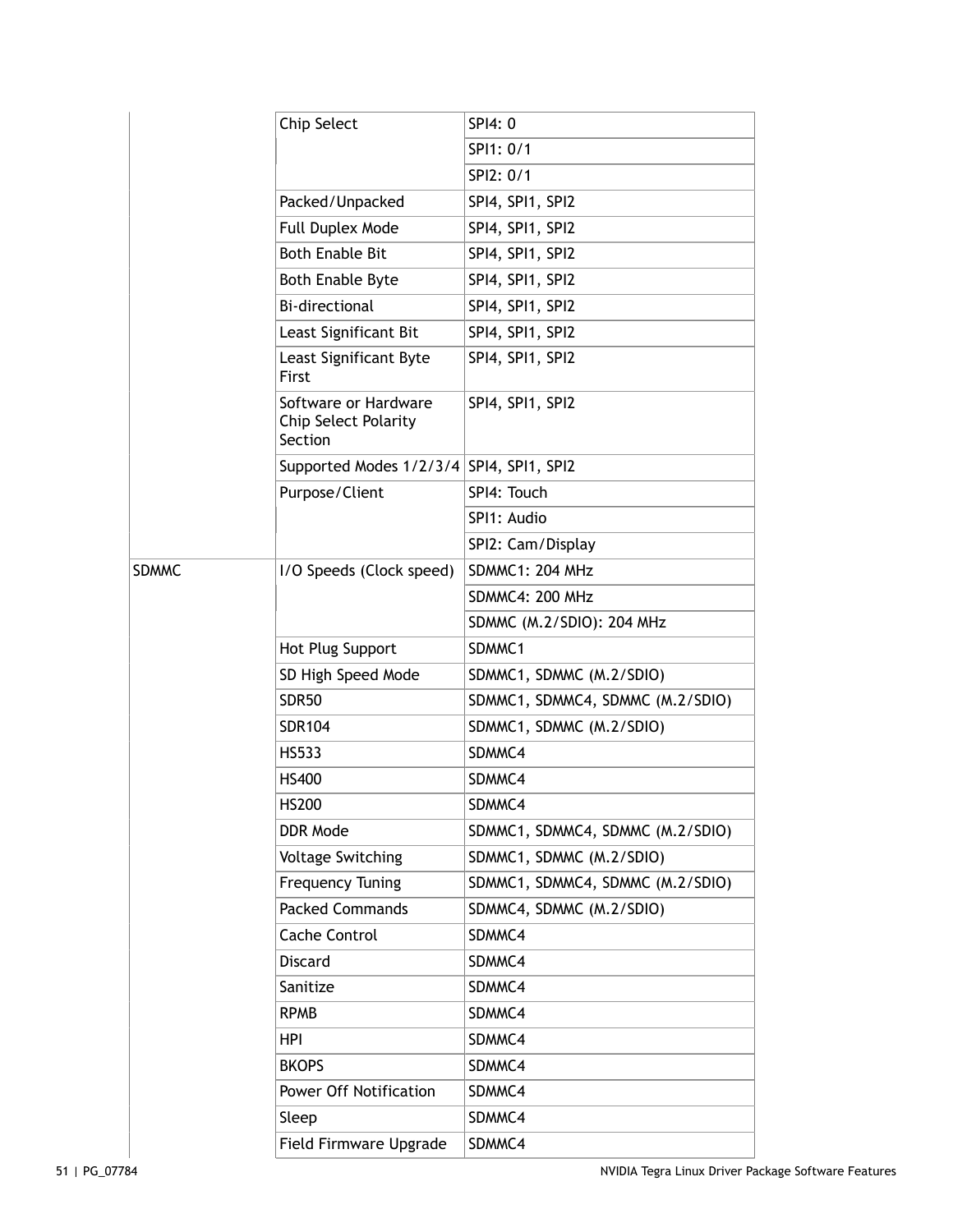|                  | <b>CMD Queuing</b>                      |                                                                                                   |
|------------------|-----------------------------------------|---------------------------------------------------------------------------------------------------|
|                  | <b>Device Life Estimation</b><br>Type A | SDMMC4                                                                                            |
|                  | Device Life Estimation<br>Type B        | SDMMC4                                                                                            |
|                  | <b>PRE EOL Information</b>              | SDMMC4                                                                                            |
|                  | Power Management                        | SDMMC1, SDMMC4, SDMMC (M.2/SDIO)                                                                  |
| <b>SATA</b>      | Speed                                   | GEN1                                                                                              |
|                  |                                         | GEN <sub>2</sub>                                                                                  |
|                  | <b>AHCI Mode</b>                        | 1.3.1                                                                                             |
|                  | <b>SATA Specification</b>               | 3.1                                                                                               |
|                  | <b>HIPM</b>                             |                                                                                                   |
|                  | <b>DIPM</b>                             |                                                                                                   |
|                  | <b>NCQ</b>                              |                                                                                                   |
|                  | Port Multiplier Support                 | <b>CBS</b>                                                                                        |
|                  | Link Power Management                   | Partial                                                                                           |
|                  | <b>States</b>                           | Slumber                                                                                           |
|                  | Device Power                            | D <sub>0</sub>                                                                                    |
|                  | <b>Management States</b>                | D <sub>1</sub>                                                                                    |
|                  |                                         | D <sub>2</sub>                                                                                    |
|                  | <b>Runtime Time Power</b><br>Management |                                                                                                   |
|                  | S.M.A.R.T                               | ä,                                                                                                |
|                  | <b>ATA Error Logging</b>                |                                                                                                   |
| I <sub>2</sub> C | Master                                  | I2C GEN1, I2C GEN2, I2C GEN3, I2C DDC,<br><b>I2C PWR, I2C6</b>                                    |
|                  |                                         | Standard mode (SM - 100Kbps)<br>Fast mode (FM - 400Kbps)                                          |
|                  |                                         | Fast mode plus (FM+ - 1Mbps)                                                                      |
|                  |                                         | High speed mode. (HS - 3.4Mbps)                                                                   |
|                  |                                         | 7-bit or 10-bit slave addressing                                                                  |
|                  |                                         | Lost arbitration detect                                                                           |
|                  |                                         | Only Packet mode                                                                                  |
|                  |                                         | Dynamic clock gating                                                                              |
|                  |                                         | Multi-master support                                                                              |
|                  |                                         | PIO mode: For I2C message length <= 20<br>bytes<br>DMA mode: For I2C message length > 20<br>bytes |
|                  |                                         | Clock always ON feature for device<br>which need faster responses                                 |
|                  |                                         | Message split if message size is greater<br>than 4K bytes                                         |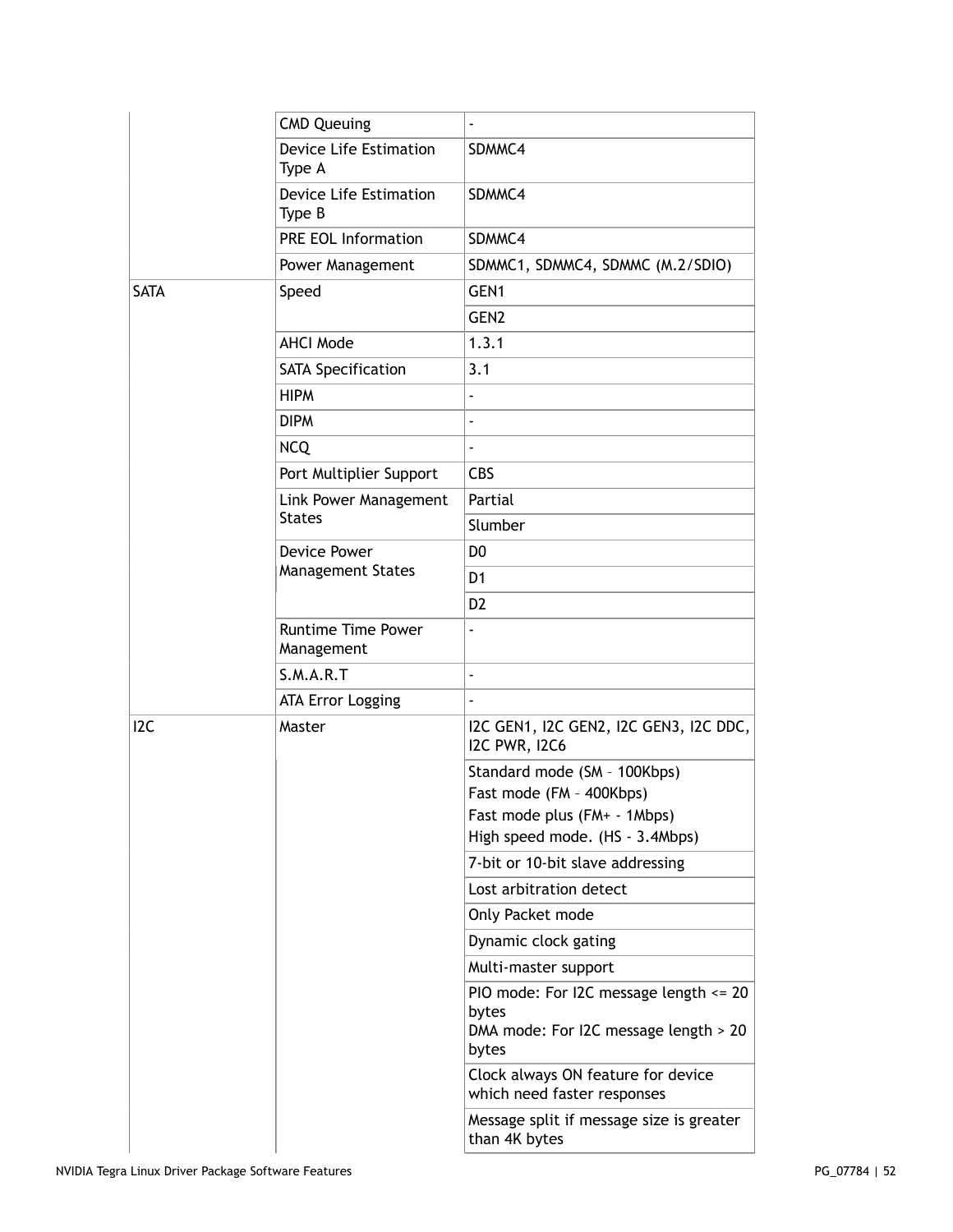|                |                                              | Runtime I2C bus clock frequency<br>changes through sysfs       |
|----------------|----------------------------------------------|----------------------------------------------------------------|
|                |                                              | Bit banging through GPIOs                                      |
|                |                                              | Clubbing 2 transactions and program<br>their packets together. |
|                |                                              | Bus clear support                                              |
| <b>USB 2.0</b> | Device Mode                                  | USB <sub>0</sub>                                               |
|                | OTG Mode                                     | USB <sub>0</sub>                                               |
|                | Host Mode                                    | USBO, USB1                                                     |
|                | Host - Low Speed Devices                     | USB0                                                           |
|                | Host - Full Speed Devices                    | USB <sub>0</sub>                                               |
|                | Host - High Speed Devices                    | USBO, USB1                                                     |
|                | Host - Auto Suspend<br>Support               | USB <sub>0</sub>                                               |
| <b>USB 3.0</b> | <b>Speeds</b>                                | USB0: HS/480 Mbps                                              |
|                |                                              | USB1: SS/5 Gbps                                                |
|                | Lanes                                        | USB1: pex5                                                     |
|                | USB 3.0 Support                              | USB1                                                           |
|                | Connector                                    | USB0: Micro AB                                                 |
|                |                                              | USB1: TYPE A                                                   |
|                | USB 2.0 Support                              | USBO, USB1                                                     |
|                | Remote Wakeup Support                        | <b>USB0: USB 2.0</b>                                           |
|                |                                              | USB1: USB 2.0/3.0                                              |
|                | Host - Auto Suspend<br>Support               | USBO, USB1                                                     |
|                | <b>OTG Support</b>                           | USB <sub>0</sub>                                               |
|                | <b>Class Support</b>                         | Mass storage (USB0, USB1)                                      |
|                |                                              | USB video class (USB0, USB1)                                   |
|                |                                              | HID (USB0, USB1)                                               |
|                |                                              | USB audio class (USB0, USB1)                                   |
|                |                                              | MTP (USB0, USB1)                                               |
|                |                                              | CDC - NCM/ECM (USB0, USB1)                                     |
| <b>GPIO</b>    | Pinmux Configuration                         | $\overline{\phantom{a}}$                                       |
|                | <b>GPIO Configuration And</b><br>Programming | $\blacksquare$                                                 |
|                | <b>GPIO Interrupt Support</b>                |                                                                |
| <b>UART</b>    | Speed                                        | <b>UART0: 115200</b>                                           |
|                |                                              | UART2: 921600                                                  |
|                |                                              | UART3: 3000000                                                 |
|                | <b>Hardware Flow Control</b>                 | UART2, UART3                                                   |
|                | PIO Mode                                     | UARTO, UART2, UART3                                            |
|                |                                              |                                                                |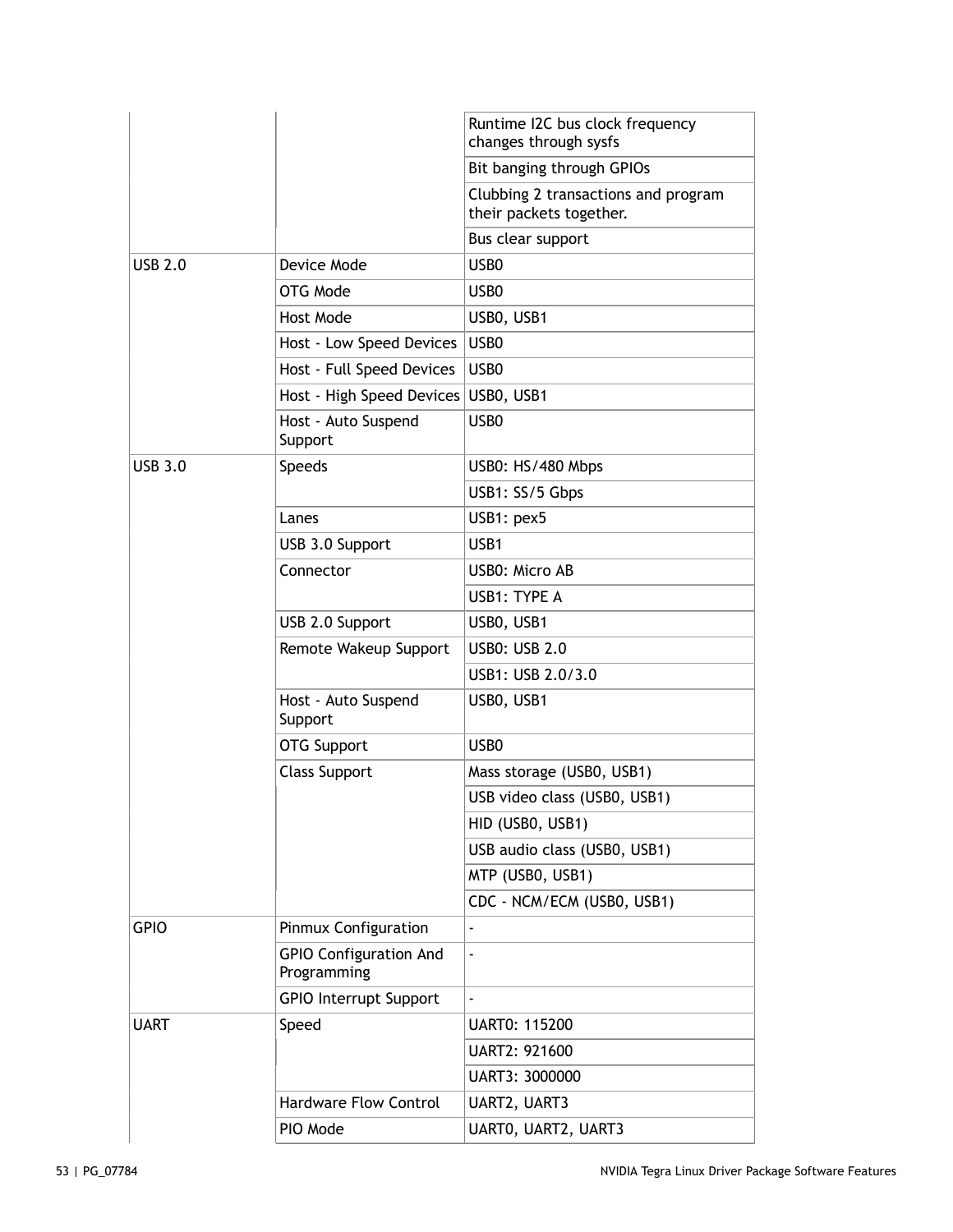|      | DMA Mode                        | UARTO, UART2, UART3                                 |
|------|---------------------------------|-----------------------------------------------------|
|      | FIFO Mode                       | UARTO, UART2, UART3                                 |
| PCIe | Speed                           | PCIe 0: Gen1/Gen2                                   |
|      |                                 | PCIe 1: Gen1/Gen2                                   |
|      | Lane Width                      | PCle 0: x1, x2, x4                                  |
|      |                                 | <b>PCle 1: x1</b>                                   |
|      | <b>Host Controller Features</b> | Lanes Xbar config (X4_X1, X2_X1)                    |
|      |                                 | <b>Extended Config Space</b>                        |
|      |                                 | <b>Hardware Clock Gating</b>                        |
|      |                                 | Deep Power Down (DPD)                               |
|      | <b>PCIe Features</b>            | Message Signaled Interrupts                         |
|      |                                 | Vendor Specific Messages                            |
|      |                                 | MSI-X                                               |
|      | PCIe Device Capabilities        | Max Payload size 128 bytes                          |
|      |                                 | <b>Extended Tag Field Support</b>                   |
|      |                                 | Role-Based Error Reporting                          |
|      |                                 | Maximum Link Speed; Supports Up to<br>Gen2 Speeds   |
|      |                                 | Maximum Link Width; Supports Up to X4<br>Link Width |
|      |                                 | ASPM Support (L0s and L1)                           |
|      |                                 | L1 Clock Power Management                           |
|      |                                 | Data Link Layer Link Active Reporting<br>Capable    |
|      |                                 | Link Bandwidth Notification Capability              |
|      | Link Control                    | Read Completion Boundary                            |
|      | Root Control                    | System Error on Correctable Error                   |
|      |                                 | System Error on Non-Fatal Error                     |
|      |                                 | System Error on Fatal Error                         |
|      |                                 | PME Interrupt Enable                                |
|      | <b>Extended Capabilities</b>    | Advanced Error Reporting (AER)                      |
|      |                                 | Latency Tolerance Reporting (LTR)                   |
|      | L1 PM Substates                 | L1.1                                                |
|      |                                 | L1.2                                                |
|      | <b>Misc Features</b>            | Dynamic Voltage Frequency (DVPS)                    |
|      |                                 | Tegra Low Power Mode (LP0)                          |
|      |                                 | Runtime PM                                          |

**Note: PCIe:** Jetson TX1 does not have any path from AHB-DMA or APB-DMA<br> **Note: PCIALAGE ACCOUNTS** as PCIALAGE or processed directly to ASSLECT and AHB. **engines to PCIe IP as PCIe is connected directly to MSELECT and AHB-DMA and APB DMA engines only interact with IPs connected to respective AHB**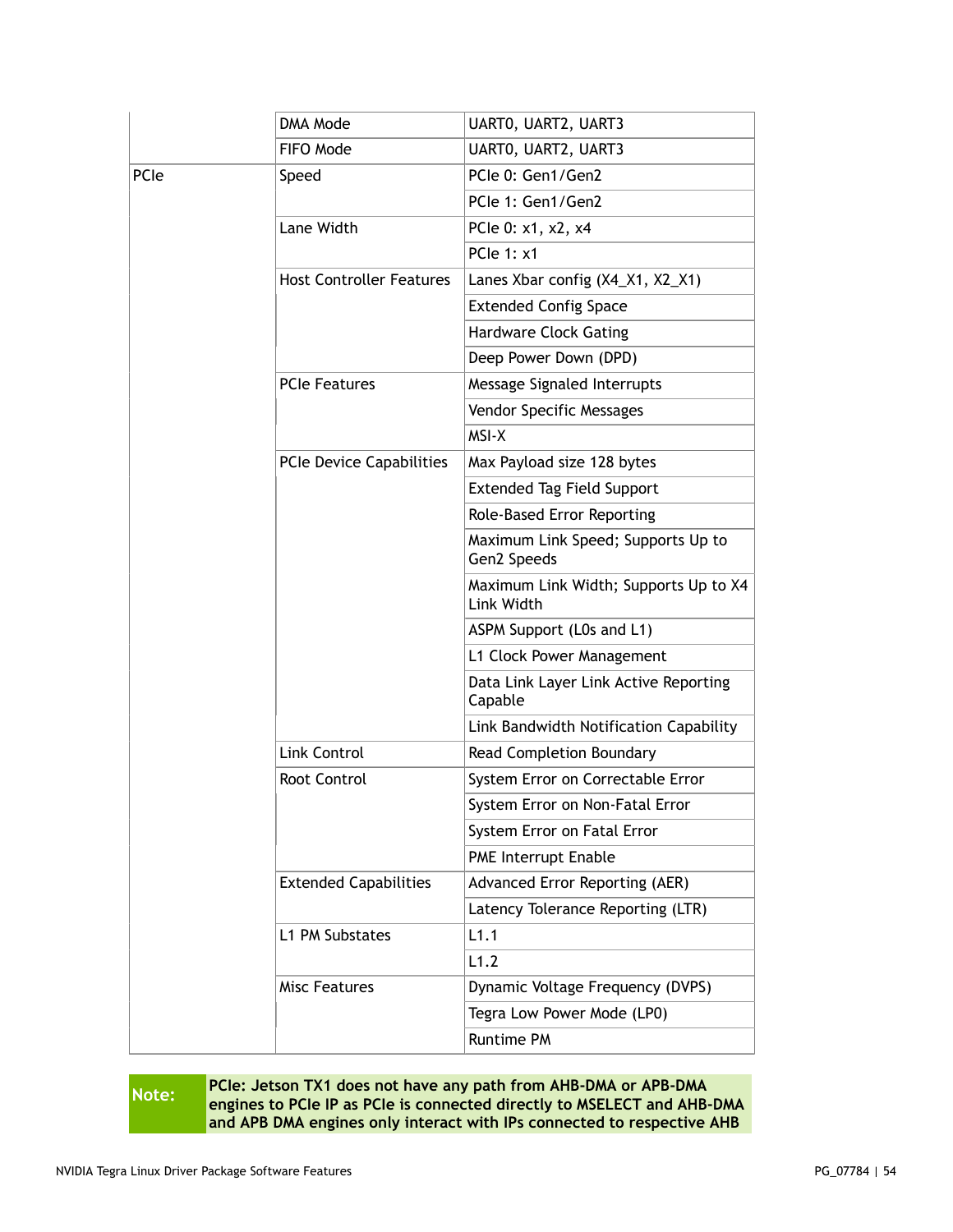**and APB buses. So it is not possible to use either AHB or APB engines for PCIe.**

#### <span id="page-54-0"></span>**CUDA**

| Feature | Version         |
|---------|-----------------|
| CUDA    | Version 9.0.252 |

#### <span id="page-54-1"></span>Graphics

| <b>Graphics APIs</b>                                                                                                                                        | <b>Notes</b>                                |  |
|-------------------------------------------------------------------------------------------------------------------------------------------------------------|---------------------------------------------|--|
| OpenGL                                                                                                                                                      | 4.5                                         |  |
| OpenGL-ES                                                                                                                                                   | 3.2                                         |  |
| Vulkan                                                                                                                                                      | $1.0.2*$                                    |  |
| <b>EGL</b>                                                                                                                                                  | 1.5                                         |  |
| <b>GLX</b>                                                                                                                                                  |                                             |  |
| <b>GLVnd Version of EGL</b>                                                                                                                                 | Vendor neutral functionality                |  |
| NVDC - Direct Rendering<br>Manager (DRM)                                                                                                                    | Compatibility with DRM 2.0                  |  |
| <b>EGL Stream</b>                                                                                                                                           |                                             |  |
| X11 ABI-20                                                                                                                                                  | Legacy from release 24.2 using Ubuntu 16.04 |  |
| <b>API Support</b>                                                                                                                                          | <b>Notes</b>                                |  |
| $GL + EGL$                                                                                                                                                  |                                             |  |
| <b>EGL without X11</b><br>Content display without X11 usage                                                                                                 |                                             |  |
| * Vulkan loader version release 1.0.66 is verified to be working properly on this release.<br>See https://developer.nvidia.com/embedded/vulkan for details. |                                             |  |

## <span id="page-54-2"></span>EGL and OpenGL ES Support

EGL is an interface between Khronos rendering APIs, such as OpenGL ES, and the underlying native platform window system. It handles graphics context management, surface/buffer binding, and rendering synchronization. EGL enables high-performance, accelerated, mixed-mode 2D and 3D rendering using other Khronos APIs.

L4T supports the EGL 1.5 specification, **Khronos Native Platform Graphics Interface (EGL 1.5 [Specification\)](https://www.khronos.org/registry/EGL/specs/eglspec.1.5.withchanges.pdf)**.

The OpenGL ES driver in this release supports the following OpenGL ES specifications:

- **[OpenGL ES Common Profile Specification 2.0](http://www.khronos.org/registry/gles/specs/2.0/es_full_spec_2.0.25.pdf)**
- OpenGL 4.5

For more information on OpenGL ES, see the **[Khronos OpenGL ES API Registry](http://www.khronos.org/registry/gles/)**.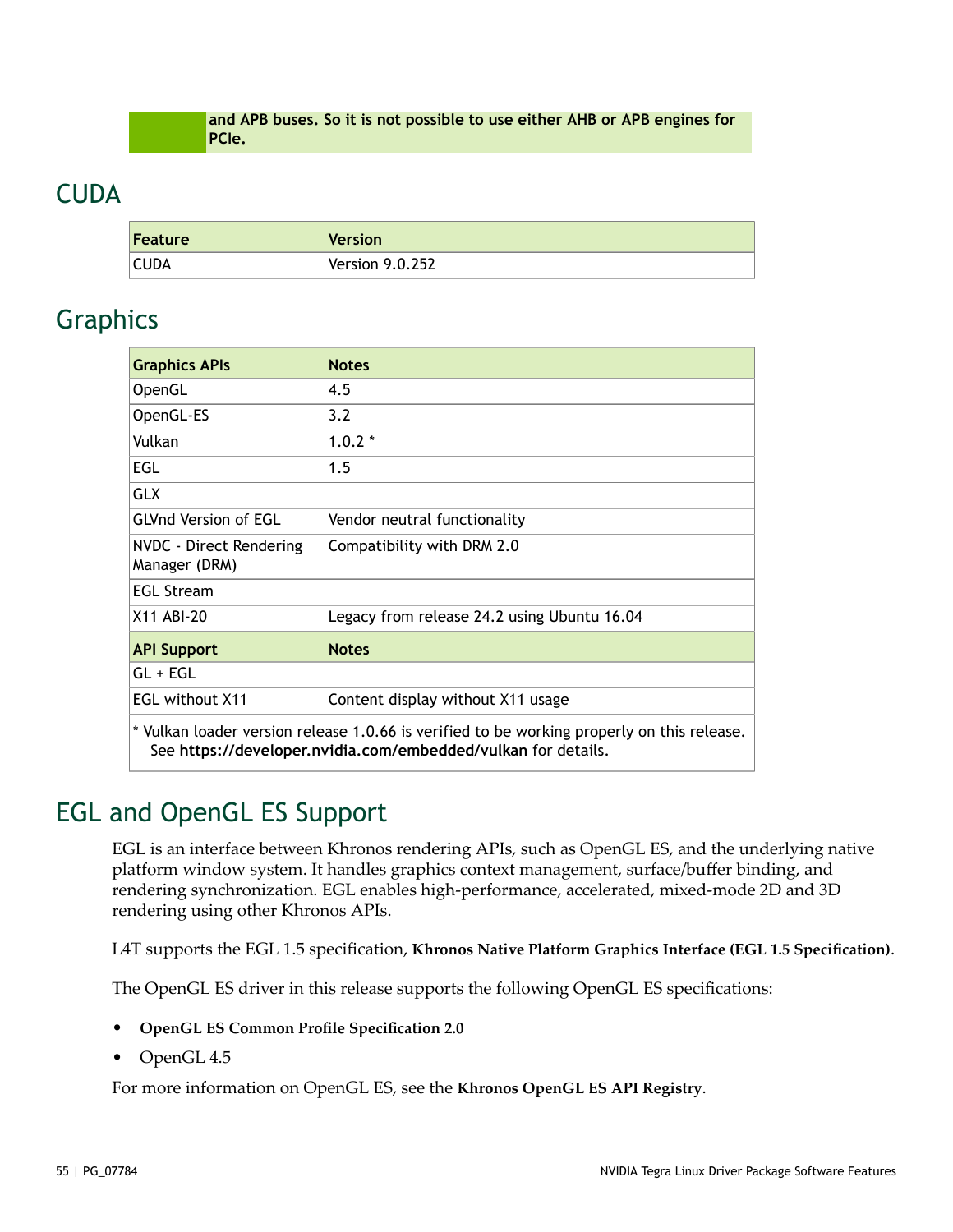# <span id="page-55-0"></span>Video Decoders

| <b>Video</b><br><b>Decode</b> | <b>Output</b><br><b>Formats</b> | <b>Sampling Frequency</b><br>and<br><b>Bit rate/Frame rate</b> | <b>Notes</b>                                                                                                                                      |
|-------------------------------|---------------------------------|----------------------------------------------------------------|---------------------------------------------------------------------------------------------------------------------------------------------------|
| H.264                         | NV12,<br>NVMM:NV12              | 3840 x 2160 at<br>60 fps<br>Up to 120 Mbps                     | Full-frame, Disable-DPB, Skip-<br>Frames, enable-error-check, enable-<br>frame-type-reporting.                                                    |
| H.265                         | NV12,<br>NVMM:NV12              | 3840 x 2160 at<br>60 fps<br>Up to 160 Mbps                     | Decode Support in Gstreamer 1.4.5<br>and later.<br>Full-frame, Disable-DPB, Skip-<br>Frames, enable-error-check, enable-<br>frame-type-reporting. |
| <b>JPEG</b>                   | 1420,<br>NVMM: 1420             | $600$ MP/sec                                                   |                                                                                                                                                   |
| VP8                           | NV12,<br>NVMM:NV12              | 3840 x 2160 at<br>60 fps<br>Up to 140 Mbps                     | Full-frame, Disable-DPB, Skip-<br>Frames, enable-error-check, enable-<br>frame-type-reporting.                                                    |
| VP9                           | NV12,<br>NVMM:NV12              | 3840 x 2160 at<br>60 fps<br>Up to 120 Mbps                     | Full-frame, Disable-DPB, Skip-<br>Frames, enable-error-check, enable-<br>frame-type-reporting.                                                    |

# <span id="page-55-1"></span>Video Encoders

| Video<br>Encode | <b>Input</b><br><b>Formats</b>          | <b>Sampling Frequency</b><br>and<br><b>Bit rate/Frame rate</b> | <b>Notes</b>                                                                                                                                                                                                                                                                                                                                                                                                                                                                                                               |
|-----------------|-----------------------------------------|----------------------------------------------------------------|----------------------------------------------------------------------------------------------------------------------------------------------------------------------------------------------------------------------------------------------------------------------------------------------------------------------------------------------------------------------------------------------------------------------------------------------------------------------------------------------------------------------------|
| H.264           | 1420, NV12,<br>NVMM: 1420,<br>NVMM:NV12 | 3840 x 2160 at<br>30 fps<br>Up to 120 Mbps                     | Supported features include:<br>Control-rate<br>П<br><b>Bitrate</b><br>П<br>Peak-bitrate<br>П<br><b>Iframeinterval</b><br>П<br>SliceIntrarefreshEnable<br>П<br>Sliceintrarefreshinterval<br>П<br><b>Bit-Packetization</b><br>П<br>VBV-Size<br>П<br>Temporal-tradeoff<br>П<br>EnableMVBufferMeta<br>П<br>qp-range<br>$\mathbf{L}$<br>MeasureEncoderLatency<br>П<br><b>EnableTwopassCBR</b><br>□<br>Preset-level<br>П<br>EnableStrimgentBitrate<br>□<br>Insert-SPS-PPS<br>П<br>Num-B-Frames<br>П<br>Slice-Header-Spacing<br>П |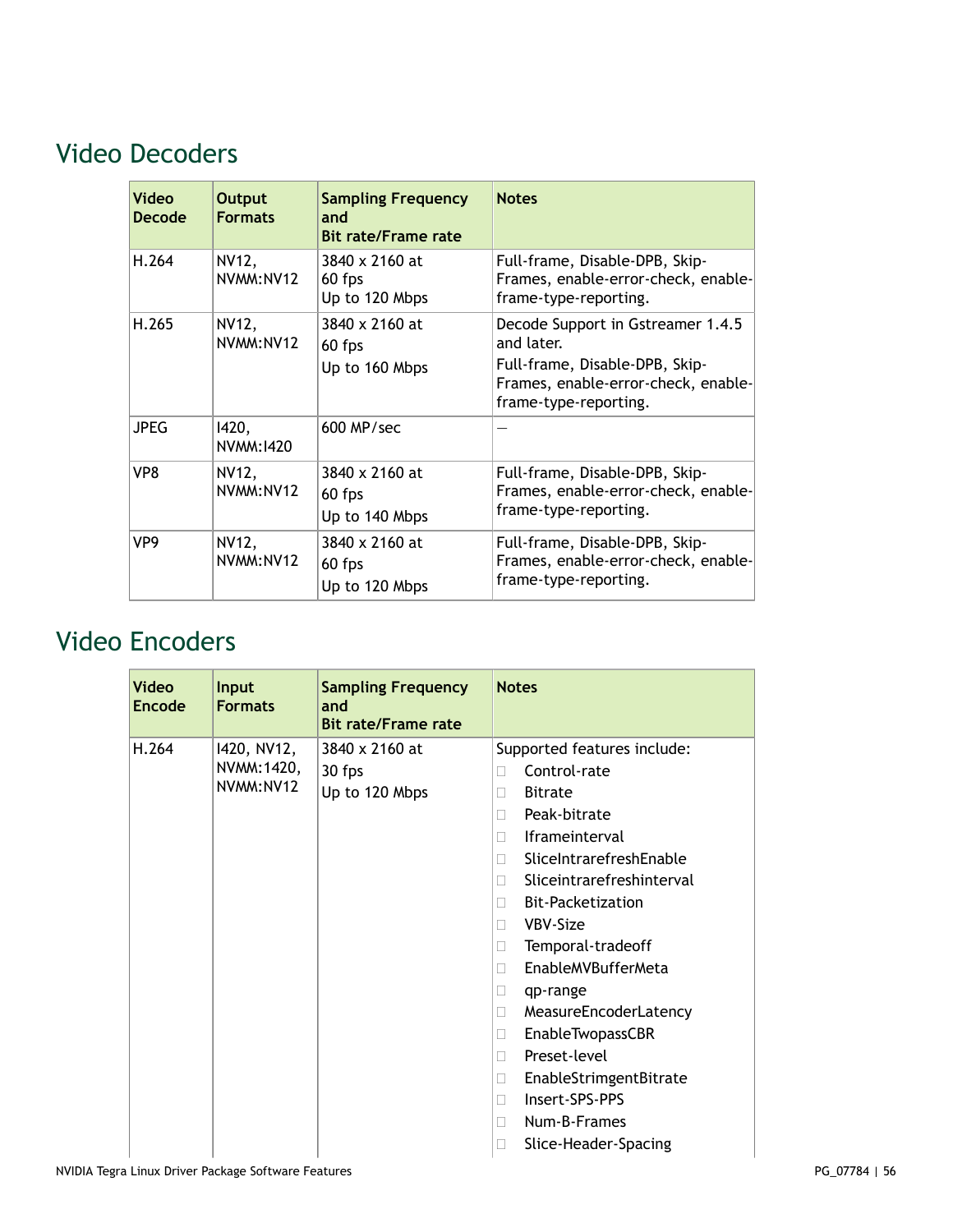|             |                                        |                                            | Profile<br>П                                                                                                                                                                                                                                                                                                                                                                                                                                                                                                                                                                                                                                |
|-------------|----------------------------------------|--------------------------------------------|---------------------------------------------------------------------------------------------------------------------------------------------------------------------------------------------------------------------------------------------------------------------------------------------------------------------------------------------------------------------------------------------------------------------------------------------------------------------------------------------------------------------------------------------------------------------------------------------------------------------------------------------|
|             |                                        |                                            | insert-aud<br>П                                                                                                                                                                                                                                                                                                                                                                                                                                                                                                                                                                                                                             |
|             |                                        |                                            | insert-vui<br>u                                                                                                                                                                                                                                                                                                                                                                                                                                                                                                                                                                                                                             |
|             |                                        |                                            | Force-IDR<br>$\Box$                                                                                                                                                                                                                                                                                                                                                                                                                                                                                                                                                                                                                         |
| <b>JPEG</b> | 1420,<br>NVMM:1420                     | 600 MP/sec                                 |                                                                                                                                                                                                                                                                                                                                                                                                                                                                                                                                                                                                                                             |
| H.265       | 1420,<br>NVMM: 1420,<br>NVMM:NV12      | 3840 x 2160 at<br>30 fps<br>Up to 100 Mbps | Supported features include:<br>control-rate<br>П<br><b>Bitrate</b><br>П<br>Peak-bitrate<br>П<br><b>Iframeinterval</b><br>П.<br>SliceIntrarefreshEnable<br>П.<br>Sliceintrarefreshinterval<br>$\mathbf{L}$<br><b>Bit-Packetization</b><br>П.<br>VBV-Size<br>$\Box$<br>Temporal-tradeoff<br>O.<br>EnableMVBufferMeta<br>П<br>$\Box$<br>qp-range<br>MeasureEncoderLatency<br>$\Box$<br>EnableTwopassCBR<br>$\Box$<br>Preset-level<br>П.<br>EnableStrimgentBitrate<br>$\Box$<br>Insert-SPS-PPS<br>П.<br>Num-B-Frames<br>П.<br>Slice-Header-Spacing<br>$\Box$<br>Profile<br>П.<br>insert-aud<br>П<br>insert-vui<br>$\Box$<br>Force-IDR<br>$\Box$ |
| VP8         | 1420, NV12,<br>NVMM:1420,<br>NVMM:NV12 | 3840 x 2160 at<br>30 fps<br>Up to 120 Mbps | Supported features include:<br>control-rate<br>П<br>□<br><b>Bitrate</b><br>Peak-bitrate<br>П<br>Iframeinterval<br>П.<br>SliceIntrarefreshEnable<br>П.<br>Sliceintrarefreshinterval<br>П.<br><b>Bit-Packetization</b><br>П.<br>VBV-Size<br>$\Box$<br>Temporal-tradeoff<br>$\Box$<br>EnableMVBufferMeta<br>П.<br>$\Box$<br>qp-range<br>MeasureEncoderLatency<br>$\Box$<br>EnableTwopassCBR<br>0<br>Preset-level<br>$\Box$<br>EnableStrimgentBitrate<br>$\Box$<br>Insert-SPS-PPS<br>O.<br>Num-B-Frames<br>П                                                                                                                                    |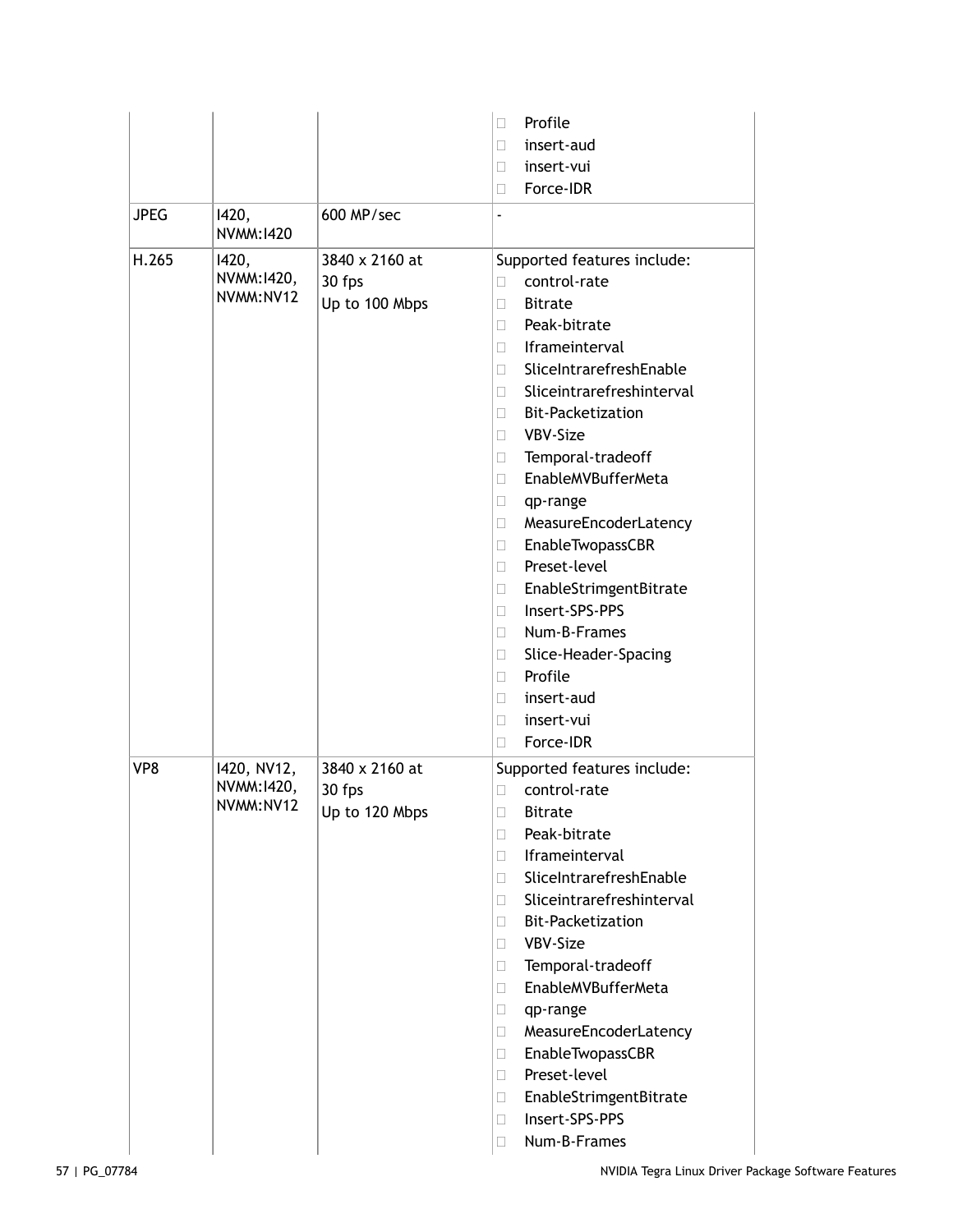|                           |                | Slice-Header-Spacing<br>$\Box$  |
|---------------------------|----------------|---------------------------------|
|                           |                | Profile<br>П                    |
|                           |                | insert-aud<br>П                 |
|                           |                | insert-vui<br>П                 |
|                           |                | Force-IDR<br>П                  |
| 1420, NV12,<br>Applies to | 3840 x 2160 at | Supported features include:     |
| NVMM:1420,<br>TX2:        | 30 fps         | control-rate<br>П               |
| NVMM: NV12<br>VP9         | Up to 120 Mbps | <b>Bitrate</b><br>П             |
|                           |                | Peak-bitrate<br>П               |
|                           |                | Iframeinterval<br>П             |
|                           |                | SliceIntrarefreshEnable<br>П    |
|                           |                | Sliceintrarefreshinterval<br>П  |
|                           |                | <b>Bit-Packetization</b><br>П   |
|                           |                | VBV-Size<br>$\Box$              |
|                           |                | Temporal-tradeoff<br>$\Box$     |
|                           |                | <b>EnableMVBufferMeta</b><br>П  |
|                           |                | qp-range<br>□                   |
|                           |                | MeasureEncoderLatency<br>$\Box$ |
|                           |                | EnableTwopassCBR<br>$\Box$      |
|                           |                | Preset-level<br>П               |
|                           |                | EnableStrimgentBitrate<br>П     |
|                           |                | Insert-SPS-PPS<br>П             |
|                           |                | Num-B-Frames<br>П               |
|                           |                | Slice-Header-Spacing<br>Ш       |
|                           |                | Profile<br>П                    |
|                           |                | insert-aud<br>□                 |
|                           |                | insert-vui<br>П                 |
|                           |                | Force-IDR<br>П                  |

**Note: Use the gst-inspect-1.0 utility to display feature details. For example, the gst-inspect-1.0 omxh264enc command displays feature details of the H.264 encoder.**

## <span id="page-57-0"></span>Display Outputs

| nveglglessink | nvoverlaysink |
|---------------|---------------|
| X11 Window    | Panel Overlay |
|               | Overlay       |
|               | Overlay-Depth |
|               | Overlay-X     |
|               | Overlay-Y     |
|               | Overlay-W     |
|               | Overlay-H     |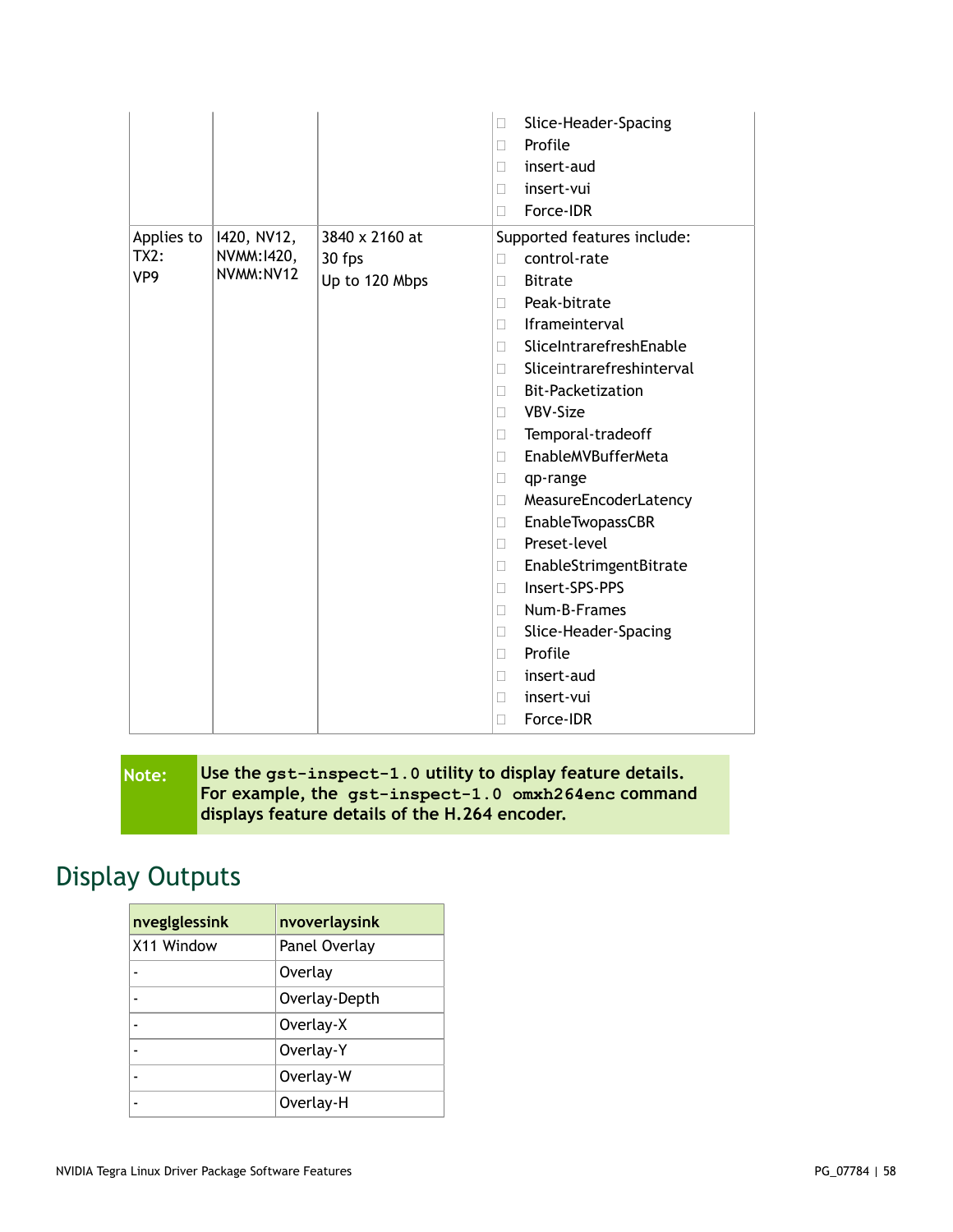# <span id="page-58-0"></span>Conversion, Scaling, and Rotation Formats

| <b>Input Formats</b> | <b>Output Formats</b> | <b>Notes</b>                                                  |
|----------------------|-----------------------|---------------------------------------------------------------|
| 1420                 | 1420                  | Flip-Method, interpolation-method, crop,<br>Format conversion |
| <b>UYVY</b>          | <b>UYVY</b>           | Flip-Method, interpolation-method, crop,<br>Format conversion |
| YUY2                 | YUY2                  | Flip-Method, interpolation-method, crop,<br>Format conversion |
| YVYU                 | <b>YVYU</b>           | Flip-Method, interpolation-method, crop,<br>Format conversion |
| <b>NV12</b>          | <b>NV12</b>           | Flip-Method, interpolation-method, crop,<br>Format conversion |
| GRAY8                | GRAY8                 | Flip-Method, interpolation-method, crop,<br>Format conversion |
| <b>BGRx</b>          | <b>BGRx</b>           | Flip-Method, interpolation-method, crop,<br>Format conversion |
| <b>RGBA</b>          | <b>RGBA</b>           | Flip-Method, interpolation-method, crop,<br>Format conversion |
| NVMM: 1420           | NVMM: 1420            | Flip-Method, interpolation-method, crop,<br>Format conversion |
| NVMM:1420_10LE       | NVMM:1420_10LE        | Flip-Method, interpolation-method, crop,<br>Format conversion |
| NVMM: NV12           | NVMM:NV12             | Flip-Method, interpolation-method, crop,<br>Format conversion |

# <span id="page-58-1"></span>CSI and USB Camera Formats

| <b>Feature</b>                       | <b>Notes</b>                                                                                                                                                                                                                                                                                                                                                                                                                                          |
|--------------------------------------|-------------------------------------------------------------------------------------------------------------------------------------------------------------------------------------------------------------------------------------------------------------------------------------------------------------------------------------------------------------------------------------------------------------------------------------------------------|
| <b>Basic Camera</b><br>Functionality | Default reference sensor: OV5693. Use can be demonstrated<br>with Argus Camera app. For more information about Argus, see<br>Applications Using libargus Low-Level APIs in the topic Camera<br>Development.                                                                                                                                                                                                                                           |
| <b>PWL WDR</b>                       | Support for HDR using PWL WDR technology. Validated with Sony<br><b>IMX185.</b>                                                                                                                                                                                                                                                                                                                                                                       |
| <b>TNR Support</b>                   | Option to switch between two types of noise reduction:<br>VIC-based temporal noise reduction: compromises on image<br>quality due to low power consumption). To select this option,<br>enable tnr. v1 in camera overrides. isp.<br>GPU-based temporal noise reduction: improves image quality<br>at the cost of high power consumption. Especially effective<br>in low light scenes. To select this option, enable tnr.v2 in<br>camera overrides.isp. |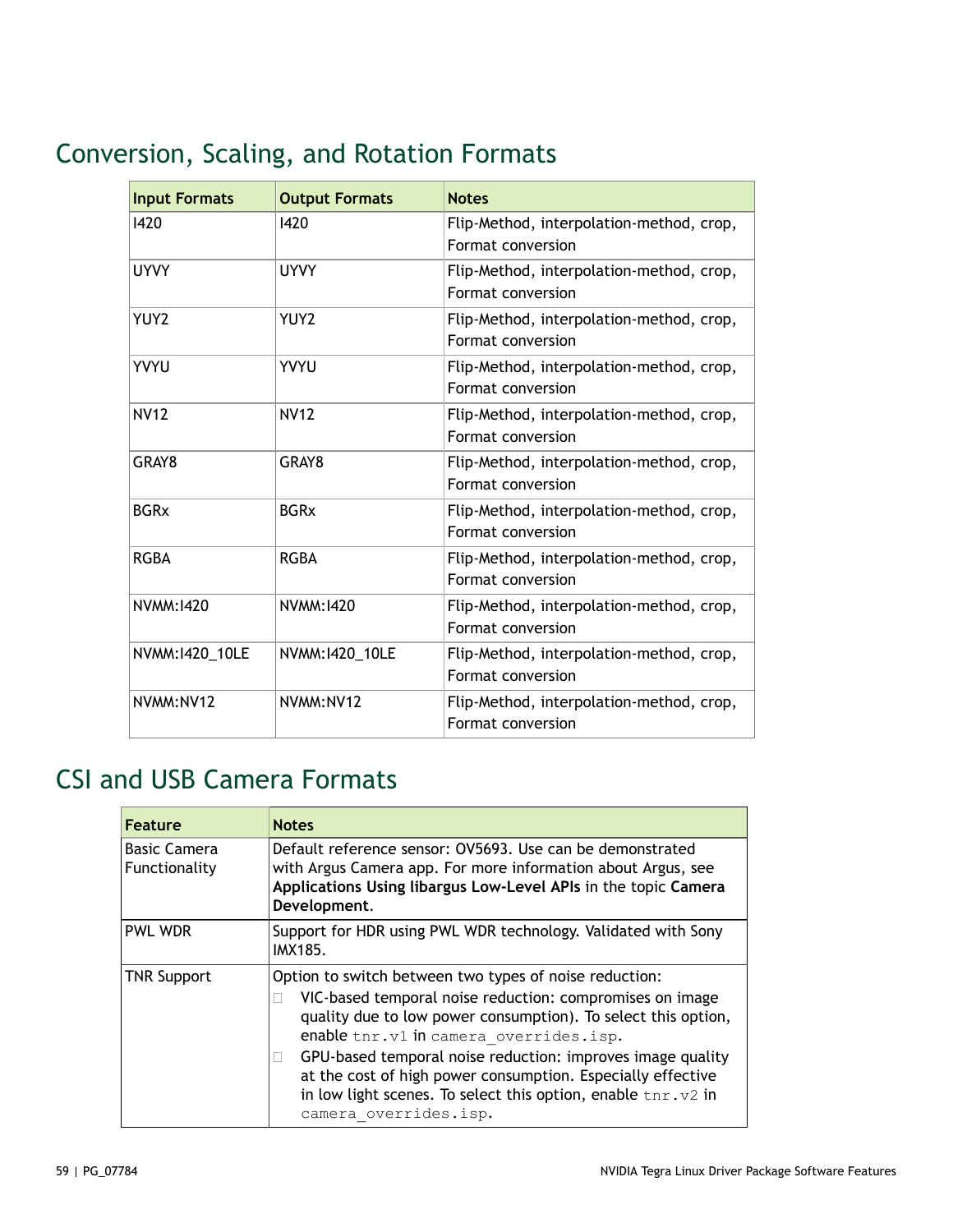| Six Camera<br>Preview at 30 FPS | Achieves preview performance of 30 frames/second for<br>1920×1440 resolution with six OV5693 sensors running<br>simultaneously. |
|---------------------------------|---------------------------------------------------------------------------------------------------------------------------------|
| <b>IUSB Camera (UVC)</b>        | Supports UVC-compliant USB2.0 and USB3.0 cameras.                                                                               |